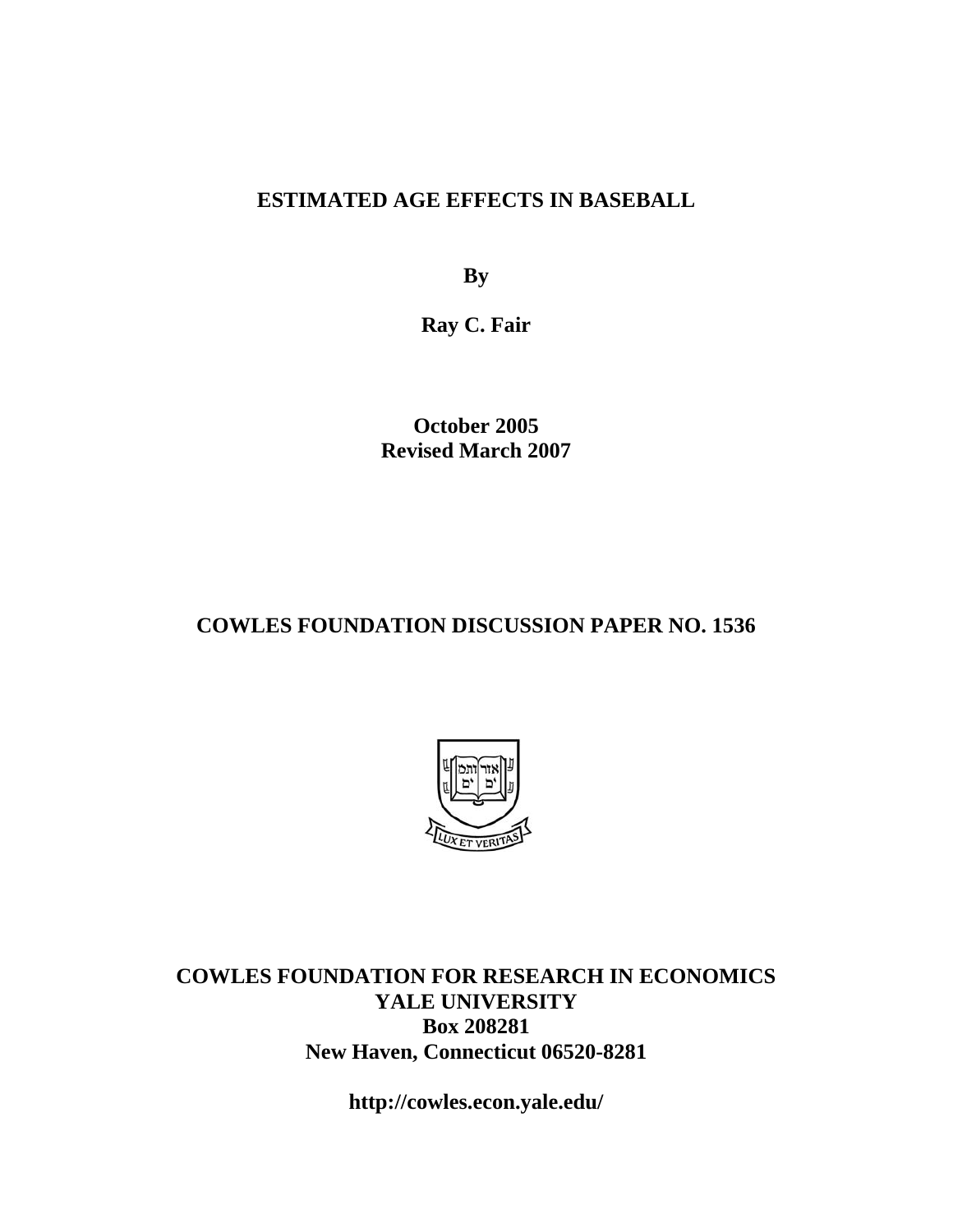# Estimated Age Effects in Baseball

#### Ray C. Fair*<sup>∗</sup>*

Revised March 2007

#### Abstract

Age effects in baseball are estimated in this paper using a nonlinear fixedeffects regression. The sample consists of all players who have played 10 or more "full-time" years in the major leagues between 1921 and 2004. Quadratic improvement is assumed up to a peak-performance age, which is estimated, and then quadratic decline after that, where the two quadratics need not be the same. Each player has his own constant term. The results show that aging effects are larger for pitchers than for batters and larger for baseball than for track and field, running, and swimming events and for chess. There is some evidence that decline rates in baseball have decreased slightly in the more recent period, but they are still generally larger than those for the other events. There are 18 batters out of the sample of 441 whose performances in the second half of their careers noticeably exceed what the model predicts they should have been. All but 3 of these players played from 1990 on. The estimates from the fixed-effects regressions can also be used to rank players. This ranking differs from the ranking using lifetime averages because it adjusts for the different ages at which players played. It is in effect an age-adjusted ranking.

*<sup>∗</sup>*Cowles Foundation and International Center for Finance, Yale University, New Haven, CT 06520-8281. Voice: 203-432-3715; Fax: 203-432-6167; email: ray.fair@yale.edu; website: http://fairmodel.econ.yale.edu. I am indebted to Danielle Catambay for research assistance and to John Oster and Sharon Oster for helpful comments.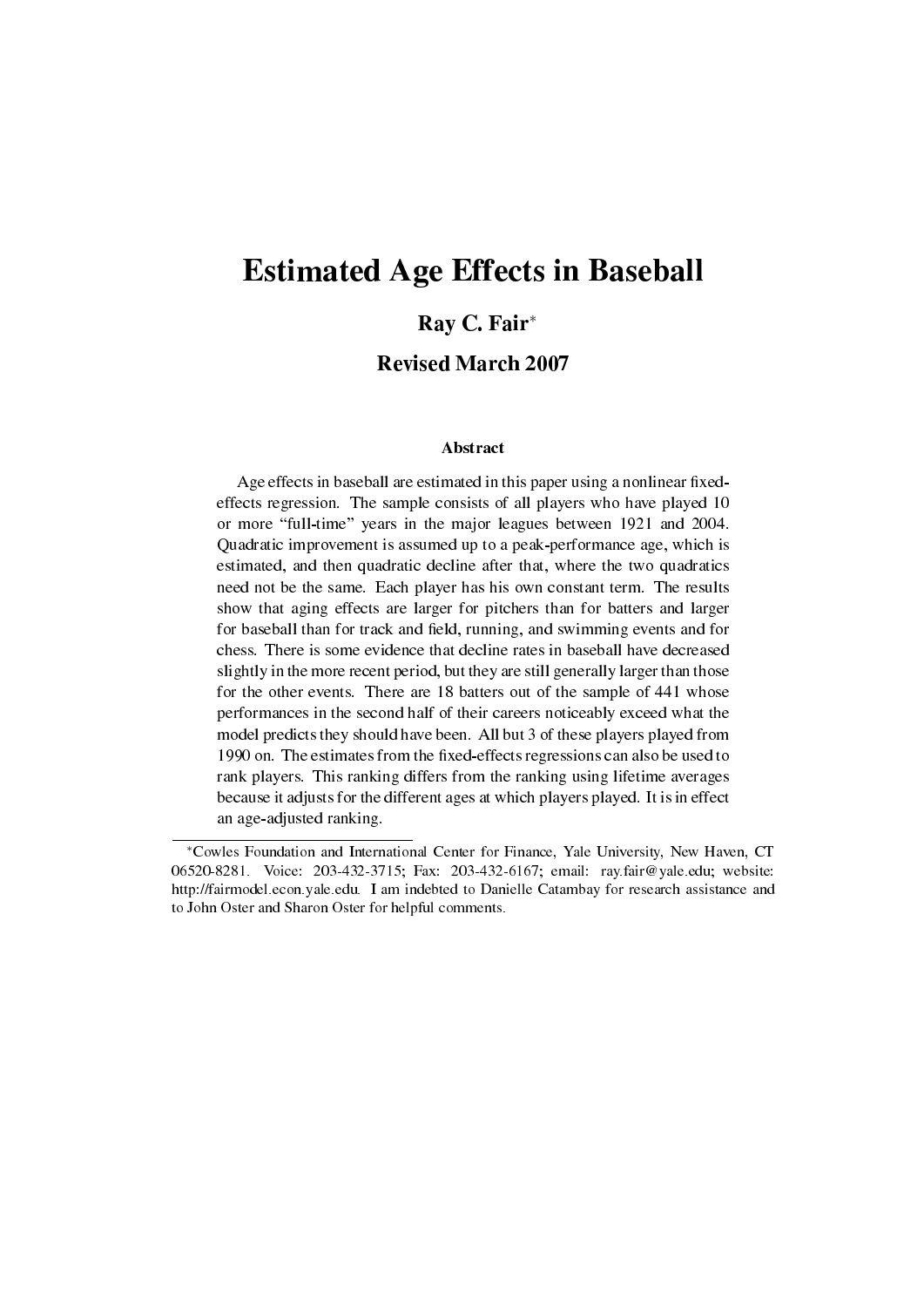#### 1 Introduction

In a sport like baseball players generally get better for a while and then get worse. They get better because they gain experience, and they get worse because of the human aging process. It is obviously of interest to baseball professionals, among others, to know the size of these effects, but surprisingly there seems to have been no rigorous attempt to estimate them. This paper provides such estimates.

Using either on-base percentage (OBP) or on-base percentage plus slugging percentage (OPS) as the measure of performance for batters, this paper estimates 1) the rate of improvement up to the peak-performance age, 2) the peak-performance age itself, and 3) the rate of decline after this age. For pitchers the measure of performance is earned run average (ERA). The improving and then declining age profile is assumed to be the same for each player, including the peak-performance age. Each player has his own constant term, however, and so there are *n* dummy variables in the regression (a fixed-effects regression), where  $n$  is the number of players. Both the improving and declining profiles are assumed to follow quadratic processes, where the two processes need not be the same. The restrictions imposed are that the two quadratic processes touch and have zero slopes at the peak-performance age. The model is presented in Section 2; the data are discussed in Section 3; and the estimates are presented in Section 4.

Once the estimates have been obtained, they can be used in a variety of ways. One is to search for players who have unusual age-performance profiles. It will be seen that there are 18 batters out of the sample of 441 whose actual OPS values late in their careers are noticeably larger than predicted by the equation. All but 3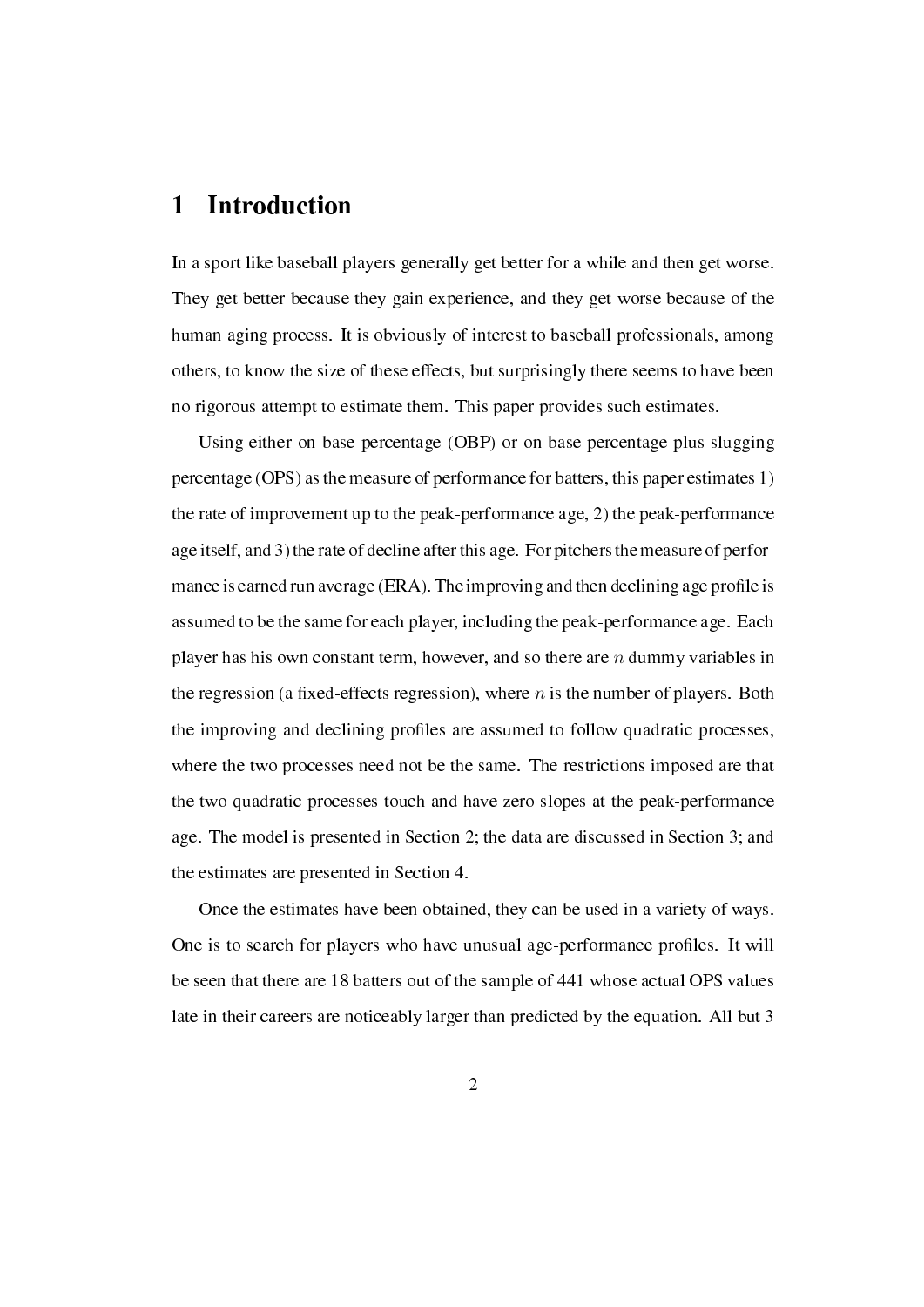of these players played from 1990 on. These results are presented in Section 5.

The estimates can also be compared to those for other events. In previous work—Fair (1994, 2007)—I have estimated deterioration rates for various track and field, running, and swimming events and for chess. The methodology used in the present paper is quite different from that used in this earlier work, which is based on the use of world records by age, and it is of interest to see how the results compare. It will be seen that the estimated rates of decline in baseball are somewhat larger than those in the other events. These comparisons are discussed in Section 6, where possible reasons for the larger rates in baseball are also discussed.

The stability of the estimates over time is examined in Section 7. There is some evidence that decline rates in baseball are slightly smaller now than they were 40 years ago, although the evidence in general is mixed.

Finally, the estimates provide a way of ranking players that adjusts for the ages at which they played. Take two players, both of whom started at age 23. Say that one played until age 32 and the other played until age 38. Given, as will be seen, that the peak-performance age is about 28, the second player should be expected, other things being equal, to have a worse lifetime performance record because he played a larger fraction of his years below the peak. Ranking players by lifetime OBP, OPS, or ERA does not correct for possible different ages played. One can correct for this, however, by ranking players by the size of the coefficient estimates of the player dummy variables in the regression, i.e., by the players' estimated constant terms. This ranking is discussed in Section 8 and presented in Tables A.1 and A.2 for the sample of 441 batters and 144 pitchers.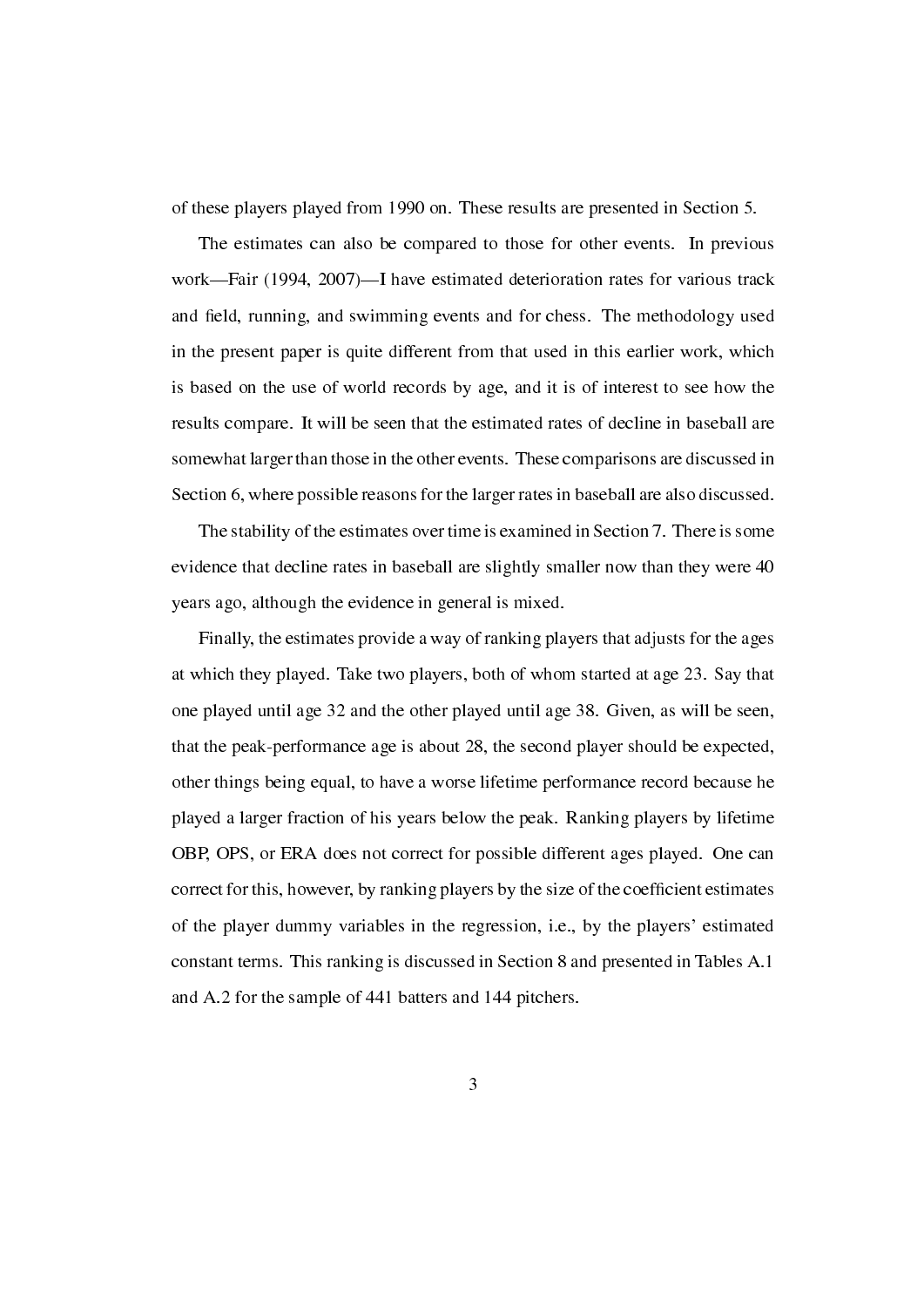# 2 The Model

Let *yit* denote the measure of performance for player *i* in year *t* (either OBP, OPS, or ERA), and let  $x_{it}$  denote the age of player *i* in year *t*. The model for player *i* is:

$$
y_{it} = \begin{cases} \alpha_{1i} + \beta_1 x_{it} + \gamma_1 x_{it}^2 + \epsilon_{it}, & x_{it} \le \delta \\ \alpha_{2i} + \beta_2 x_{it} + \gamma_2 x_{it}^2 + \epsilon_{it}, & x_{it} \ge \delta \end{cases}
$$
(1)

 $\delta$  is the peak-performance age, and  $\epsilon_{it}$  is the error term. As noted in the Introduction, the two quadratic equations are constrained to have zero derivatives and touch at  $x_{it} = \delta$ . This imposes the following three constraints on the coefficients:

$$
\beta_1 = -2\gamma_1 \delta
$$
  
\n
$$
\beta_2 = -2\gamma_2 \delta
$$
  
\n
$$
\alpha_{2i} = \alpha_{1i} + (\gamma_2 - \gamma_1)\delta^2
$$
\n(2)

Figure 1 presents a plot of what is being assumed.<sup>1</sup> There is quadratic improvement up to  $\delta$  and quadratic decline after  $\delta$ , where the two quadratics can differ. The unconstrained coefficients to estimate are  $\gamma_1, \gamma_2, \delta$ , and  $\alpha_{1i}$ .

Each player is assumed to have his own  $\alpha_{1i}$  (and thus his own  $\alpha_{2i}$  from equation (2)). Let  $p_{jit}$  be a dummy variable for player *j* that is equal to 1 if  $j = i$  and 0 otherwise, and let  $d_{it}$  be a dummy variable that is equal to 1 if  $x_{it} \leq \delta$  and 0 otherwise. Then the equation to be estimated is:

$$
y_{it} = \sum_{j=1}^{J} \alpha_{1j} p_{jit} + \gamma_1 [(\delta^2 - 2\delta x_{it} + x_{it}^2) d_{it}]
$$
  
+
$$
\gamma_2 [-\delta^2 d_{it} + (x_{it}^2 - 2\delta x_{it})(1 - d_{it})] + \epsilon_{it} ,
$$
  

$$
d_{it} = 1 \text{ if } x_{it} \le \delta \text{ and 0 otherwise}
$$
 (3)

<sup>&</sup>lt;sup>1</sup>For batters large values of OBP and OPS are good, and for pitchers small values of ERA are good. Figure 1 and the discussion in this section assumes that large values are good. It is straightforward to adjust the discussion for ERA.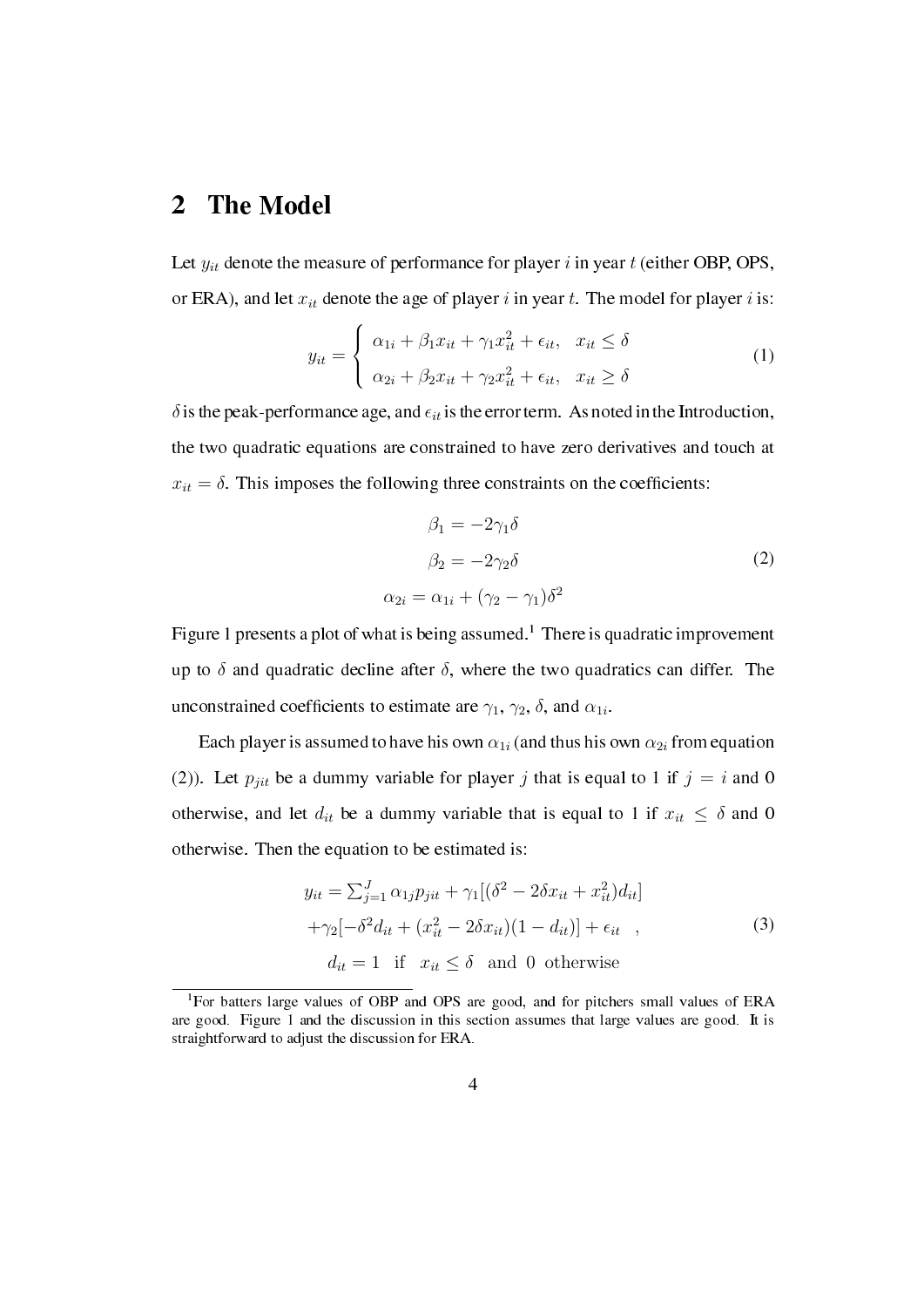

where *J* is the total number of players. In this equation *i* runs from 1 to *J*. For each player,  $t$  runs over the years that he played.  $\epsilon_{it}$  is assumed to be *iid* and to be uncorrelated with the age variables. More will be said about this in Section 3.

The coefficients to estimate in equation (3) are the *J* values of the alphas,  $\gamma_1$ , *γ*2, and *δ*. If *δ* is known, the two terms in brackets are known, and so the equation is linear in coefficients. The equation can then be estimated by the standard fixedeffects procedure of time-demeaning the data. Overall estimation can thus be done by trying many values of  $\delta$  to find the value that minimizes the sum of squared residuals. This does not, however, produce correct standard errors because the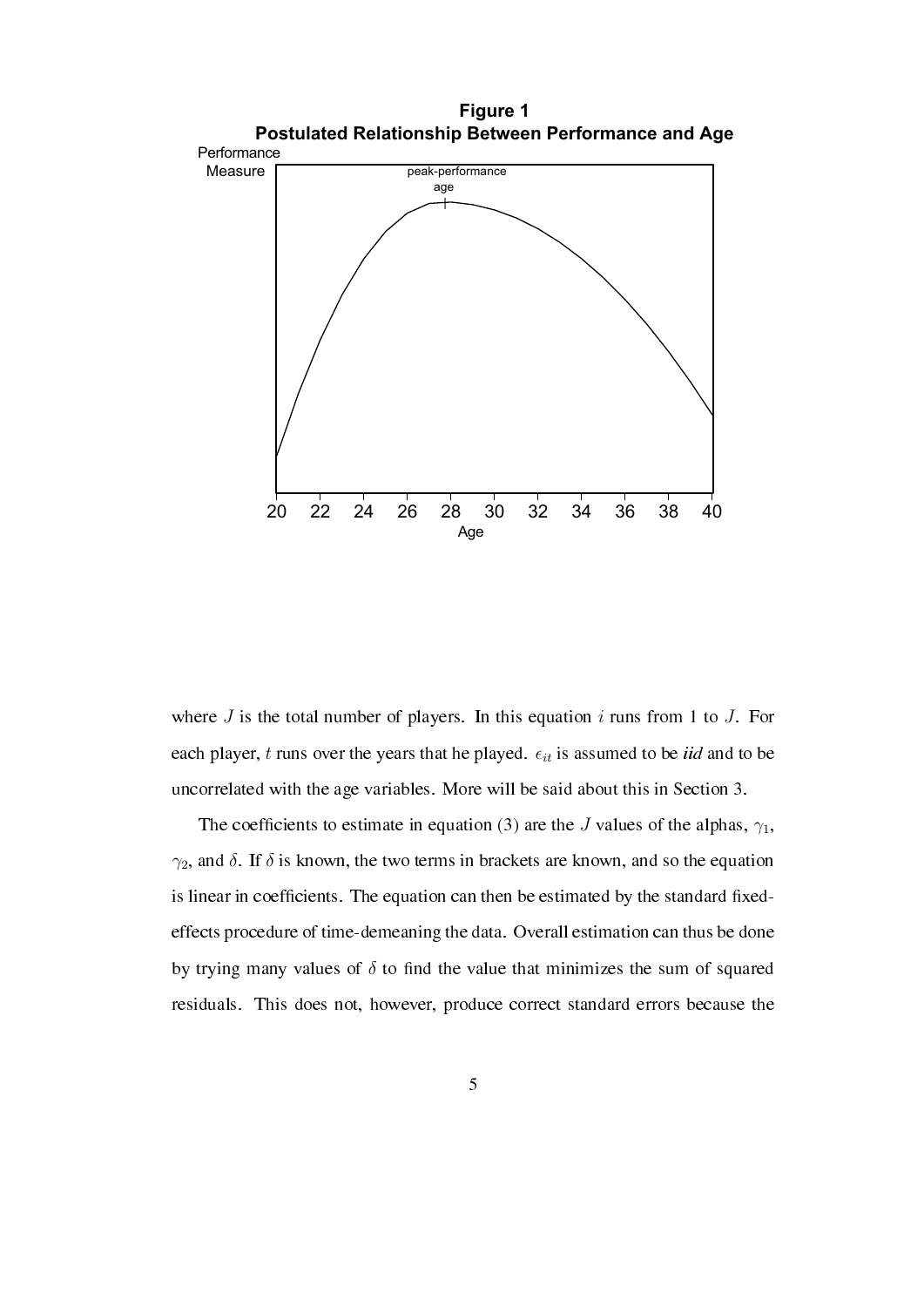uncertainty of the estimate of  $\delta$  is not taken into account. Equation (3) must be estimated by nonlinear least squares to get correct standard errors. This is a large nonlinear maximization problem because of the large number of dummy variable coefficients estimated.

The key assumption of the model is that all players have the same  $\beta$ 's and  $\gamma$ 's, i.e., the same improving and declining rates. Given this, the specification is fairly flexible in allowing the improving rate to differ from the declining rate and in allowing the peak-performance age to be estimated. Each player has, of course, his own constant term, which in Figure 1 determines the vertical position of the curve.

In the table of results below, estimates of  $\gamma_1$ ,  $\gamma_2$ , and  $\delta$  are presented. In addition, some implied values by age are presented. Consider the following:

$$
R_k = \hat{y}_{it} | (x_{it} = k) - \hat{y}_{is} | (x_{is} = \hat{\delta})
$$
\n(4)

The first term on the right hand side is the predicted value for player  $i$  at age *k*, and the second term is the predicted value for player *i* at the estimated peakperformance age  $\hat{\delta}$ .  $R_k$  is the same for all players because a player's constant term appears additively in both predicted values and so cancels out. *R<sup>k</sup>* thus does not need an *i* subscript. It is the amount by which a player at age *k* is below his estimated peak. Values of *R<sup>k</sup>* for different values of *k* are presented in the table below.

The derivative of  $y_{it}$  with respect to  $x_{it}$  is

$$
\partial y_{it} / \partial x_{it} = 2\gamma_1 (x_{it} - \delta) d_{it} + 2\gamma_2 (x_{it} - \delta) (1 - d_{it}) \tag{5}
$$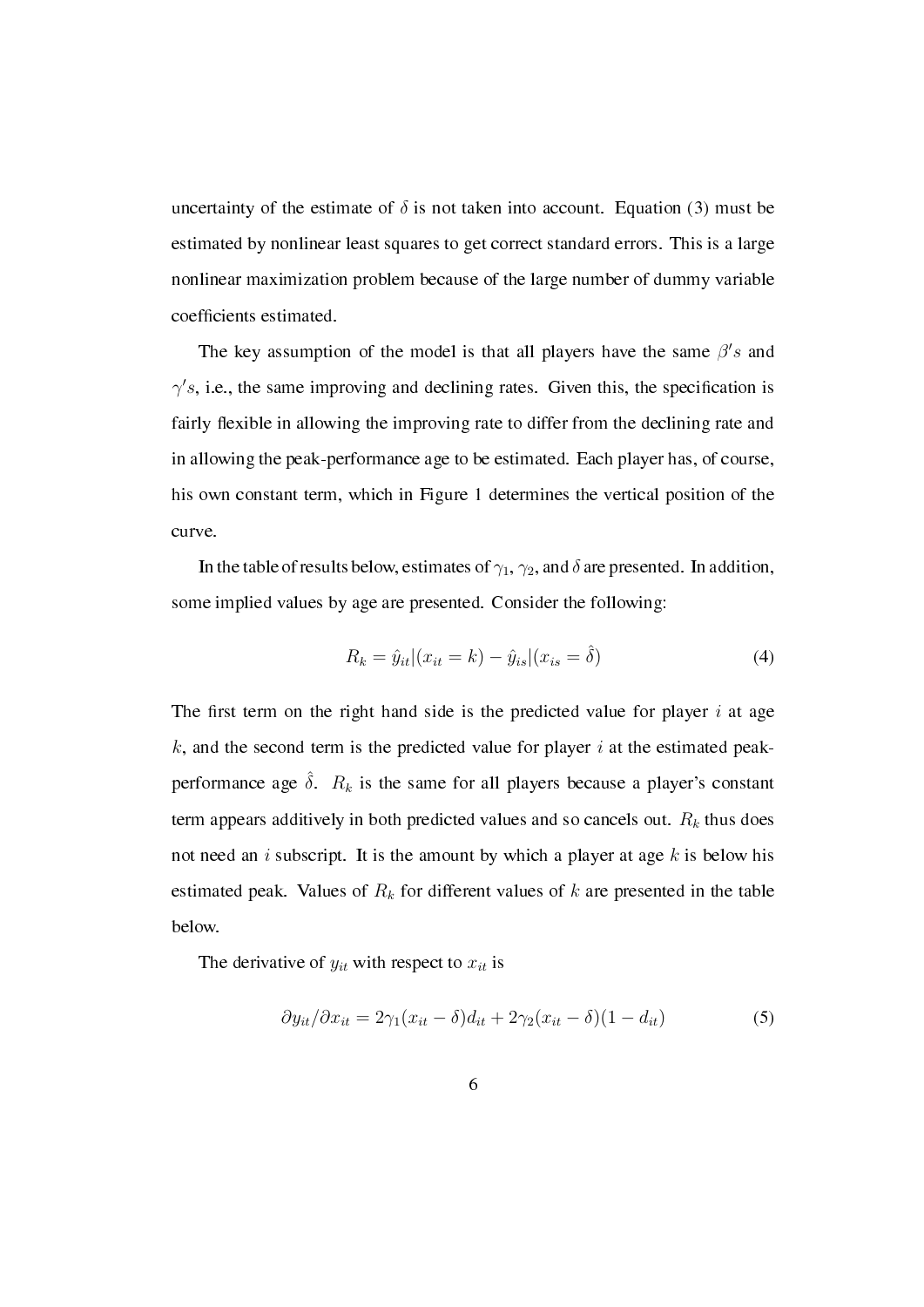This derivative is not a function of a player's constant term, and so it is the same for all players of the same age. Let

$$
D_k = 100 \frac{(\partial y_{it}/\partial x_{it})|(x_{it} = k)}{\bar{y}}
$$
\n<sup>(6)</sup>

where  $\bar{y}$  is the mean of  $y_{it}$  over all the observations.  $D_k$  is roughly the percentage change in *y* for a player at age *k*. It is only roughly the percentage change because  $\bar{y}$  is used in the denominator rather than a specific player's predicted value at the relevant age. Values of  $D_k$  for different values of  $k$  are also presented in the table below.

#### 3 The Data

Yearly data on every player who played major league baseball from 1871 on are available from http://baseball1.com. Given this data set, a number of decisions have to be made about what data to use. The first decision was to exclude any games played prior to 1921, the first year of the "live" ball. The data set used here ended in 2004. The second decision was to exclude any year for a batter in which he played in fewer than 100 games in that year. Similarly, any year for a pitcher was excluded in which he pitched fewer than 150 innings (450 outs). This latter restriction excludes almost all relief pitchers, since almost no relief pitcher pitches this many innings in a year. The phrase "full time" will be used to refer to a batter year or a pitcher year that is included in the sample. The third decision was to exclude any player who played fewer than 10 full-time years in the sample period 1921–2004. These decisions led to 5596 observations for 441 players for batters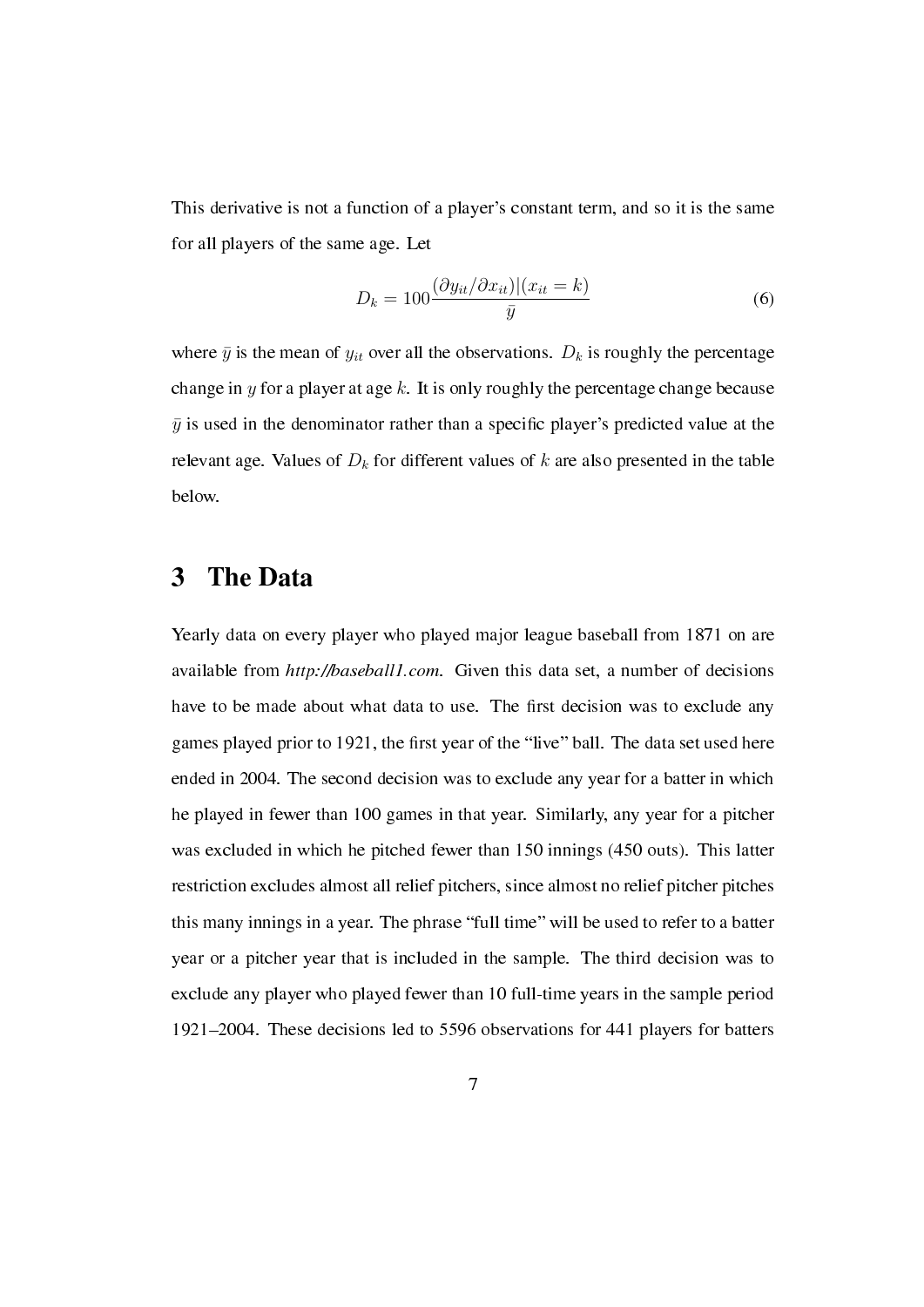and 1,809 observations for 144 players for pitchers. These players are listed in Tables A.1 and A.2.

Players who are included in the sample may have played non full-time years (called "part-time" years), but these years for the player are not in the sample. Any part-time year for a player who has played 10 or more full-time years may be a year in which the player was injured for part of the year, and so these years are not included. The aim of the estimation work is to estimate aging effects for non injured players. Players who are still active are included in the sample if they have 10 full-time years from 2004 back. Players who began playing prior to 1921 are included if they have 10 full-time years from 1921 forward, but their observations prior to 1921 are not included even if the observations are for full-time years because no observations before 1921 are used.

On-base percentage (OBP) is equal to (hits  $+$  bases on balls  $+$  hit by pitch) divided by (at bats + bases on balls + hit by pitch + sacrifice flies). Slugging percentage is equal to (hits  $+$  doubles  $+$  2 times triples  $+$  3 times home runs) divided by at bats. OPS is equal to OBP + slugging percentage. Earned run average (ERA) is equal to the number of earned runs allowed divided by (the number of outs made divided by 27). These are all standard definitions. The age of the player was computed as the year in question minus the player's birth year.

Some alternative regressions were run to examine the sensitivity of the estimates. For batters the exclusion restrictions were changed to 80 games rather than 100 and 8 years rather than 10. This gave 10605 observations for 932 players. For pitchers the exclusion was changed to 8 years rather than 10. This gave 2775 observations for 260 players. Another change was to drop all observations in which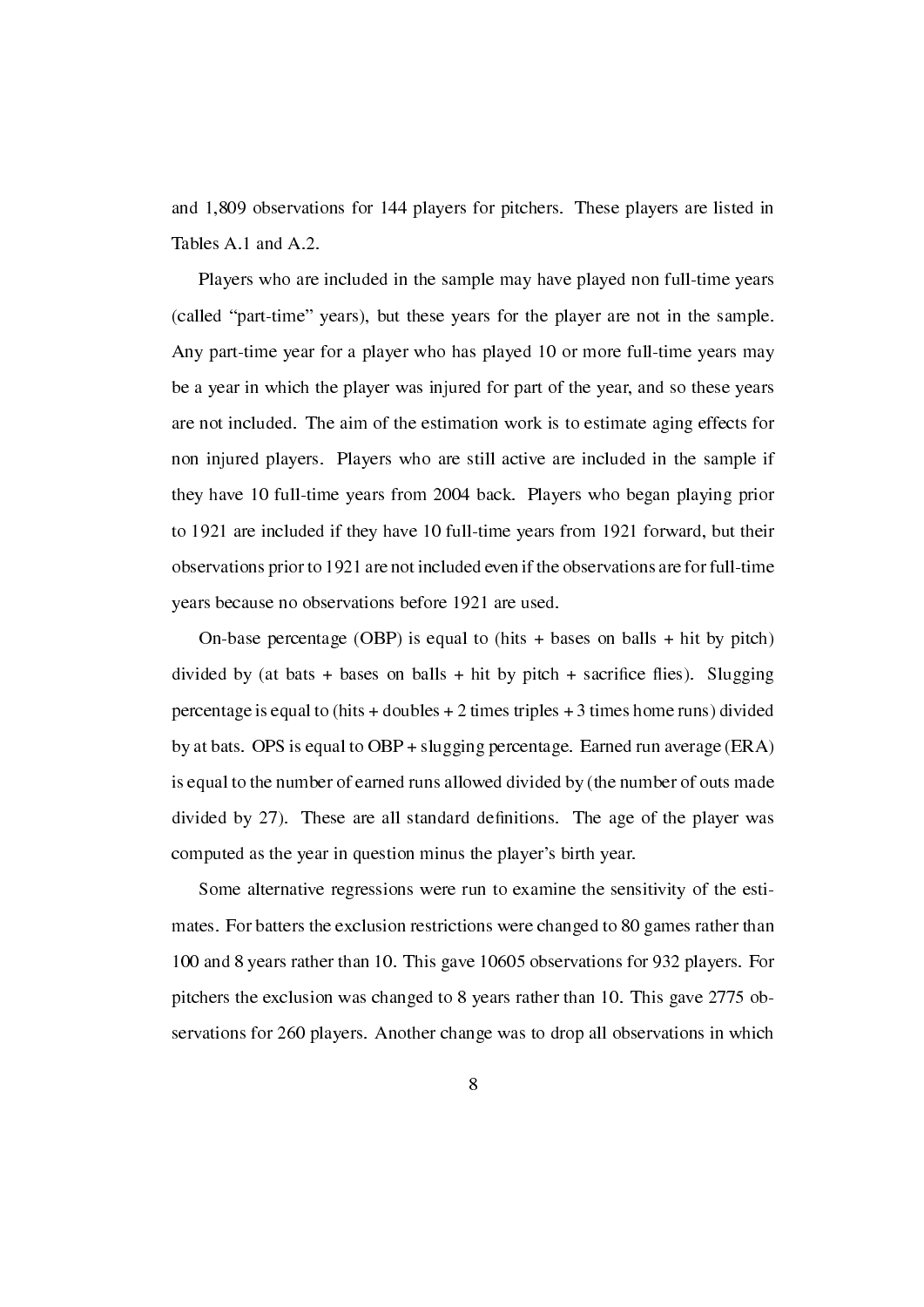a player was older than 37 years (but keeping a player in even if this resulted in fewer than 10 full-time years for the player). This resulted in 5308 observations for the 441 batters and 1615 observations for the 144 pitchers. The results of these regressions are reported below.

As noted in Section 2, the error term  $\epsilon_{it}$  is assumed to be uncorrelated with the age variables. There are a number of ways in which this assumption might be violated. First, say there is a variable like body mass that is different for each player but that does not change for a given player across his career. If, say, body mass has no effect on a player's performance until age 40, at which point a larger body mass has a negative effect on performance, then  $\epsilon_{it}$ , which includes the effects of all omitted variables like body mass, will be correlated with age from age 40 on. Second, say that at age  $x_{it}$  a player knows his  $\epsilon_{it}$  for that year and thus his performance for that year. If a player is less likely to retire when  $\epsilon_{it}$  is large than when it is small, then there will be more players near the end of their careers with large values of  $\epsilon_{it}$  than with small values, and so  $\epsilon_{it}$  will be positively correlated with age at older ages. Third, if, contrary to the assumptions of the model, there are "ageless wonders," who simply decline at slower rates as they age, these players will have positive values of  $\epsilon_{it}$  at older ages, and so  $\epsilon_{it}$  will be correlated with age at older ages. One check of the quantitative importance of these types of bias is to examine the sensitivity of the results to the exclusion of older players. This is the reason for examining the sensitive of the results to the above-mentioned exclusion of players older than 37. It will be seen that the results are not sensitive to this exclusion.

It should also be noted that if the improvement of a player up to the peak-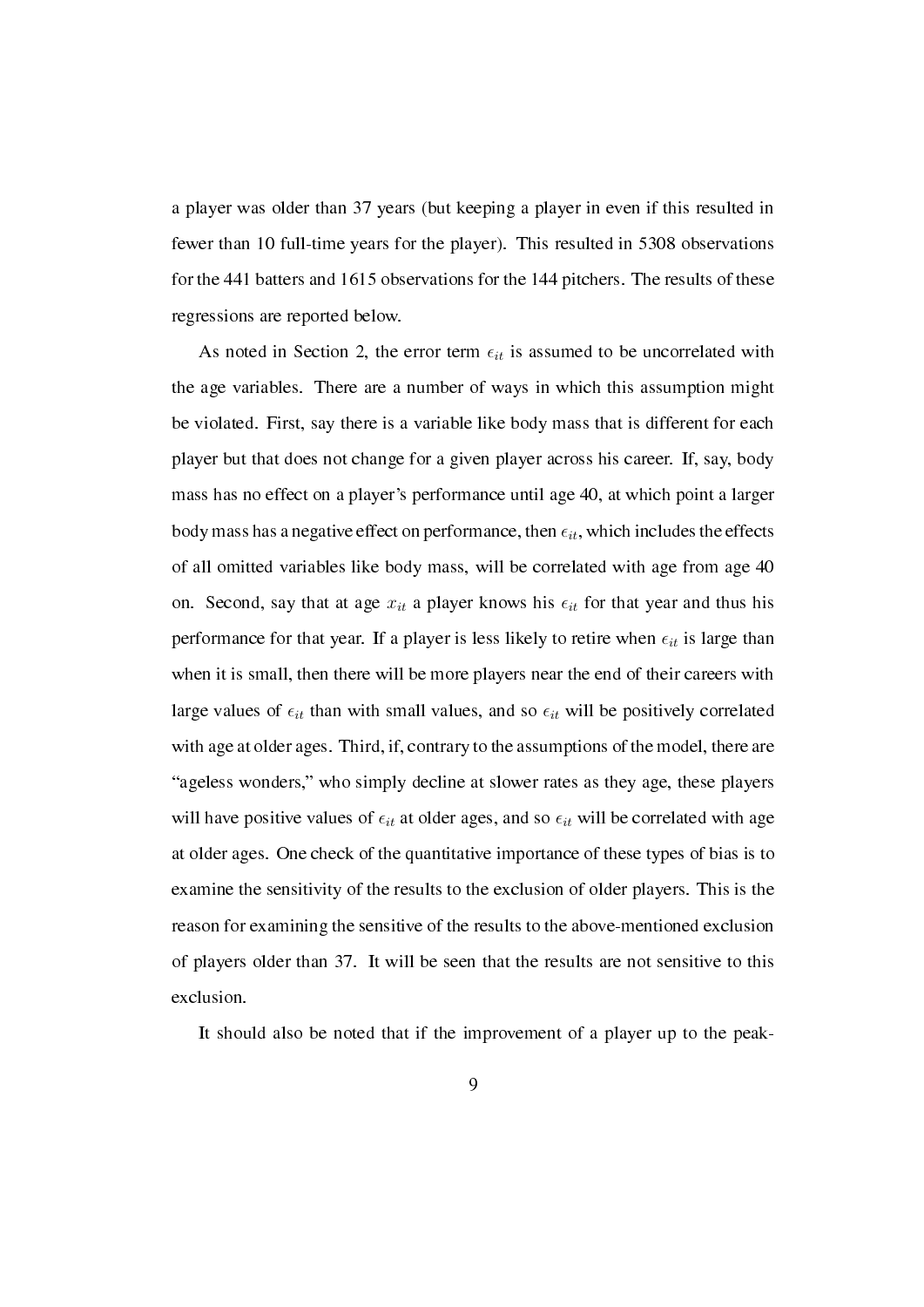performance age is interpreted as the player gaining experience (as opposed to, say, just getting physically better), this experience according to the assumptions of the model comes with age, not with the number of years played in the major leagues. A player coming into the major leagues at, say, age 26 is assumed to be on the same age profile as an age-26 player who has been in the major leagues for 4 years. In other words, minor league experience is assumed to be the same as major league experience.

There are some potential problems that have not been accounted for in the choice of the sample. First, no adjustment has been made for the introduction of the designated hitter rule in the American League in 1973. This rule likely led to an increase in the ERAs of American League pitchers. This means that if some of the full-time years of an American League pitcher were before 1973 and some after 1973, his true rate of decline is probably mis-measured. Similarly, if after 1973 a pitcher moved from the National League to the American League, his true rate of decline is probably mis-measured, and vice versa for a pitcher who moved from the American League to the National League. There is no straightforward way to adjust for this, but fortunately the fraction of pitchers in the sample who are potentially affected in a large way by it is small. Some evidence on the quantitative effects of this problem and similar problems regarding changes over time is presented in Section 7.

Finally, a potential problem exists because of different ball parks. Some ball parks are more "hitter friendly" than others, which has a potential effect on both batters and pitchers, since players play half their games in their home ball park. This is not a problem in the present context if a player never changes teams and his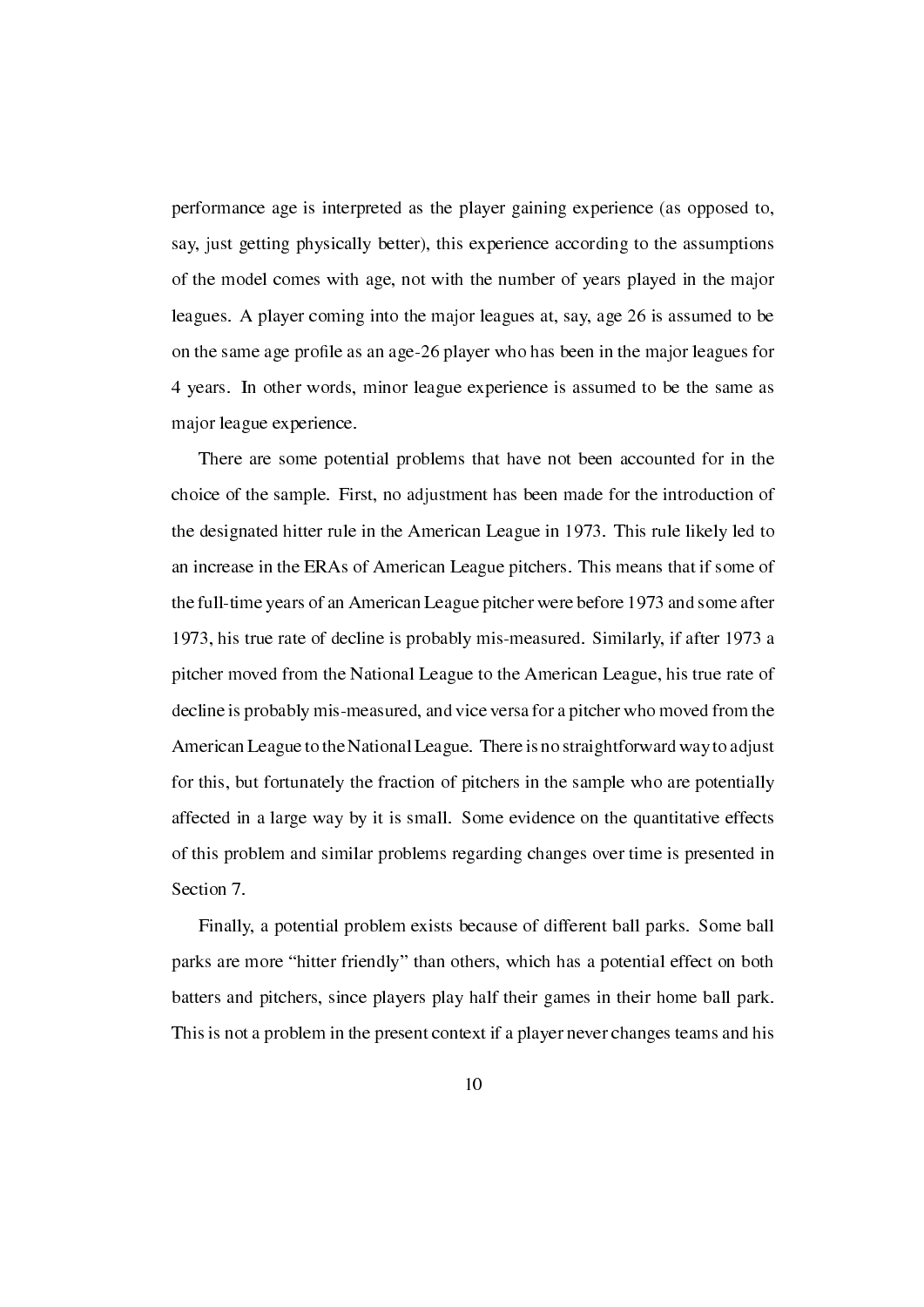team does not change ball parks. Players do, however, change teams, and teams do build new ball parks. No attempt has been in this study to adjust for different ball parks.

### 4 The Results

All the estimates are presented in Table 1. The first set of three uses OPS, the second set uses OBP, and the third set uses ERA. The first estimate for each set is the basic estimate; the second estimate is for the larger number of observations; and the third estimate excludes observations in which the player is over 37. Estimated standard errors for the coefficient estimates are presented for the basic estimate for each set. As noted above, the model is nonlinear in coefficients, and for present purposes the DFP algorithm was used to obtain the estimates.<sup>2</sup> The implied values for  $R_k$  and  $D_k$  are presented for  $k$  equal to 22, 25, 28, 31, 34, 37, and 40. Remember that *R<sup>k</sup>* is the amount by which a player at age *k* is below his estimated peak and that  $D_k$  is roughly the percentage change in the performance measure at age  $k$ .

A general result in Table 1 is that the estimates are not sensitive to the increase in the number of players (by using 8 years as the cutoff instead of 10 years and by

<sup>&</sup>lt;sup>2</sup>This is a large nonlinear maximization problem. There are 444 coefficients to estimate:  $\gamma_1$ ,  $\gamma_2$ ,  $\delta$ , and the 441 dummy variable coefficients. These calculations were done using the Fair-Parke program (2003). The standard errors of the coefficient estimates were computed as follows. Let  $f(y_j, x_j, \alpha) = u_j$  be the equation being estimated, where  $y_j$  is the dependent variable,  $x_j$  is the vector of explanatory variables,  $\alpha$  is the vector of coefficients to estimate, and  $u_j$  is the error term. *j* indexes the number of observations; assume that it runs from 1 to *J*. Let *K* be the dimension of  $\alpha$  (*K* coefficients to estimate). Let *G*<sup>*'*</sup> be the *K* × *J* matrix whose *j*th column is  $\partial f(y_j, x_j, \alpha)/\partial \alpha$ . The estimated covariance matrix of  $\hat{\alpha}$  is  $\hat{\sigma}^2(\hat{G}'\hat{G})^{-1}$ , where  $\hat{\sigma}^2$  is the estimate of the variance of  $u_j$ and  $\hat{G}$  is *G* evaluated at  $\alpha = \hat{\alpha}$ . For regression 1 for batters *J* is 5596 and *K* is 444. For regression 1 for pitchers *J* is 1809 and *K* is 147.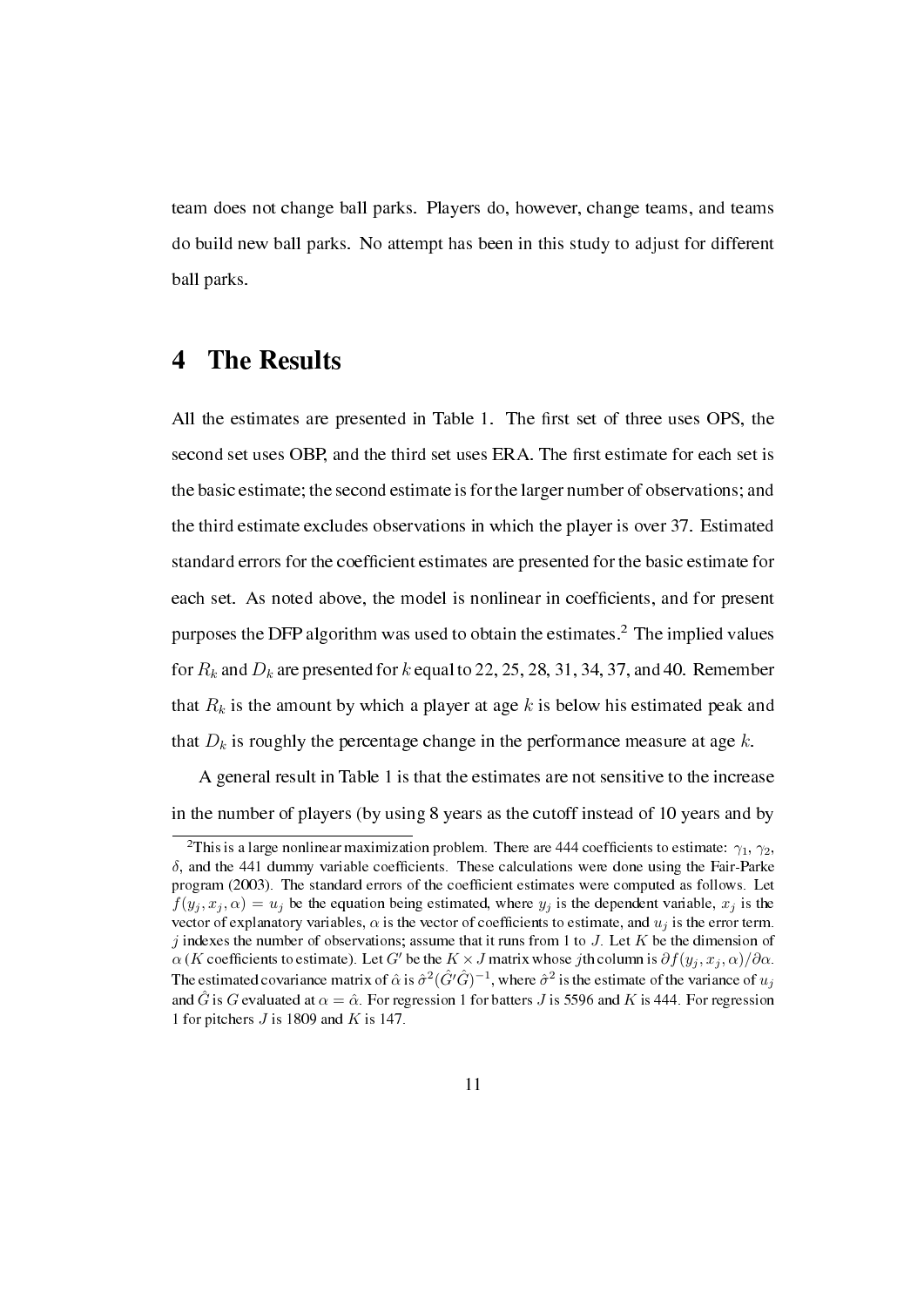using for batters 80 games played in a year instead of 100) and to the exclusion of observations in which the player was older than 37. Compare, for example, the values of  $R_k$  and  $D_k$  for  $k = 40$  in lines 1, 2, and 3 for each of the three measures. The following discussion will thus concentrate on the basic estimate—line  $1$ —for

|              | <b>Coefficient Estimates and Implied Aging Values</b> |              |        |           |                |           |           |           |                        |           |           |           |
|--------------|-------------------------------------------------------|--------------|--------|-----------|----------------|-----------|-----------|-----------|------------------------|-----------|-----------|-----------|
|              |                                                       | Estimate of  |        |           | $#$ obs        |           |           |           | $R_k$ , $(D_k)$ by age |           |           |           |
|              | $\gamma_1$                                            | $\gamma_2$   | δ      | <b>SE</b> | $(\#$ players) | 22        | 25        | 28        | 31                     | 34        | 37        | 40        |
| <b>OPS</b>   |                                                       |              |        |           |                |           |           |           |                        |           |           |           |
| 1            | $-0.001618$                                           | $-0.000508$  | 27.59  | .0757     | 5596           | $-0.051$  | $-0.011$  | 0.000     | $-0.006$               | $-0.021$  | $-0.045$  | $-0.078$  |
|              | (.000205)                                             | (.000021)    | (0.23) |           | (441)          | (2.28)    | (1.06)    | $(-0.05)$ | $(-0.44)$              | $(-0.82)$ | $(-1.21)$ | $(-1.59)$ |
| 2            | $-0.001617$                                           | $-0.000550$  | 27.60  | .0758     | 10605          | $-0.051$  | $-0.011$  | 0.000     | $-0.006$               | $-0.023$  | $-0.049$  | $-0.085$  |
|              |                                                       |              |        |           | (932)          | (2.36)    | (1.10)    | $(-0.06)$ | $(-0.49)$              | $(-0.92)$ | $(-1.35)$ | $(-1.78)$ |
| 3            | $-0.001483$                                           | $-0.000609$  | 27.90  | .0749     | 5308           | $-0.052$  | $-0.012$  | 0.000     | $-0.006$               | $-0.023$  | $-0.050$  | $-0.089$  |
|              |                                                       |              |        |           | (441)          | (2.20)    | (1.08)    | $(-0.02)$ | $(-0.47)$              | $(-0.93)$ | $(-1.39)$ | $(-1.85)$ |
| <b>OBP</b>   |                                                       |              |        |           |                |           |           |           |                        |           |           |           |
| $\mathbf{1}$ | $-0.0005289$                                          | $-0.0001495$ | 28.30  | .0276     | 5596           | $-0.021$  | $-0.006$  | 0.000     | $-0.001$               | $-0.005$  | $-0.011$  | $-0.020$  |
|              | (.0000621)                                            | (.000074)    | (0.26) |           | (441)          | (1.88)    | (0.99)    | (0.09)    | $(-0.23)$              | $(-0.48)$ | $(-0.73)$ | $(-0.99)$ |
| 2            | $-0.0005252$                                          | $-0.0001634$ | 28.30  | .0281     | 10605          | $-0.021$  | $-0.006$  | 0.000     | $-0.001$               | $-0.005$  | $-0.012$  | $-0.022$  |
|              |                                                       |              |        |           | (932)          | (1.91)    | (1.00)    | (0.09)    | $(-0.26)$              | $(-0.54)$ | $(-0.82)$ | $(-1.11)$ |
| 3            | $-0.0005032$                                          | $-0.0001742$ | 28.50  | .0271     | 5308           | $-0.021$  | $-0.006$  | 0.000     | $-0.001$               | $-0.005$  | $-0.013$  | $-0.023$  |
|              |                                                       |              |        |           | (441)          | (1.84)    | (0.99)    | (0.14)    | $(-0.25)$              | $(-0.54)$ | $(-0.83)$ | $(-1.13)$ |
| <b>ERA</b>   |                                                       |              |        |           |                |           |           |           |                        |           |           |           |
| $\mathbf{1}$ | 0.006520                                              | 0.002872     | 26.54  | .6845     | 1809           | 0.134     | 0.015     | 0.006     | 0.057                  | 0.160     | 0.314     | 0.520     |
|              | (.005388)                                             | (.000658)    | (1.40) |           | (144)          | $(-1.69)$ | $(-0.57)$ | (0.24)    | (0.73)                 | (1.22)    | (1.72)    | (2.21)    |
| 2            | 0.021474                                              | 0.002265     | 24.00  | .6910     | 2775           | 0.086     | 0.002     | 0.036     | 0.111                  | 0.226     | 0.383     | 0.580     |
|              |                                                       |              |        |           | (260)          | $(-2.40)$ | (0.13)    | (0.51)    | (0.89)                 | (1.27)    | (1.64)    | (2.02)    |
| 3            | 0.011821                                              | 0.001926     | 25.20  | .6848     | 1615           | 0.121     | 0.000     | 0.015     | 0.065                  | 0.149     | 0.268     | 0.422     |
|              |                                                       |              |        |           | (144)          | $(-2.17)$ | $(-0.14)$ | (0.31)    | (0.64)                 | (0.97)    | (1.31)    | (1.64)    |

Table 1

Notes:

• Standard errors are in parentheses for the coefficient estimates.

*•* lines 1 and 3: 10 full-time years between 1921 and 2004; full-time year: 100 games for batters, 150 innings for pitchers.

*•* lines 3: player observation excluded if player aged 38 or over.

• lines 2: 8 full-time years between 1921 and 2004; full-time year: 80 games for batters, 150 innings for pitchers.

•  $R_k$  defined in equation (4);  $D_k$  defined in equation (6).

*•* Dummy variable included for each player. Dummy variable coefcient estimates presented in Table A.1 for OPS line 1 and OBP line 1 and in Table A.2 for ERA line 1 under the heading CNST.

• The mean of all the observations ( $\bar{y}$  in the text) is .793 OPS, line 1, .766 OPS, line 2, .795 OPS, line 3, .354 OBP, line 1, .346 OPS, line 2, .355 OPS, line 3, 3.50 ERA, line 1, 3.58 ERA, line 2, 3.48 ERA, line 3.

each set.

Another general result in Table 1 is that the estimated rate of improvement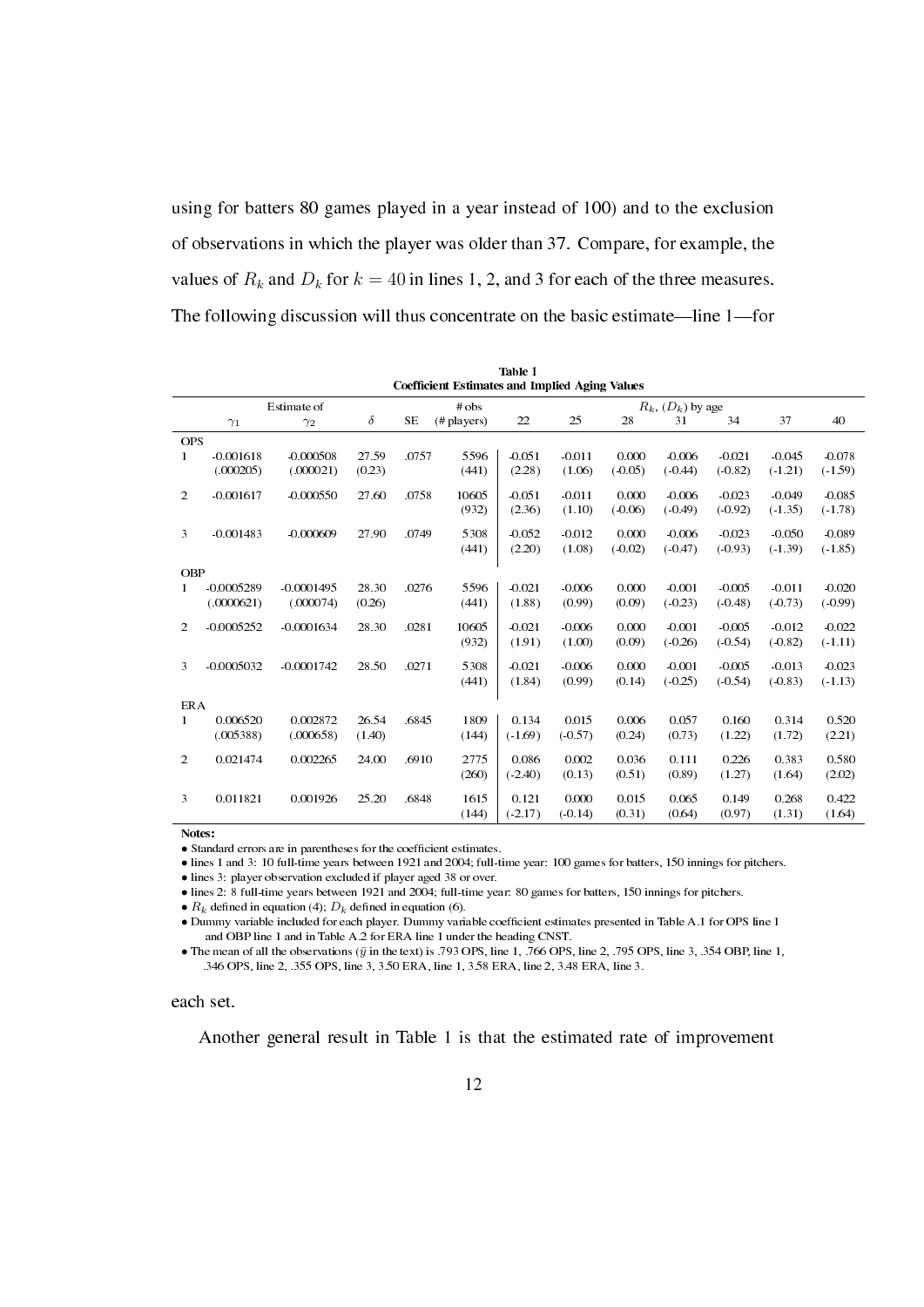before the peak-performance age is larger than the estimated rate of decline after the age. In other words, the learning curve at the beginning of a player's career is steeper than the declining curve after the peak-performance age.

Turning now to the basic estimates, for OPS  $\delta$  is 27.6 years and by age 37 the percentage rate of decline is 1.21 percent. For OBP the respective numbers are 28.3 years and 0.73 percent. The peak-performance ages are thus quite similar for the two measures, but OPS declines somewhat more rapidly than OBP. To get a sense of magnitudes, if a player's peak OPS is 0.800 (the mean of OPS in the sample is 0.793), then the -0.045 value for  $R_{37}$  means that his predicted OPS at age 37 is 0.755, a decrease of 5.6 percent. Similarly, if a player's peak OBP is 0.350 (the mean of OBP is the sample is 0.354), then the -0.011 value for  $R_{37}$  means that his predicted OBP at age 37 is 0.339, a decrease of 3.1 percent.

For ERA  $\delta$  is 26.5 and by age 37 the percentage rate of decline is 1.72 percent. If a pitcher's peak ERA is 3.50 (the mean of ERA in the sample is 3.50), then the 0.314 value for *R*<sup>37</sup> means that his predicted ERA at age 37 is 3.814, an increase of 9.0 percent. The estimated decline for pitchers is thus somewhat larger than for batters, and the peak-performance age is slightly lower.

The precision of the estimates is fairly good, although better for batters than for pitchers. The estimated standard error for the estimated peak-performance age is 0.23 years for OPS and 0.26 years for OBP. For ERA it is 1.40 years. The sample period for pitchers is about a third the size of the period for batters, which at least partly accounts for the less precision for pitchers.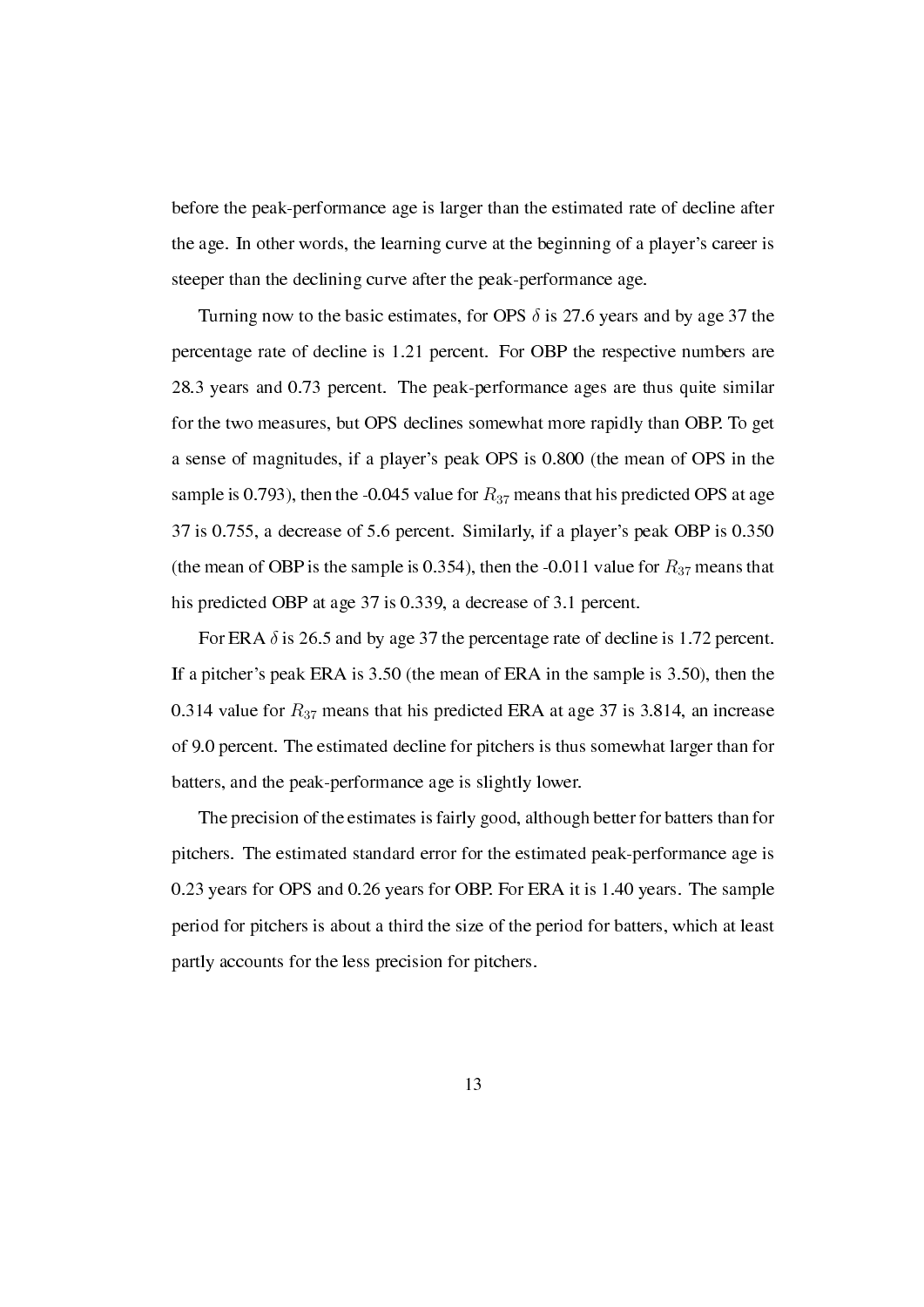#### 5 Unusual Age-Performance Profiles

Since there is a dummy variable for each player, the sum of a player's residuals across the years that he played is zero. Under the assumption that the errors,  $\epsilon_{it}$ , are iid, they should lie randomly around the age-performance curve in Figure 1 for each player. It is interesting to see if there are players whose patterns are noticeably different. For example, if a player got better with age, contrary to the assumptions of the model, one would see in Figure 1 large negative residuals at the young ages and large positive residuals at the old ages.

Using OPS regression 1 in Table 1, the following procedure was followed to choose players who have a pattern of large positive residuals in the second half of their careers. First, all residuals greater than one standard error (.0757) were recorded. Then a player was chosen if he had four or more of these residuals from age 28, the estimated peak-performance age, on. There were a total of 17 such players. In addition, for reasons discussed below, Rafael Palmeiro was chosen, giving a total of 18 players. The age-performance results for these players are presented in Table 2. The residuals in bold are greater than one standard error. The players are listed in alphabetic order except for Palmeiro, who is listed last.

The most remarkable performance by far in Table 2 is that of Barry Bonds. Three of his last four residuals (ages 37-40) are the largest in the sample period, and the last one is 5.5 times the estimated standard error of the equation. Not counting Bonds, Sammy Sosa has the largest residual (age 33, 2001) and Luis Gonzalez has the second largest (age 34, 2001). Mark McGwire has three residuals that are larger than two standard errors (age 33, 1996; age 35, 1998; age 36, 1999). Larry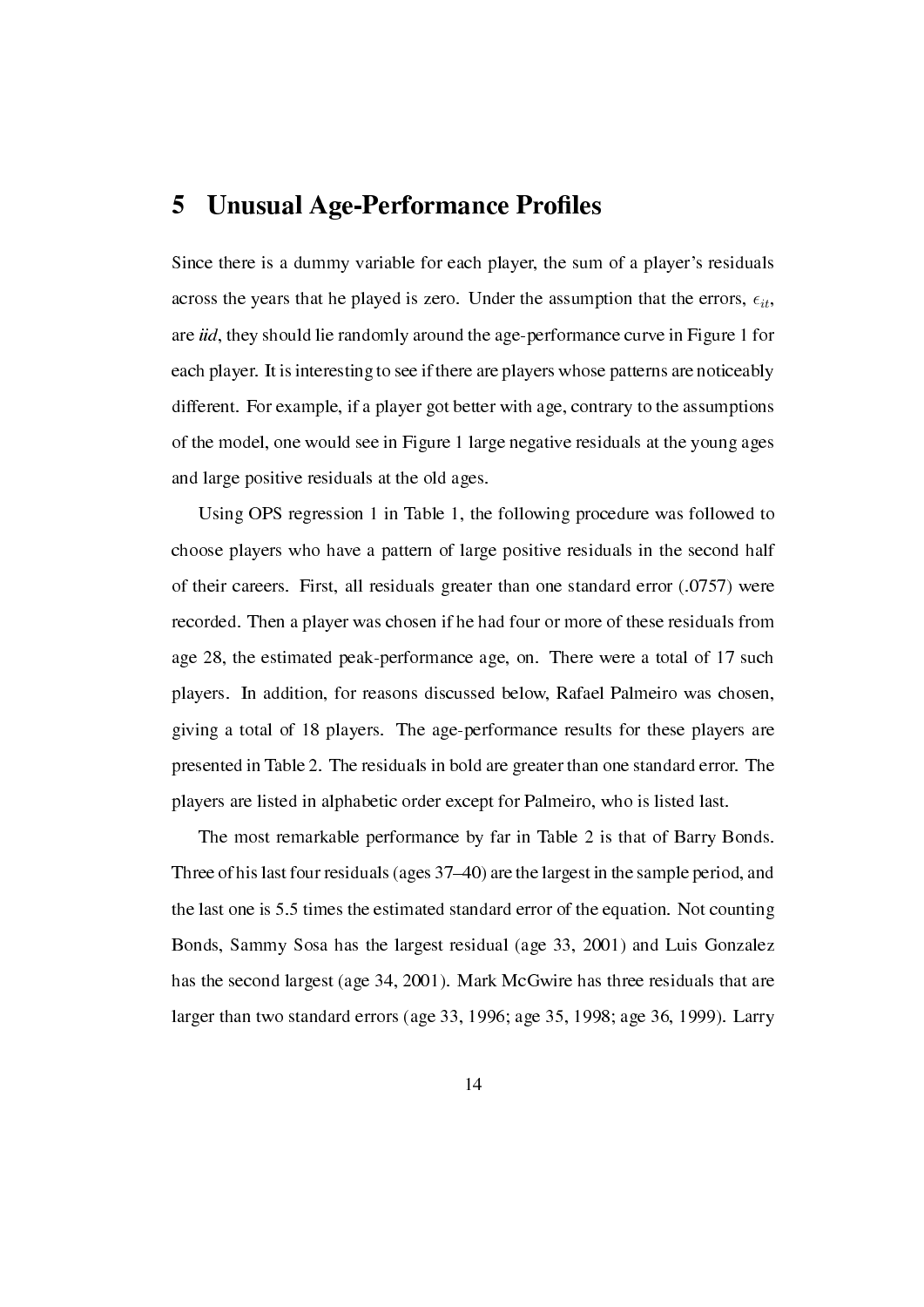Walker has two residuals that are larger than two standard errors (age 31, 1997; age 33, 1999) and one that is nearly two standard errors (age 35, 2001). Aside from the players just mentioned, 8 other players have one residual greater than two standard errors: Albert Belle (age 28, 1994), Ken Caminiti (age 33, 1996), Chili Davis (age 34, 1994), Dwight Evans (age 36, 1987), Julio Franco (age 46, 2004), Gary Gaetti (age 40, 1998), Andres Galarraga (age 37, 1998), and Paul Molitor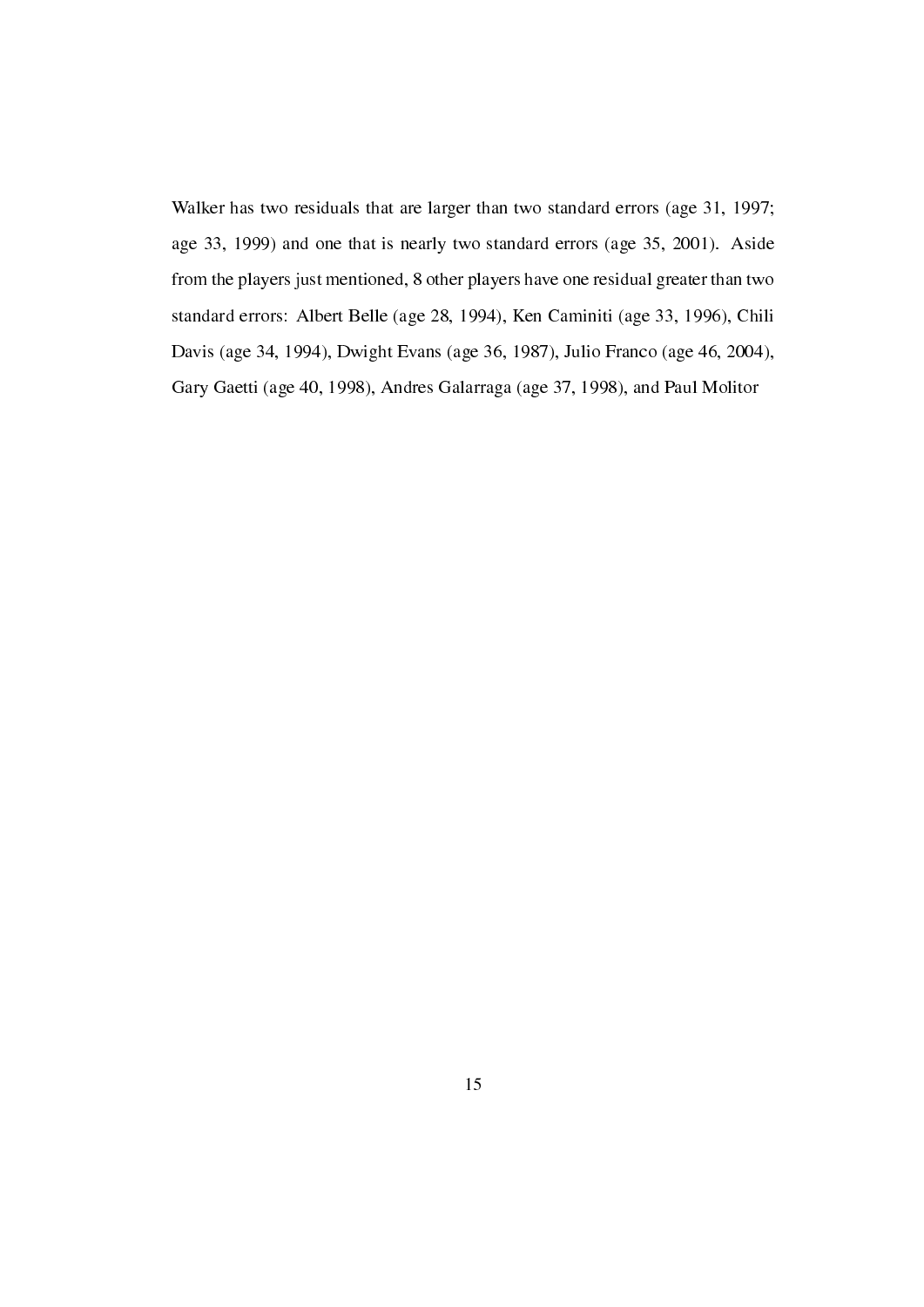Table 2 Age-Performance Results for Eighteen Players: OPS

|                     |                    |                |                | нде-генотиансе кезанз юг вядшеси глауетз. От э |                  |                     |                |                |                   |
|---------------------|--------------------|----------------|----------------|------------------------------------------------|------------------|---------------------|----------------|----------------|-------------------|
| Year                | A ge               | Pred.          | Act.           | Resid.                                         | Year             | A ge                | Pred.          | Act.           | Resid.            |
| <b>Albert Belle</b> |                    |                |                |                                                | <b>Bob Boone</b> |                     |                |                |                   |
| 1991                | 25                 | 0.946          | 0.863          | $-0.083$                                       | 1973             | 26                  | 0.700          | 0.675          | $-0.025$          |
| 1992                | 26                 | 0.952          | 0.797          | $-0.155$                                       | 1974             | 27                  | 0.704          | 0.617          | $-0.087$          |
| 1993                | 27                 | 0.956          | 0.922          | $-0.034$                                       | 1976             | 29                  | 0.703          | 0.713          | 0.010             |
| 1994                | 28                 | 0.956          | 1.152          | 0.196                                          | 1977             | 30                  | 0.701          | 0.780          | 0.079             |
| 1995                | 29                 | 0.955          | 1.091          | 0.136                                          | 1978             | 31                  | 0.698          | 0.772          | 0.074             |
| 1996                | 30                 | 0.954          | 1.033          | 0.079                                          | 1979             | 32                  | 0.694          | 0.789          | 0.094             |
| 1997                | 31                 | 0.951          | 0.823          | $-0.128$                                       | 1980             | 33                  | 0.689          | 0.637          | $-0.052$          |
| 1998                | 32                 | 0.947          | 1.055          | 0.108                                          | 1982             | 35                  | 0.676          | 0.647          | $-0.029$          |
| 1999                | 33                 | 0.942          | 0.941          | 0.000                                          | 1983             | 36                  | 0.668          | 0.641          | $-0.027$          |
| 2000                | 34                 | 0.936          | 0.817          | $-0.119$                                       | 1984             | 37                  | 0.659          | 0.504          | $-0.155$          |
|                     |                    |                |                |                                                | 1985             | 38                  | 0.649          | 0.623          | $-0.026$          |
|                     |                    |                |                |                                                | 1986             | 39                  | 0.638          | 0.593          | $-0.046$          |
|                     |                    |                |                |                                                | 1987             | 40                  | 0.626          | 0.615          | $-0.011$          |
|                     |                    |                |                |                                                | 1988             | 41                  | 0.613          | 0.739          | 0.126             |
|                     |                    |                |                |                                                | 1989             | 42                  | 0.599          | 0.675          | 0.076             |
|                     | <b>Barry Bonds</b> |                |                |                                                |                  | Ken Caminiti        |                |                |                   |
| 1986                | 22                 | 1.035          | 0.746          | $-0.289$                                       | 1989             | 26                  | 0.803          | 0.685          | $-0.118$          |
| 1987                | 23                 | 1.051          | 0.821          | $-0.231$                                       | 1990             | 27                  | 0.807          | 0.611          | $-0.196$          |
| 1988                | 24                 | 1.065          | 0.859          | $-0.206$                                       | 1991             | 28                  | 0.807          | 0.695          | $-0.113$          |
| 1989                | 25                 | 1.075          | 0.777          | $-0.298$                                       | 1992             | 29                  | 0.807          | 0.790          | $-0.016$          |
| 1990                | 26                 | 1.081          | 0.970          | $-0.111$                                       | 1993             | 30                  | 0.805          | 0.711          | $-0.093$          |
| 1991                | 27                 | 1.085          | 0.924          | $-0.161$                                       | 1994             | 31                  | 0.802          | 0.847          | 0.046             |
| 1992                | 28                 | 1.085          | 1.080          | $-0.006$                                       | 1995             | 32                  | 0.798          | 0.894          | 0.096             |
| 1993                | 29                 | 1.084          | 1.136          | 0.051                                          | 1996             | 33                  | 0.793          | 1.028          | 0.236             |
| 1994                | 30                 | 1.083          | 1.073          | $-0.009$                                       | 1997             | 34                  | 0.787          | 0.897          | 0.110             |
| 1995<br>1996        | 31<br>32           | 1.080<br>1.076 | 1.009<br>1.076 | $-0.071$<br>0.000                              | 1998<br>2001     | 35<br>38            | 0.780<br>0.753 | 0.862<br>0.719 | 0.082<br>$-0.033$ |
| 1997                | 33                 |                |                |                                                |                  |                     |                |                |                   |
| 1998                | 34                 | 1.071<br>1.065 | 1.031<br>1.047 | $-0.040$<br>$-0.018$                           |                  |                     |                |                |                   |
| 1999                | 35                 | 1.058          | 1.006          | $-0.051$                                       |                  |                     |                |                |                   |
| 2000                | 36                 | 1.050          | 1.127          | 0.078                                          |                  |                     |                |                |                   |
| 2001                | 37                 | 1.041          | 1.379          | 0.338                                          |                  |                     |                |                |                   |
| 2002                | 38                 | 1.031          | 1.381          | 0.350                                          |                  |                     |                |                |                   |
| 2003                | 39                 | 1.019          | 1.278          | 0.258                                          |                  |                     |                |                |                   |
| 2004                | 40                 | 1.007          | 1.422          | 0.414                                          |                  |                     |                |                |                   |
| <b>Chili Davis</b>  |                    |                |                |                                                |                  | <b>Dwight Evans</b> |                |                |                   |
| 1982                | 22                 | 0.786          | 0.719          | $-0.067$                                       | 1973             | 22                  | 0.806          | 0.703          | $-0.103$          |
| 1983                | 23                 | 0.802          | 0.657          | $-0.145$                                       | 1974             | 23                  | 0.823          | 0.756          | $-0.067$          |
| 1984                | 24                 | 0.816          | 0.875          | 0.059                                          | 1975             | 24                  | 0.836          | 0.809          | $-0.027$          |
| 1985                | 25                 | 0.825          | 0.761          | $-0.065$                                       | 1976             | 25                  | 0.846          | 0.755          | $-0.091$          |
| 1986                | 26                 | 0.832          | 0.791          | $-0.041$                                       | 1978             | 27                  | 0.856          | 0.784          | $-0.072$          |
| 1987                | 27                 | 0.836          | 0.786          | $-0.049$                                       | 1979             | 28                  | 0.857          | 0.820          | $-0.036$          |
| 1988                | 28                 | 0.836          | 0.757          | $-0.079$                                       | 1980             | 29                  | 0.856          | 0.842          | $-0.014$          |
| 1989                | 29                 | 0.835          | 0.775          | -0.060                                         | 1981             | 30                  | 0.854          | 0.937          | 0.083             |
| 1990                | 30                 | 0.833          | 0.755          | $-0.078$                                       | 1982             | 31                  | 0.851          | 0.936          | 0.085             |
| 1991                | 31                 | 0.830          | 0.892          | 0.062                                          | 1983             | 32                  | 0.847          | 0.774          | $-0.072$          |
| 1992                | 32                 | 0.827          | 0.825          | $-0.002$                                       | 1984             | 33                  | 0.842          | 0.920          | 0.078             |
| 1993                | 33                 | 0.822          | 0.767          | $-0.055$                                       | 1985             | 34                  | 0.836          | 0.832          | $-0.004$          |
| 1994                | 34                 | 0.816          | 0.971          | 0.156                                          | 1986             | 35                  | 0.829          | 0.853          | 0.024             |
| 1995                | 35                 | 0.809          | 0.943          | 0.135                                          | 1987             | 36                  | 0.821          | 0.986          | 0.166             |
| 1996                | 36                 | 0.801          | 0.884          | 0.083                                          | 1988             | 37                  | 0.812          | 0.861          | 0.050             |
| 1997                | 37                 | 0.791          | 0.896          | 0.104                                          | 1989             | 38                  | 0.802          | 0.861          | 0.059             |
| 1999                | 39                 | 0.770          | 0.812          | 0.041                                          | 1990             | 39                  | 0.791          | 0.740          | $-0.051$          |
|                     |                    |                |                |                                                | 1991             | 40                  | 0.779          | 0.771          | $-0.007$          |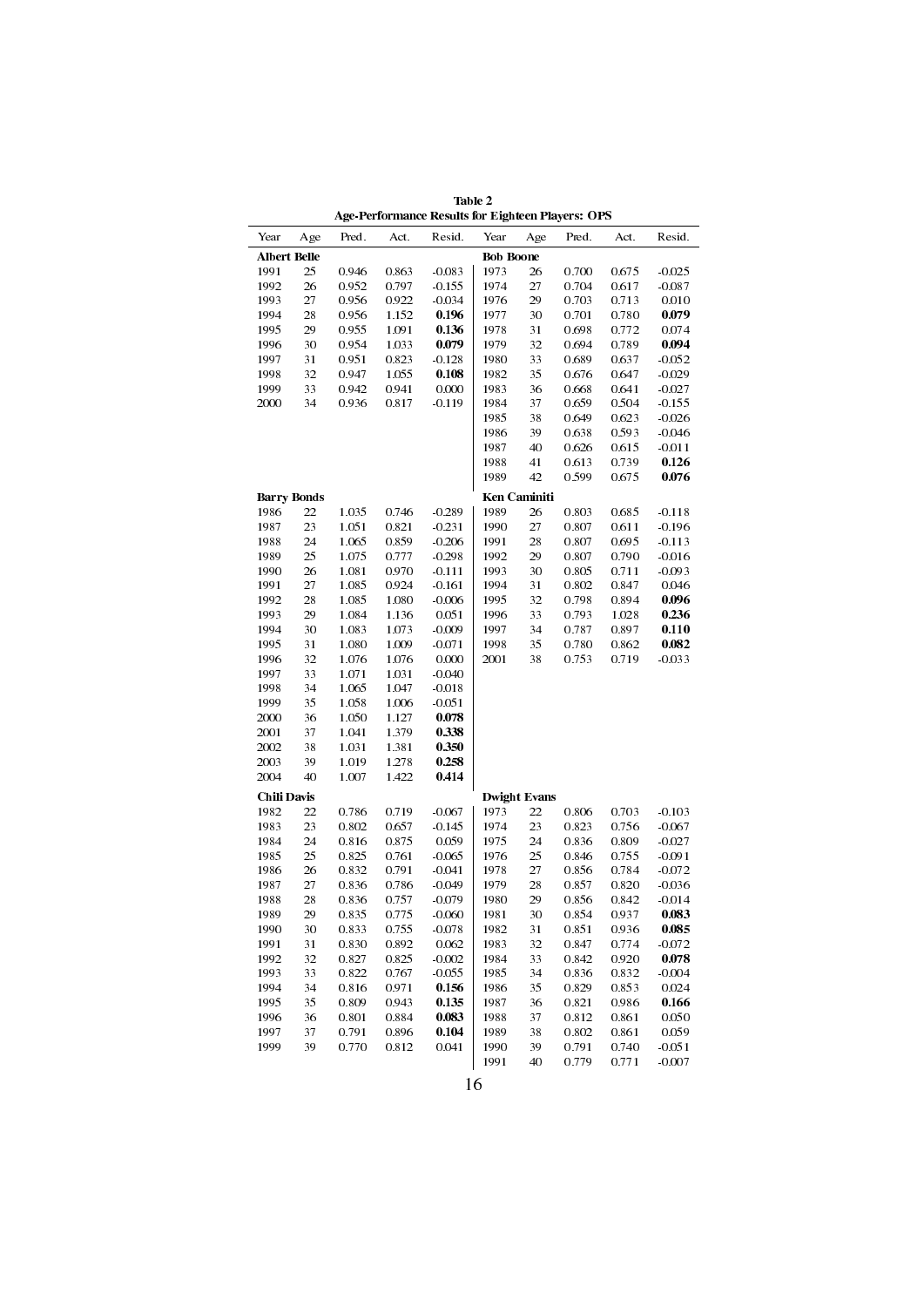| Year<br><b>Steve Finley</b><br>1990<br>1991 | A ge<br>25<br>26<br>27   | Pred.<br>0.801 | Act.  | Resid.               | Year | A ge                    | Pred. | Act.  | Resid.   |
|---------------------------------------------|--------------------------|----------------|-------|----------------------|------|-------------------------|-------|-------|----------|
|                                             |                          |                |       |                      |      |                         |       |       |          |
|                                             |                          |                |       |                      |      | <b>Julio Franco</b>     |       |       |          |
|                                             |                          |                | 0.632 | $-0.169$             | 1983 | 25                      | 0.824 | 0.693 | $-0.131$ |
|                                             |                          | 0.808          | 0.737 | $-0.071$             | 1984 | 26                      | 0.831 | 0.679 | $-0.152$ |
| 1992                                        |                          | 0.811          | 0.762 | $-0.049$             | 1985 | 27                      | 0.834 | 0.723 | $-0.111$ |
| 1993                                        | 28                       | 0.812          | 0.689 | $-0.123$             | 1986 | 28                      | 0.835 | 0.760 | $-0.074$ |
| 1995                                        | 30                       | 0.809          | 0.786 | $-0.023$             | 1987 | 29                      | 0.834 | 0.818 | $-0.016$ |
| 1996                                        | 31                       | 0.806          | 0.885 | 0.079                | 1988 | 30                      | 0.832 | 0.771 | $-0.061$ |
| 1997                                        | 32                       | 0.802          | 0.788 | $-0.014$             | 1989 | 31                      | 0.829 | 0.848 | 0.019    |
| 1998                                        | 33                       | 0.797          | 0.702 | $-0.096$             | 1990 | 32                      | 0.825 | 0.785 | $-0.040$ |
| 1999                                        | 34                       | 0.791          | 0.861 | 0.070                | 1991 | 33                      | 0.820 | 0.882 | 0.062    |
| 2000                                        | 35                       | 0.784          | 0.904 | 0.120                | 1993 | 35                      | 0.807 | 0.798 | $-0.009$ |
| 2001                                        | 36                       | 0.776          | 0.767 | $-0.009$             | 1994 | 36                      | 0.799 | 0.916 | 0.117    |
| 2002                                        | 37                       |                | 0.869 |                      | 1996 | 38                      |       |       |          |
|                                             |                          | 0.767          |       | 0.102                |      |                         | 0.780 | 0.877 | 0.097    |
| 2003                                        | 38                       | 0.757          | 0.863 | 0.105                | 1997 | 39                      | 0.769 | 0.730 | $-0.039$ |
| 2004                                        | 39                       | 0.746          | 0.823 | 0.077                | 2002 | 44                      | 0.698 | 0.739 | 0.040    |
|                                             |                          |                |       |                      | 2003 | 45                      | 0.681 | 0.824 | 0.143    |
|                                             |                          |                |       |                      | 2004 | 46                      | 0.663 | 0.818 | 0.155    |
| <b>Gary Gaetti</b>                          |                          |                |       |                      |      | <b>Andres Galarraga</b> |       |       |          |
| 1982                                        | 24                       | 0.744          | 0.723 | $-0.021$             | 1986 | 25                      | 0.866 | 0.743 | $-0.123$ |
| 1983                                        | 25                       | 0.754          | 0.724 | $-0.030$             | 1987 | 26                      | 0.873 | 0.821 | $-0.052$ |
| 1984                                        | 26                       | 0.761          | 0.665 | $-0.095$             | 1988 | 27                      | 0.876 | 0.893 | 0.017    |
| 1985                                        | 27                       | 0.764          | 0.710 | $-0.054$             | 1989 | 28                      | 0.877 | 0.761 | $-0.116$ |
| 1986                                        | 28                       | 0.765          | 0.865 | 0.101                | 1990 | 29                      | 0.876 | 0.715 | $-0.161$ |
| 1987                                        | 29                       | 0.764          | 0.788 | 0.024                | 1991 | 30                      | 0.874 | 0.604 | $-0.270$ |
| 1988                                        | 30                       | 0.762          | 0.905 | 0.143                | 1993 | 32                      | 0.867 | 1.005 | 0.138    |
| 1989                                        | 31                       | 0.759          | 0.690 | $-0.069$             | 1994 | 33                      | 0.862 | 0.949 | 0.087    |
| 1990                                        | 32                       | 0.755          | 0.650 | $-0.105$             | 1995 | 34                      | 0.856 | 0.842 | $-0.014$ |
| 1991                                        | 33                       | 0.750          | 0.672 | $-0.078$             | 1996 | 35                      | 0.849 | 0.958 | 0.109    |
| 1992                                        | 34                       | 0.744          | 0.610 | $-0.134$             | 1997 | 36                      | 0.841 | 0.974 | 0.133    |
| 1993                                        | 35                       | 0.737          | 0.738 | 0.001                | 1998 | 37                      | 0.832 | 0.991 | 0.159    |
| 1995                                        | 37                       | 0.720          | 0.846 | 0.126                | 2000 | 39                      | 0.811 | 0.895 | 0.084    |
| 1996                                        | 38                       | 0.710          | 0.799 | 0.090                | 2001 | 40                      | 0.799 | 0.784 | $-0.014$ |
| 1997                                        | 39                       | 0.699          | 0.710 | 0.011                | 2002 | 41                      | 0.785 | 0.738 | $-0.047$ |
| 1998                                        | 40                       | 0.687          | 0.852 | 0.165                | 2003 | 42                      | 0.771 | 0.841 | 0.069    |
| 1999                                        | 41                       | 0.673          | 0.599 | $-0.074$             |      |                         |       |       |          |
|                                             | <b>Charlie Gehringer</b> |                |       |                      |      | Luis Gonzalez           |       |       |          |
| 1926                                        | 23                       | 0.862          | 0.721 | $-0.141$             | 1991 | 24                      | 0.842 | 0.753 | $-0.088$ |
| 1927                                        | 24                       | 0.875          | 0.824 | $-0.052$             | 1992 | 25                      | 0.852 | 0.674 | $-0.177$ |
| 1928                                        | 25                       | 0.885          | 0.846 | $-0.039$             | 1993 | 26                      | 0.858 | 0.818 | $-0.040$ |
| 1929                                        | 26                       | 0.892          | 0.936 | 0.045                | 1994 | 27                      | 0.862 | 0.782 | $-0.080$ |
| 1930                                        | 27                       | 0.895          | 0.938 | 0.043                | 1995 | 28                      | 0.862 | 0.812 | $-0.051$ |
| 1931                                        | 28                       | 0.896          | 0.790 | $-0.106$             | 1996 | 29                      | 0.861 | 0.797 | $-0.065$ |
|                                             | 29                       |                |       |                      | 1997 | 30                      |       |       | $-0.138$ |
| 1932                                        |                          | 0.895          | 0.867 | $-0.028$<br>$-0.031$ |      | 31                      | 0.859 | 0.722 |          |
| 1933                                        | 30                       | 0.893          | 0.862 |                      | 1998 |                         | 0.857 | 0.816 | $-0.041$ |
| 1934                                        | 31                       | 0.890          | 0.967 | 0.077                | 1999 | 32                      | 0.853 | 0.952 | 0.099    |
| 1935                                        | 32                       | 0.886          | 0.911 | 0.025                | 2000 | 33                      | 0.848 | 0.935 | 0.088    |
| 1936                                        | 33                       | 0.881          | 0.987 | 0.106                | 2001 | 34                      | 0.842 | 1.117 | 0.275    |
| 1937                                        | 34                       | 0.875          | 0.978 | 0.102                | 2002 | 35                      | 0.835 | 0.896 | 0.061    |
| 1938                                        | 35                       | 0.868          | 0.911 | 0.043                | 2003 | 36                      | 0.827 | 0.934 | 0.107    |
| 1939                                        | 36                       | 0.860          | 0.967 | 0.107                | 2004 | 37                      | 0.818 | 0.866 | 0.048    |
| 1940                                        | 37                       | 0.851          | 0.875 | 0.024                |      |                         |       |       |          |
| 1941                                        | 38                       | 0.841          | 0.666 | $-0.175$             |      |                         |       |       |          |
|                                             |                          |                |       |                      |      |                         |       |       |          |

Table 2 (continued)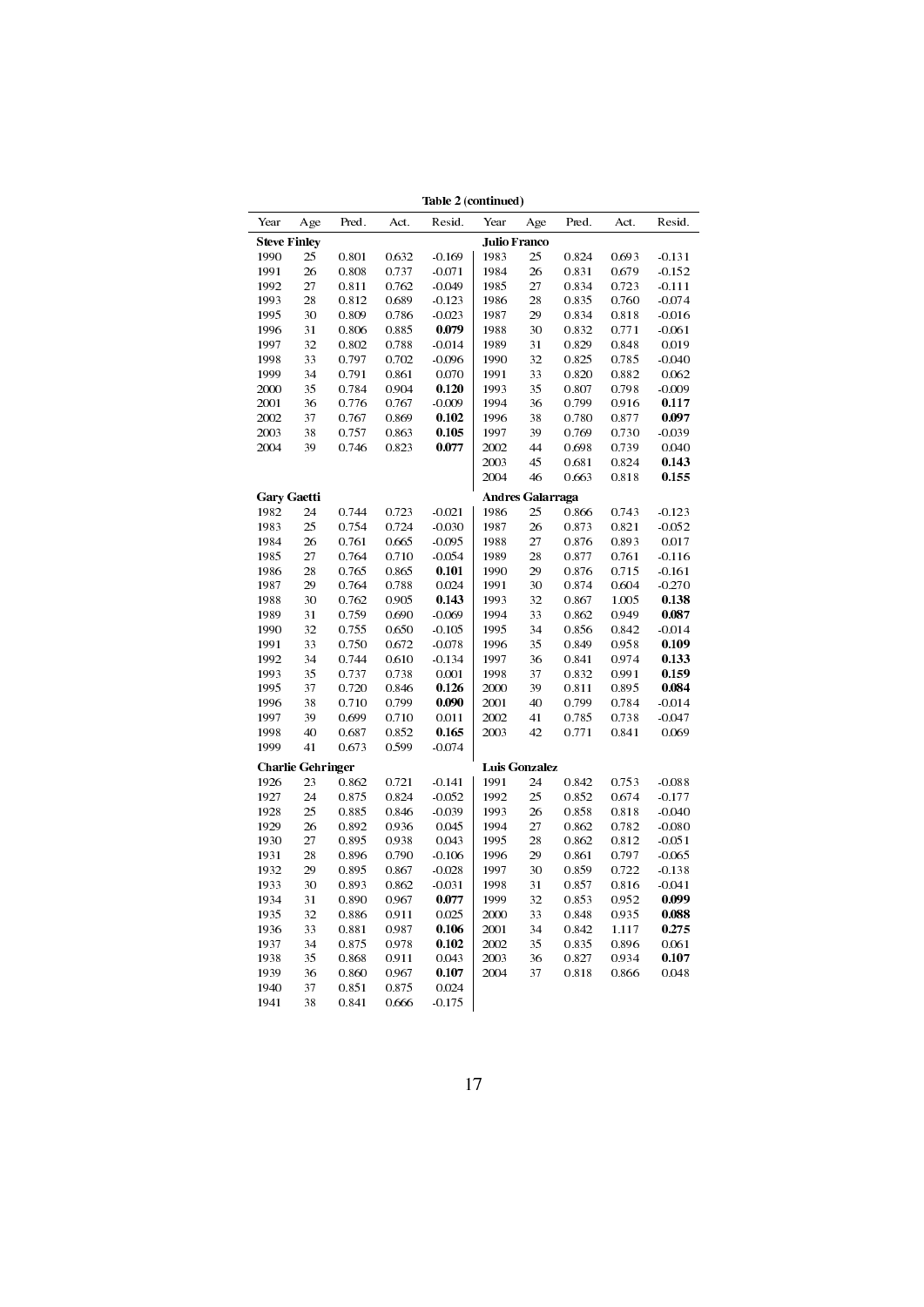|      |                     |       |       | таоне "дебиницент |                     |                        |       |       |          |
|------|---------------------|-------|-------|-------------------|---------------------|------------------------|-------|-------|----------|
| Year | A ge                | Pred. | Act.  | Resid.            | Year                | A ge                   | Pred. | Act.  | Resid.   |
|      | <b>Mark McGwire</b> |       |       |                   |                     | <b>Paul Molitor</b>    |       |       |          |
| 1987 | 24                  | 0.981 | 0.987 | 0.007             | 1978                | 22                     | 0.805 | 0.673 | $-0.132$ |
| 1988 | 25                  | 0.991 | 0.830 | $-0.161$          | 1979                | 23                     | 0.822 | 0.842 | 0.020    |
| 1989 | 26                  | 0.997 | 0.806 | $-0.191$          | 1980                | 24                     | 0.835 | 0.809 | $-0.025$ |
| 1990 | 27                  | 1.001 | 0.859 | $-0.142$          | 1982                | 26                     | 0.851 | 0.816 | $-0.035$ |
| 1991 | 28                  | 1.002 | 0.714 | $-0.288$          | 1983                | 27                     | 0.855 | 0.743 | $-0.112$ |
| 1992 | 29                  | 1.001 | 0.970 | $-0.031$          | 1985                | 29                     | 0.855 | 0.764 | $-0.091$ |
| 1995 | 32                  | 0.992 | 1.125 | 0.134             | 1986                | 30                     | 0.853 | 0.765 | $-0.087$ |
| 1996 | 33                  | 0.987 | 1.198 | 0.211             | 1987                | 31                     | 0.850 | 1.003 | 0.153    |
| 1997 | 34                  | 0.981 | 1.039 | 0.058             | 1988                | 32                     | 0.846 | 0.836 | $-0.010$ |
| 1998 | 35                  | 0.974 | 1.222 | 0.249             | 1989                | 33                     | 0.841 | 0.818 | $-0.023$ |
| 1999 | 36                  | 0.966 | 1.120 | 0.155             | 1990                | 34                     | 0.835 | 0.807 | $-0.028$ |
|      |                     |       |       |                   | 1991                | 35                     | 0.828 | 0.888 | 0.060    |
|      |                     |       |       |                   | 1992                | 36                     | 0.820 | 0.851 | 0.031    |
|      |                     |       |       |                   | 1993                | 37                     | 0.811 | 0.911 | 0.101    |
|      |                     |       |       |                   | 1994                | 38                     | 0.801 | 0.927 | 0.127    |
|      |                     |       |       |                   | 1995                | 39                     | 0.790 | 0.772 | $-0.017$ |
|      |                     |       |       |                   | 1996                | 40                     | 0.778 | 0.858 | 0.081    |
|      |                     |       |       |                   | 1997                | 41                     | 0.764 | 0.786 | 0.022    |
|      |                     |       |       |                   | 1998                | 42                     | 0.750 | 0.718 | $-0.033$ |
|      | <b>Sammy Sosa</b>   |       |       |                   | <b>B.J. Surhoff</b> |                        |       |       |          |
| 1990 | 22                  | 0.854 | 0.687 | $-0.167$          | 1987                | 23                     | 0.732 | 0.773 | 0.041    |
| 1991 | 23                  | 0.870 | 0.576 | $-0.294$          | 1988                | 24                     | 0.745 | 0.611 | $-0.134$ |
| 1993 | 25                  | 0.893 | 0.794 | $-0.099$          | 1989                | 25                     | 0.755 | 0.626 | $-0.129$ |
| 1994 | 26                  | 0.900 | 0.884 | $-0.016$          | 1990                | 26                     | 0.762 | 0.706 | $-0.056$ |
| 1995 | 27                  | 0.904 | 0.840 | $-0.063$          | 1991                | 27                     | 0.766 | 0.691 | $-0.075$ |
| 1996 | 28                  | 0.904 | 0.888 | $-0.016$          | 1992                | 28                     | 0.766 | 0.635 | $-0.131$ |
| 1997 | 29                  | 0.903 | 0.779 | $-0.124$          | 1993                | 29                     | 0.765 | 0.709 | $-0.056$ |
| 1998 | 30                  | 0.901 | 1.024 | 0.122             | 1995                | 31                     | 0.760 | 0.870 | 0.109    |
| 1999 | 31                  | 0.898 | 1.002 | 0.103             | 1996                | 32                     | 0.756 | 0.834 | 0.078    |
| 2000 | 32                  | 0.894 | 1.040 | 0.145             | 1997                | 33                     | 0.751 | 0.803 | 0.052    |
| 2001 | 33                  | 0.889 | 1.174 | 0.285             | 1998                | 34                     | 0.745 | 0.789 | 0.044    |
| 2002 | 34                  | 0.883 | 0.993 | 0.110             | 1999                | 35                     | 0.738 | 0.839 | 0.101    |
| 2003 | 35                  | 0.876 | 0.911 | 0.035             | 2000                | 36                     | 0.730 | 0.787 | 0.057    |
| 2004 | 36                  | 0.868 | 0.849 | $-0.020$          | 2001                | 37                     | 0.721 | 0.726 | 0.004    |
|      |                     |       |       |                   | 2004                | 40                     | 0.688 | 0.785 | 0.097    |
|      | <b>Larry Walker</b> |       |       |                   |                     | <b>Rafael Palmeiro</b> |       |       |          |
| 1990 | 24                  | 0.967 | 0.761 | $-0.207$          | 1988                | 24                     | 0.893 | 0.785 | $-0.108$ |
| 1991 | 25                  | 0.977 | 0.807 | $-0.170$          | 1989                | 25                     | 0.903 | 0.728 | $-0.175$ |
| 1992 | 26                  | 0.984 | 0.859 | $-0.125$          | 1990                | 26                     | 0.910 | 0.829 | $-0.081$ |
| 1993 | 27                  | 0.988 | 0.841 | $-0.147$          | 1991                | 27                     | 0.914 | 0.922 | 0.008    |
| 1994 | 28                  | 0.988 | 0.981 | $-0.007$          | 1992                | 28                     | 0.914 | 0.786 | $-0.128$ |
| 1995 | 29                  | 0.987 | 0.988 | 0.001             | 1993                | 29                     | 0.913 | 0.926 | 0.013    |
| 1997 | 31                  | 0.982 | 1.172 | 0.189             | 1994                | 30                     | 0.911 | 0.942 | 0.031    |
| 1998 | 32                  | 0.978 | 1.075 | 0.096             | 1995                | 31                     | 0.908 | 0.963 | 0.055    |
| 1999 | 33                  | 0.974 | 1.168 | 0.195             | 1996                | 32                     | 0.904 | 0.927 | 0.023    |
| 2001 | 35                  | 0.961 | 1.111 | 0.151             | 1997                | 33                     | 0.899 | 0.815 | $-0.085$ |
| 2002 | 36                  | 0.952 | 1.023 | 0.071             | 1998                | 34                     | 0.893 | 0.945 | 0.051    |
| 2003 | 37                  | 0.943 | 0.898 | $-0.046$          | 1999                | 35                     | 0.886 | 1.050 | 0.164    |
|      |                     |       |       |                   | 2000                | 36                     | 0.878 | 0.954 | 0.076    |
|      |                     |       |       |                   | 2001                | 37                     | 0.869 | 0.944 | 0.075    |
|      |                     |       |       |                   | 2002                | 38                     | 0.859 | 0.962 | 0.103    |
|      |                     |       |       |                   | 2003                | 39                     | 0.848 | 0.867 | 0.019    |
|      |                     |       |       |                   | 2004                | 40                     | 0.836 | 0.796 | $-0.040$ |

Table 2 (continued)

Notes:

*•* Act. = actual OPS, Pred. = predicted OPS, Resid. = Act. - Pred.

*•* Values of Resid. greater than one standard error are in bold.

*•* Equation is OPS line 1 in Table 1. Standard error is .0757.

*•* Resid. in 2001 for Palmeiro is .0750.

<sup>•</sup> Resid. sums to zero across time for each**]pg**ayer. 18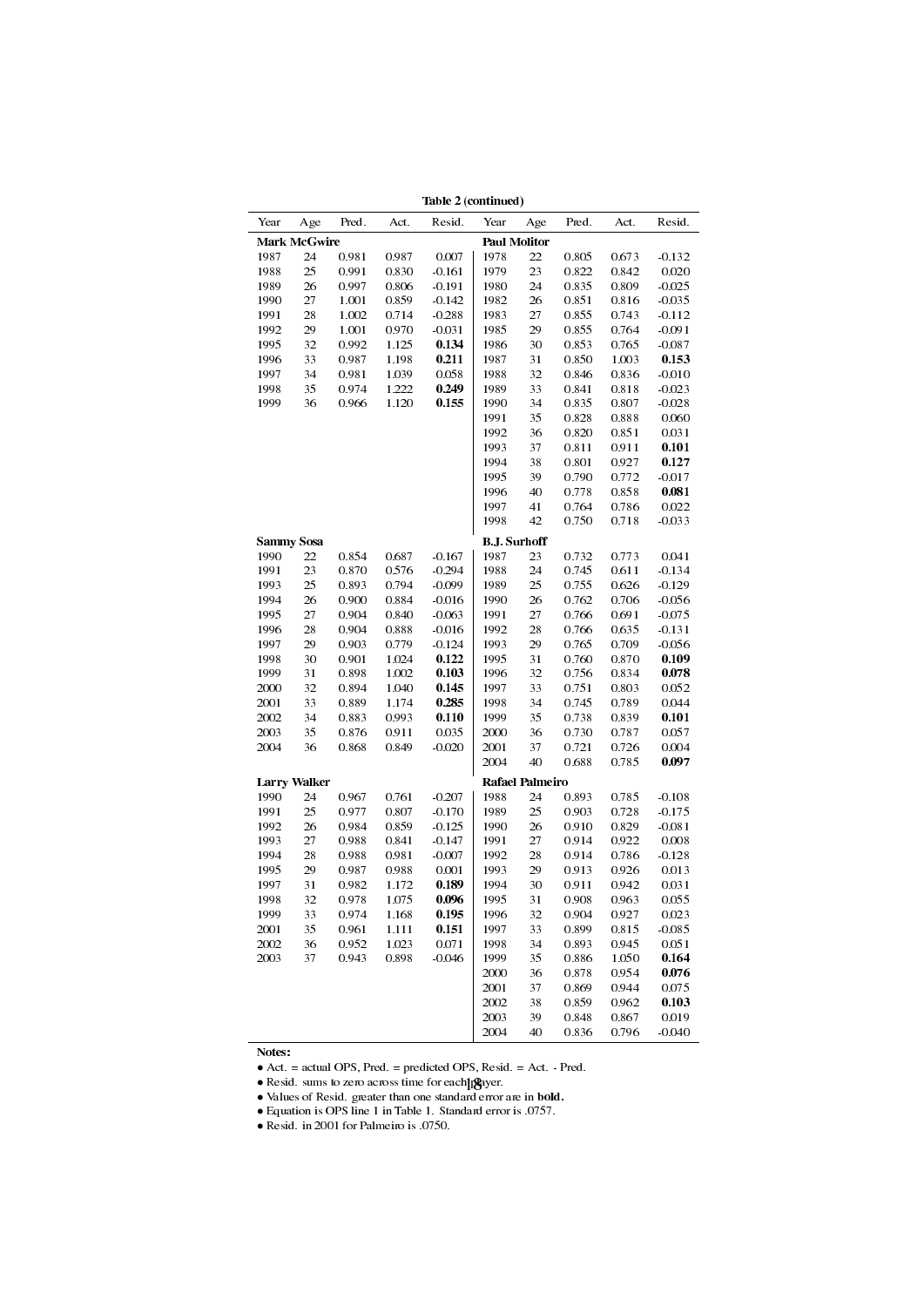(age 31, 1987).

There are only 3 players in Table 2 who did not play more than half their careers in the 1990s and beyond: Bob Boone (1973–1989), Dwight Evans (1973– 1991), and Charlie Gehringer (1926–1941). Remember that the period searched was  $1921-2004$ , so this concentration is unusual. An obvious question is whether performance-enhancing drugs had anything to do with this concentration. In 2005 Palmeiro tested positively for steroids, and so it is of interest to see what his ageperformance results look like. He is listed last in Table 2. Palmeiro's pattern looks similar to that of many of the others in the table. He has three residuals greater than one standard error in the second half of his career, one of these greater than two standard errors (age 35, 1999; age 36, 2000; age 38, 2002). In addition, his residual in 2001 was .0750, which is very close to the standard error of .0757. He was thus very close to being chosen the way the other players were. No other players were this close to being chosen.

Since there is no direct information about drug use in the data used in this paper, Table 2 can only be interpreted as showing patterns for some players that are consistent with such use, not confirming such use. The patterns do not appear strong for the three pre-1990 players: Boone, Evans, and Gehringer. For the other players, some have their large residuals spread out more than others. The most spread out are those for Gaetti, Molitor, and Surhoff. Regarding Galarraga, four of his six large residuals occurred when he was playing for Colorado (1993–1997). Walker played for Colorado between 1995 and 2003, and his four large residuals all occurred in this period. Colorado has a very hitter-friendly ball park. Regarding the results in Table 2, there are likely to be different views on which of the patterns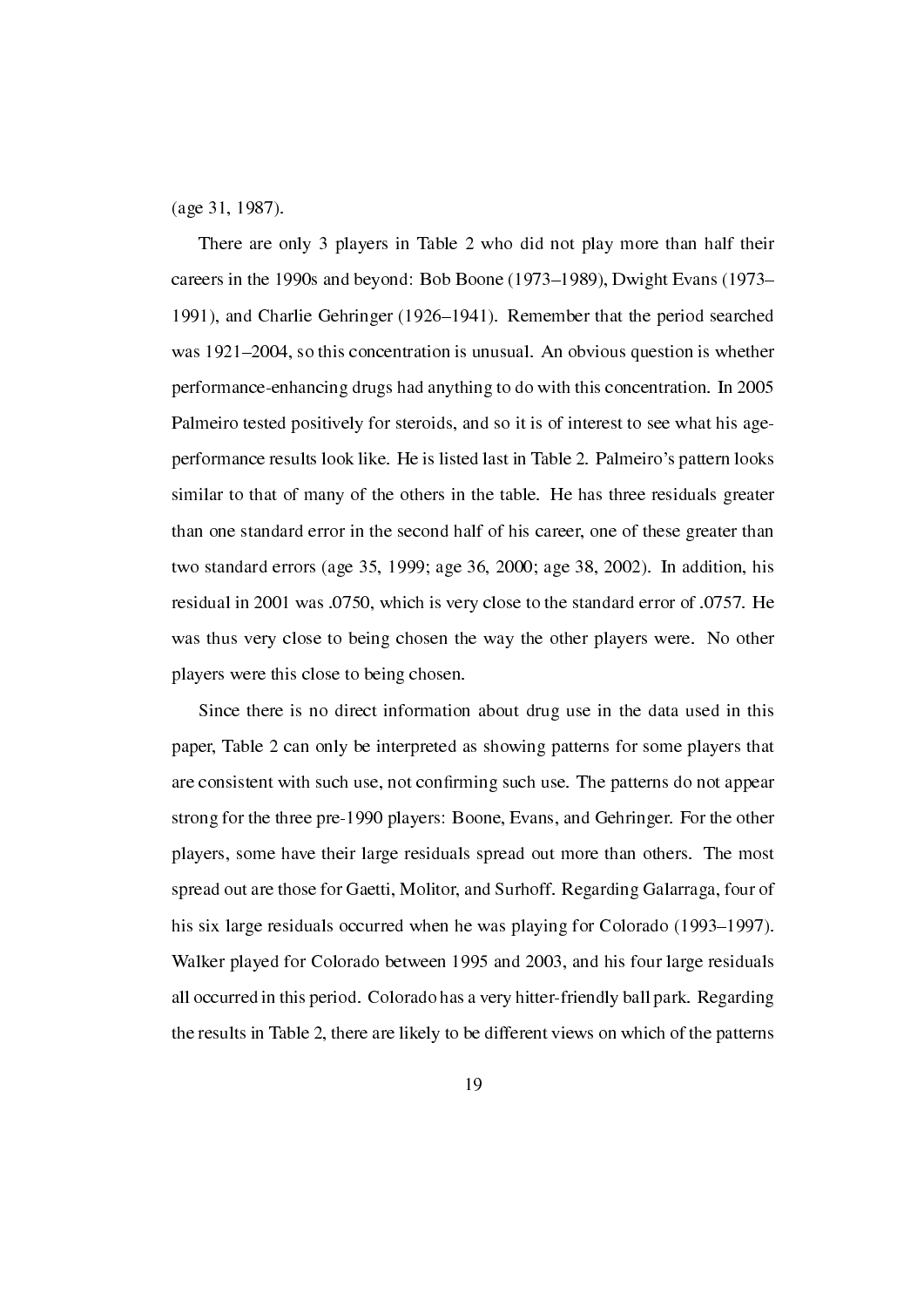seem most suspicious, especially depending on how one weights other information and views about the players. This is not pursued further here.

From the perspective of this paper, the unusual patterns in Table 2 do not fit the model well and thus are not encouraging for the model. On the other hand, there are only at most about 15 players out of the 441 in the sample for which this is true. Even star players like Babe Ruth, Ted Williams, Rogers Hornsby, and Lou Gehrig do not show systematic patterns. In this sense the model works well, with only a few key exceptions.

### 6 Comparison to Other Events

As noted in the Introduction, there do not appear to be previous studies that have estimated aging effects in baseball. Schultz, Musa, Staszewski, and Siegler (1994) use a sample of 235 batters and 153 pitchers, players who were active in 1965. They do not run fixed-effects regressions, but simply compute averages by age. Using these averages for a variety of performance measures, they find the peakperformance age to be about 27 for batters and 29 for pitchers. The 27 age for batters is close to the estimates of  $\delta$  in Table 1, but the 29 age for pitchers is noticeably larger. As they note (pp. 280–281), their averages cannot be used to estimate rates of decline because of selection bias (better players on average retire later). Schell (2005, Chapter 4) also computes averages by age and also notes (p. 46) the selection bias problem. He presents plots of these averages for various performance measures, but does not use them because of the bias problem. He adjusts his performance measures using data on the ages at which players reached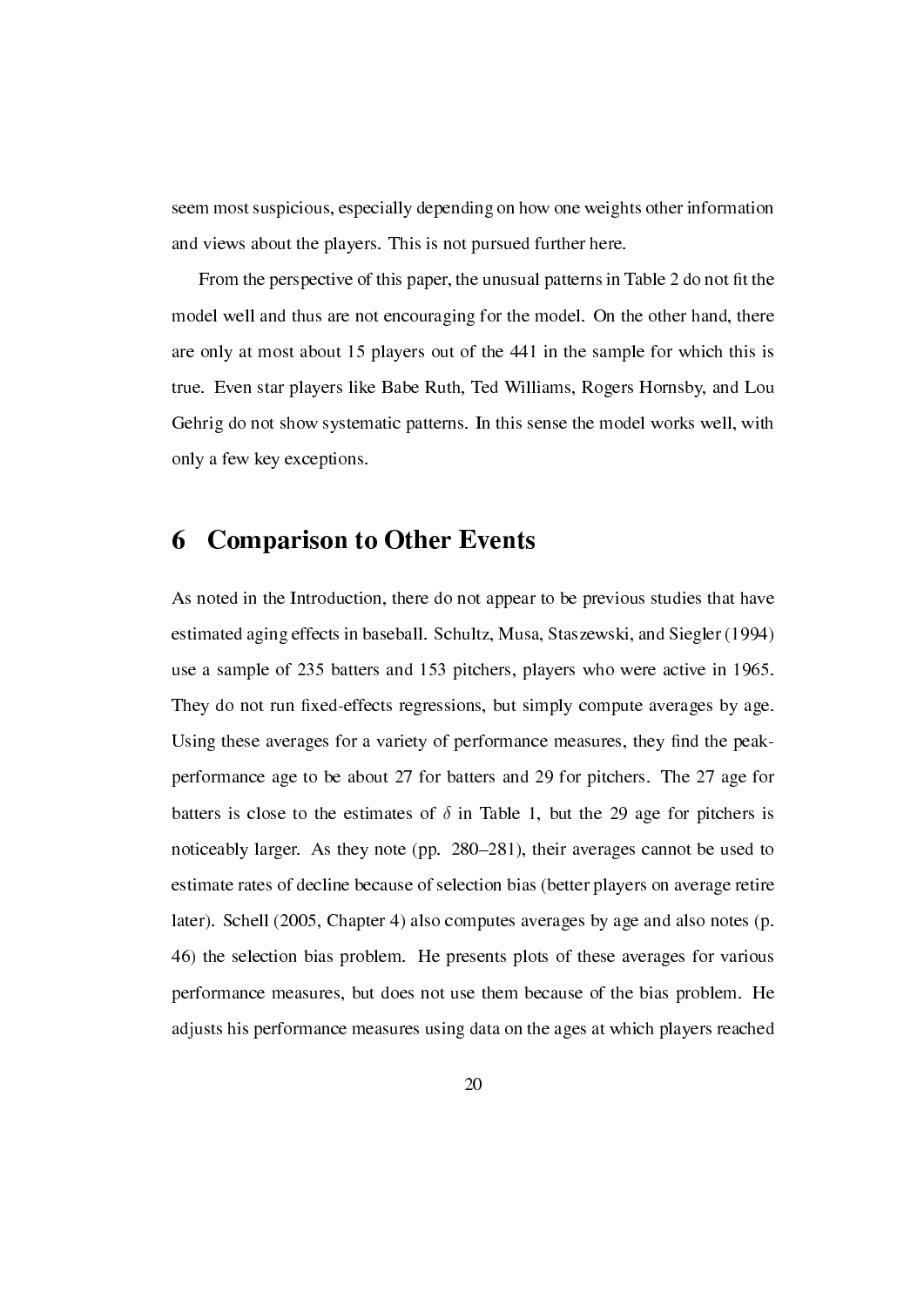various milestones, like 1000 at bats, 2000 at bats, etc. He does not attempt to estimate rates of decline.

In Fair (2007) rates of decline were estimated for various athletic events and for chess. Deterioration rates were estimated from age 35 on using world records by age. Given the results in Table 1, one way to compare the present results to the earlier ones is to compute what percent is lost by age 40 in each event. For example, for OPS in line 1, the percent lost is .078 divided by the mean (.793), which is 9.8 percent. For OPB in line 1, the percent lost is .020 divided by .354, which is 5.6 percent. Finally, for ERA in line 1, the percent lost is .520 divided by 3.50, which is 14.9 percent. As discussed in Section 4, pitchers are estimated to decline more rapidly than batters.

The above three percents can be compared to the percents for the other events. This is done in Table 3. The results for the other events are taken from Table 3 in Fair (2007). Two ways of comparing the results are presented in Table 3. The first is simply to list the percent lost by age  $40$  for each event. The second is to take, say, the 9.8 percent at age 40 for OPS and list the age at which this percent is reached for each of the other events. This second way is done for OPS, OBP, and ERA.

It should be kept in mind that the percent declines for the other events are declines from age 35. If decline in fact starts before age 35, as it is estimated to do for baseball, then the percents for the other events are too low.<sup>3</sup>

 $3$ The aging estimates in Fair (2007) are not affected if decline starts before age 35. The estimates just require that decline has begun by age 35. Although the first age of decline is not estimated, for the events considered in the paper there does not appear to be much decline before age 35.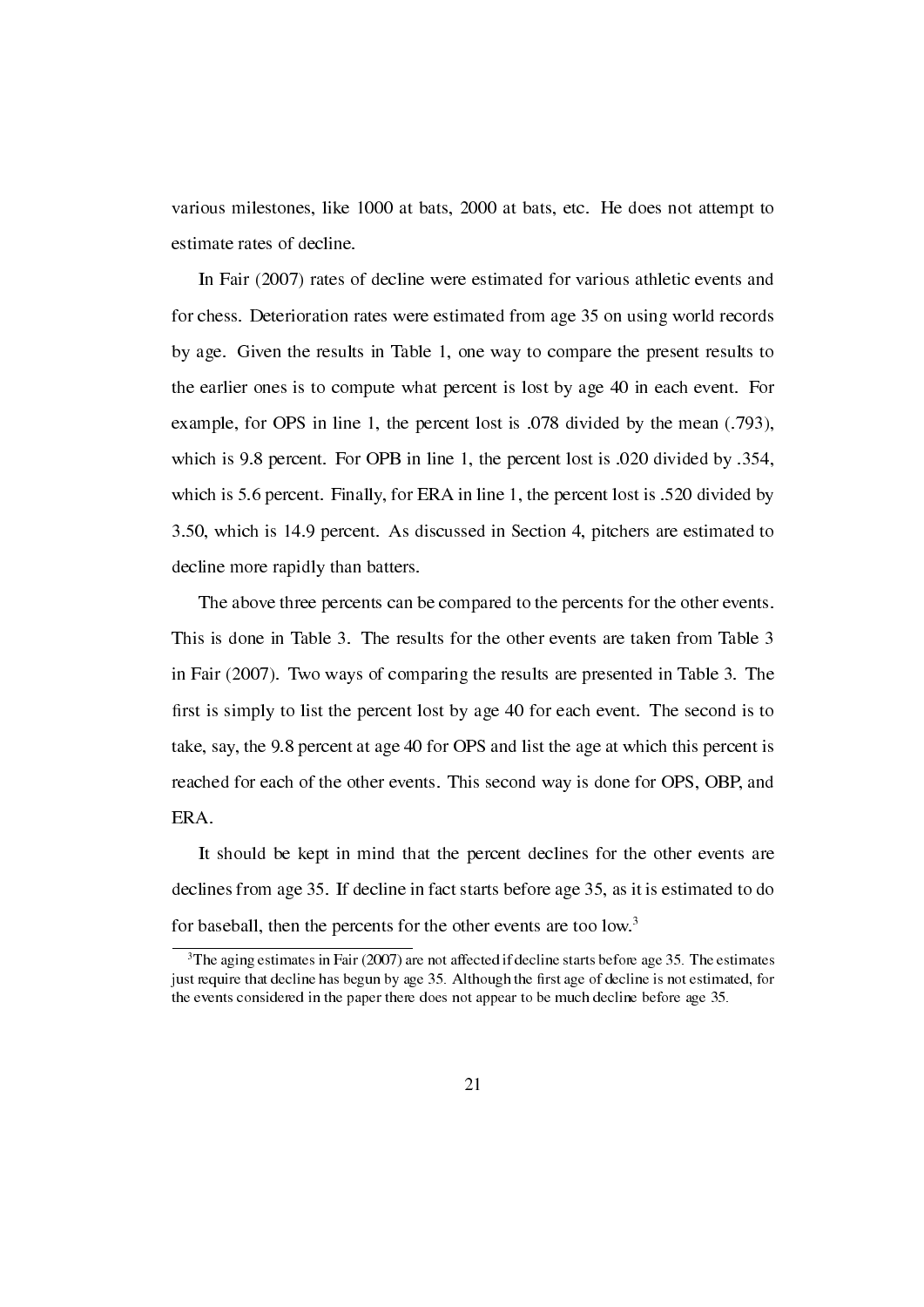|                    | <b>Comparison of Aging Effects Across Events</b> |                        |                        |                         |
|--------------------|--------------------------------------------------|------------------------|------------------------|-------------------------|
|                    | $\%$ loss at<br>age 40                           | Age at<br>9.8%<br>loss | Age at<br>5.6%<br>loss | Age at<br>14.9%<br>loss |
| <b>OPS</b>         | 9.8                                              | 40                     |                        |                         |
| OBP                | 5.6                                              |                        | 40                     |                         |
| ERA                | 14.9                                             |                        |                        | 40                      |
| Sprint             | 3.0                                              | 51                     | 45                     | 59                      |
| Run                | 4.1                                              | 47                     | 42                     | 53                      |
| High Jump          | 4.5                                              | 46                     | 42                     | 51                      |
| M50                | 2.1                                              | 57                     | 48                     | 68                      |
| M100               | 2.5                                              | 54                     | 46                     | 63                      |
| $M200+$            | 1.8                                              | 59                     | 50                     | 64                      |
| Chess <sub>1</sub> | 0.9                                              | 79                     | 64                     | 85                      |
| Chess2             | 0.8                                              | 71                     | 63                     | 78                      |

Table 3

Notes:

• Sprint  $= 100, 200,$  and 400 meter track.

• Run = all running except 100, 200, and 400 meter track.

• M50 = 50 meter and yard swimming events.

• M100 = 100 meter and yard swimming events.

• M200+ = all other swimming events.

• Chess $1$  = Chess, best rating.

• Chess2 = Chess, second best rating.

Non baseball results taken from Table 3 in Fair (2007).

The events are listed in the notes to Table 3. The rates of decline for baseball are larger than they are for the other events. For OBP, non-sprint running ("Run"), and the high jump, the results are not too far apart: 5.6 percent versus 4.1 percent and 4.5 percent, with Run and the high jump being only 2 years ahead of OBP (42 years versus 40). The rate of decline for Sprint is smaller, even smaller for the swimming events, and very small for chess. The most extreme case is ERA versus Chess1, where the 14.9 percent decline for ERA at age 40 is not reached until age 85 for chess! Remember, however, that the ERA results are based on a smaller sample than the OPS and OBP results, and so the 14.9 percent figure is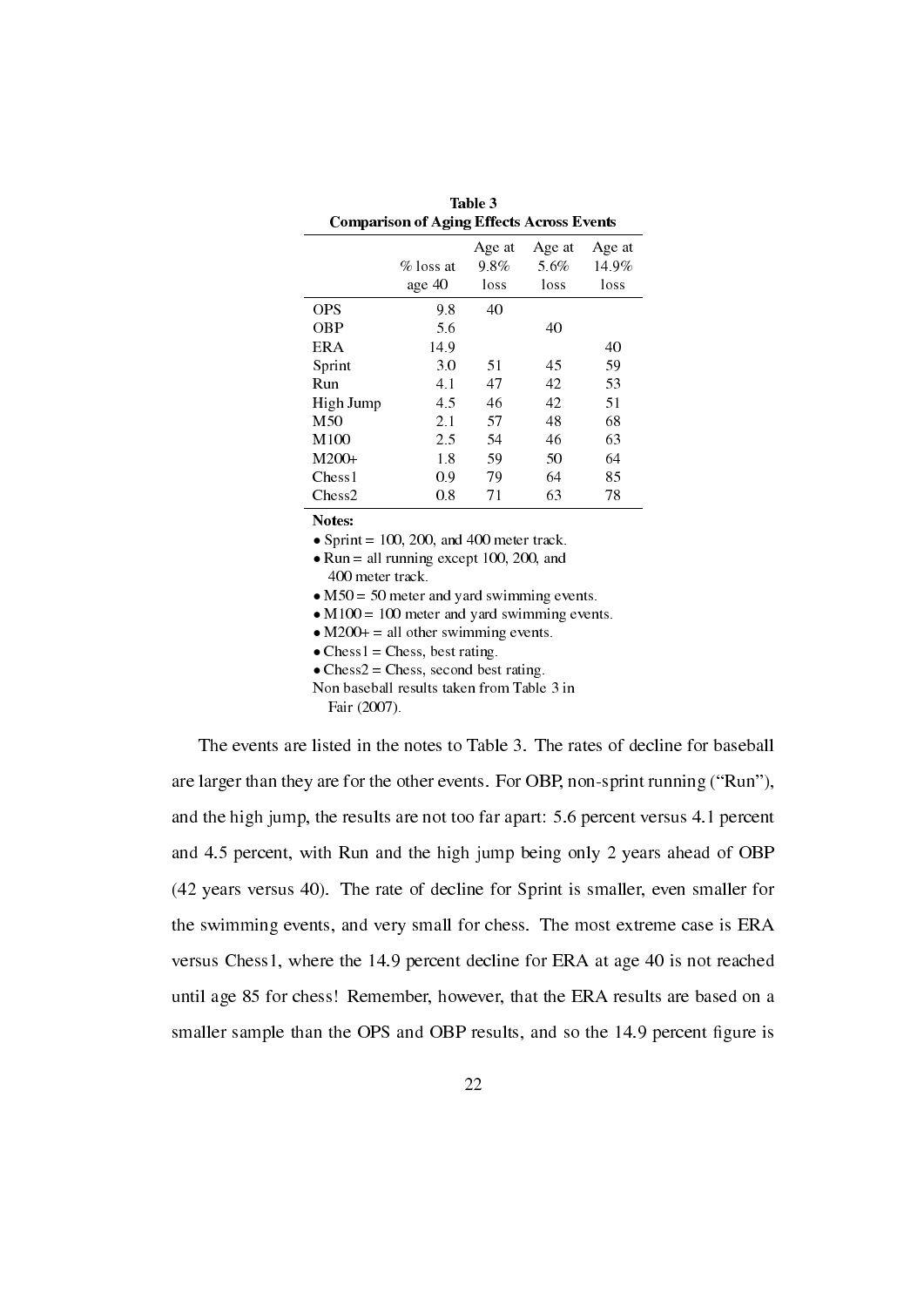less reliable than the others. Nevertheless, other things being equal, chess players do seem to have a considerable advantage over pitchers.

The estimates for the other events have the advantage of being based on age records up to very old ages, in some cases up to age 100. Because of the way professional baseball works, it is not possible to get trustworthy estimates at ages much beyond 40. In events like running and swimming people of all ages can participate. An elite runner, for example, can continue to run even when he (or she) is past the age at which he has any chance of placing in the top group. There are thus many observations on performances of old elite runners. This is not true of professional baseball, where once a player is out of the top group, he is not allowed to play. (Even Roger Clemens is not likely to be playing when he is 60.) There is thus no way of estimating the rate of decline of professional baseball players beyond the age of about 40. It may be if players were allowed to play into old age, their rates of decline would not be much different from those in, say, running or the high jump, but this cannot be tested.

It is interesting to speculate why rates of decline might be larger in baseball. One possibility is that baseball skills, like fast hand/eye coordination and bat speed, decline faster than skills in the other events. Another possibility is that this reflects players' responses to the fact that once they are out of the top group they can't play. Assume that a player has some choice of his age-performance profile. Assume in particular that he can choose curve A or B in Figure 2, where, contrary to the assumptions of the model, neither curve is quadratic after the peak-performance age. The two curves reflect a trade-off between yearly performances and decline rates. It may be, as in curve A, that a player can stay near his peak-performance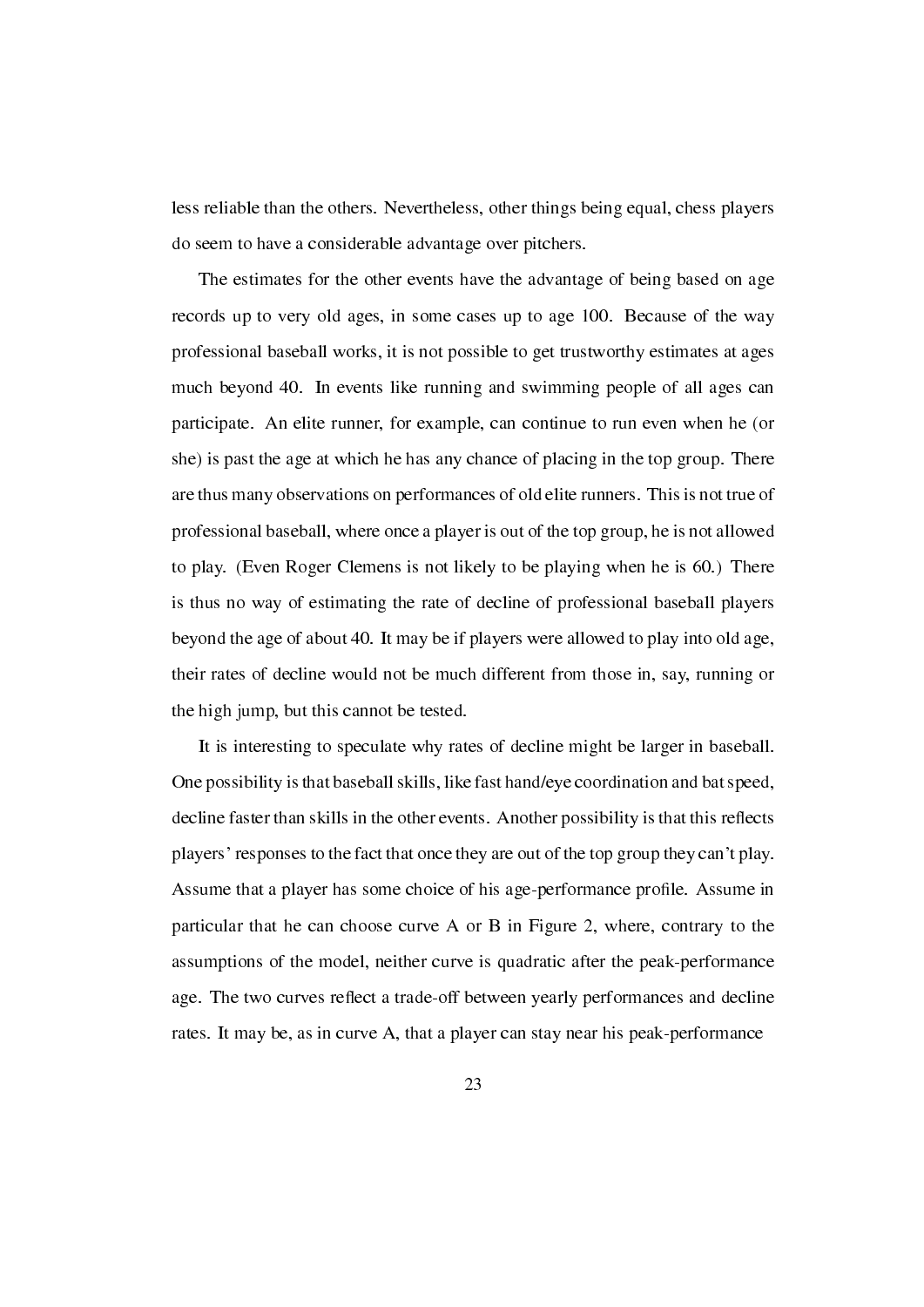

value for a number of years after his peak-performance age, but at a cost of faster bodily deterioration later. An alternative strategy may be, as in curve B, not to push as hard after the peak-performance age and have a slower decline rate. If *bmin* in Figure 2 is the minimum performance level for a player to stay in the major leagues, then the player is forced to retire at age  $k_1$  if he chooses curve A and at age *k*<sup>2</sup> if he chooses curve B. Which curve a player chooses if he is maximizing career income depends on the wage rate paid at each performance level.

Now say that the wage rate is simply proportional to the performance measure and that curves A and B are such that the player is indifferent between them. If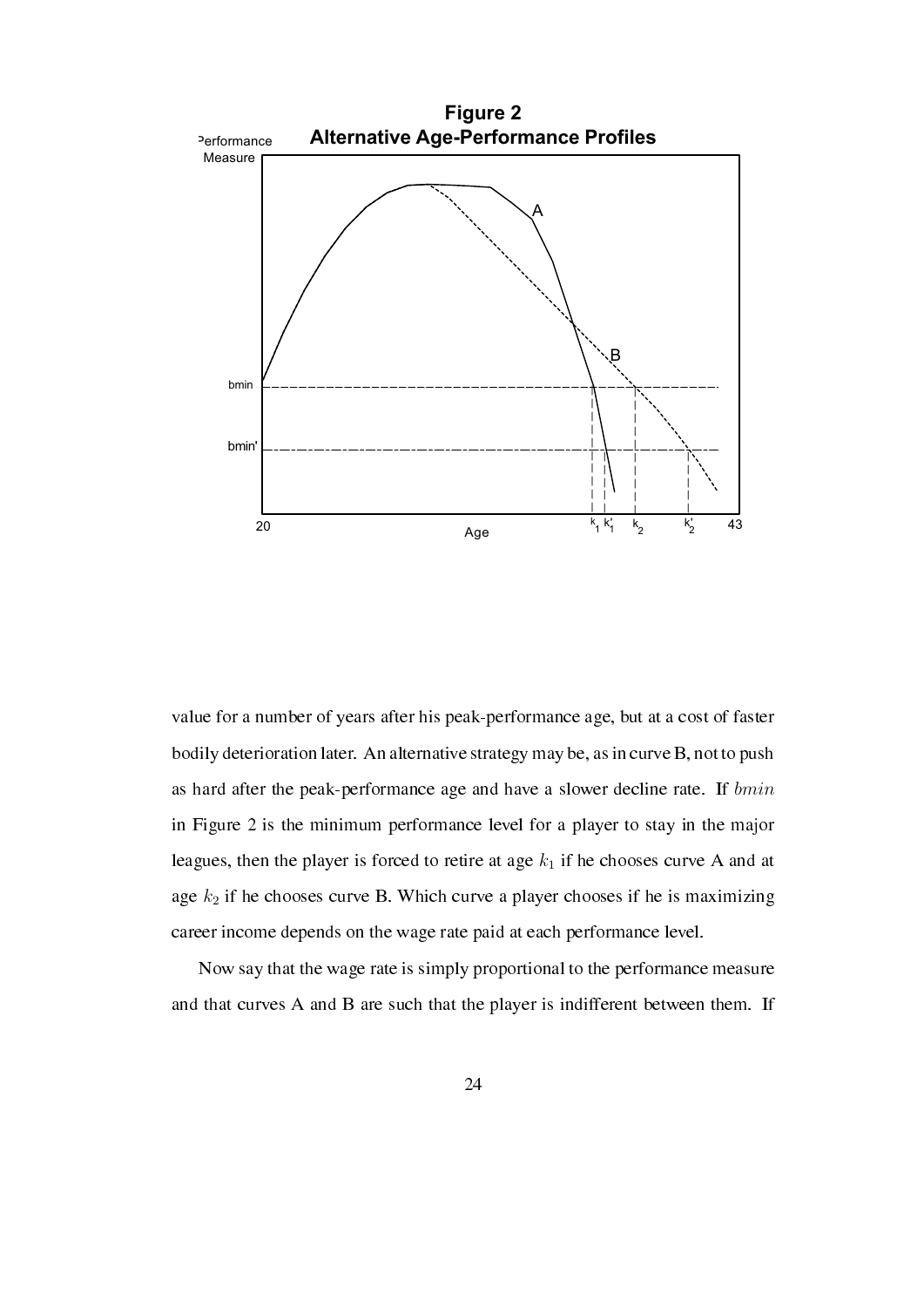*bmin* is then lowered to *bmin'*, it is clear that the player will now prefer B to A since the added area under B between  $k'_2$  and  $k_2$  is greater than that under A between  $k_1$  and  $k_1$ . There is thus an incentive to choose flatter age-performance profiles as the minimum performance level is lowered. If this level is lower for the other events than it is for baseball, this could explain at least part of the larger estimated decline rates for baseball.

If players do have some choice over their age-performance profile, the estimates in this paper reflect this choice, although, contrary to the curves in Figure 2, the functional form is restricted to be quadratic. The assumption of the model that  $\beta_1$ ,  $\beta_2$ ,  $\gamma_1$ ,  $\gamma_2$ , and  $\delta$  are the same for all players is stronger in this case because it reflects the assumption that players all make the same choice.

#### 7 Possible Changes Over Time

The regressions in Table 1 span a period of 84 years, a period in which a number of important changes occurred in baseball. Mention has already been made of the designated hitter rule in the American League. Another change is that beginning in the early 1970s, the reserve clause was eliminated and players got more bargaining power. Under the reserve clause, most contracts were one-year contracts, and players were required to negotiate with their current team. The main bargaining weapon of players was to hold out. After the reserve clause was eliminated, many contracts became multi year and players had more freedom to move around. This all resulted in a larger fraction of baseball revenues going to the players. There may also have been technical progress over this period, with advances in medical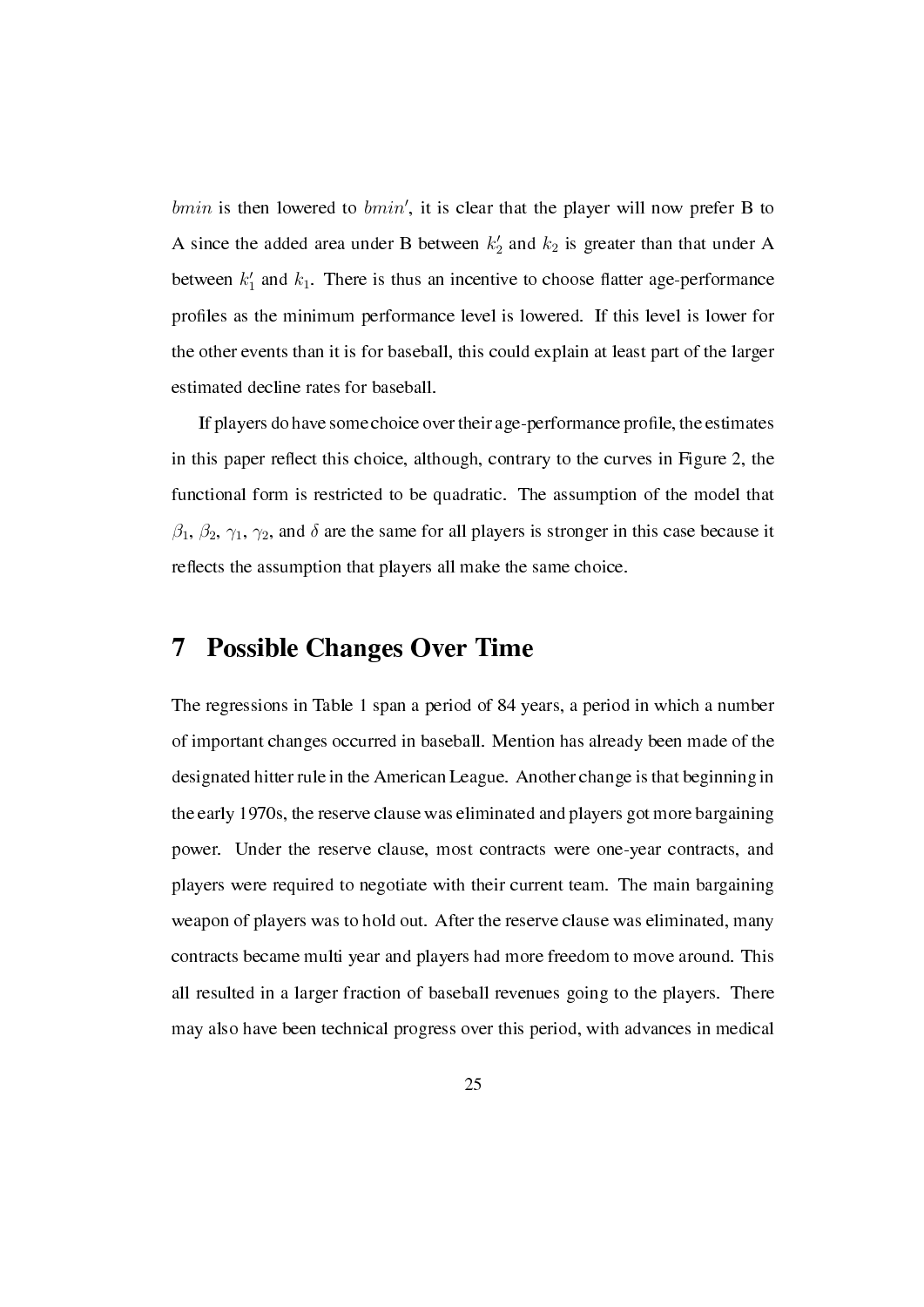procedures, increased training knowledge, and the like.

It is thus of interest to see if the coefficient estimates in Table 1 are stable over time. The sample was divided into two periods, the first consisting of players who began playing in the major leagues in 1965 or earlier and the second of those who began playing in 1966 or later. For batters, the first period consisted of  $212$ players and 2674 observations and the second consisted of 229 players and 2922 observations. For pitchers, there were 65 players and 807 observations in the first period and 79 players and 1002 observations in the second. The first equation for each of the three performance measures in Table 1 was tested. A  $\chi^2$  test was made of the hypothesis that the coefficients are the same in the two periods. There are 3 degrees of freedom, since 6 age coefficients are estimated instead of 3. The critical  $\chi^2$  value is 7.83 at the 95 percent confidence level and 11.34 at the 99 percent level.

For OBP the  $\chi^2$  value is 1.72, and so the stability hypothesis is not rejected. For OPS the results are somewhat sensitive to whether Barry Bonds and Mark McGwire are included. With the two included the  $\chi^2$  value is 12.72, and so the stability hypothesis is rejected at the 99 percent level. When the two are not included, the  $\chi^2$  value is 11.13, and so the stability hypothesis is rejected at the 95 percent level but not the 99 percent level. For ERA the  $\chi^2$  value is 17.15, a rejection at the 99 percent level.

The results are thus mixed, especially considering that the ERA results are less reliable because of the smaller sample sizes. It is the case, however, that the estimates using the second period only imply lower decline rates than those in Table 3 for all three measures of performance. For OPS the percent loss at age 40 is 6.5 percent instead of 9.8 percent. For OBP the loss is 4.0 percent instead of 5.6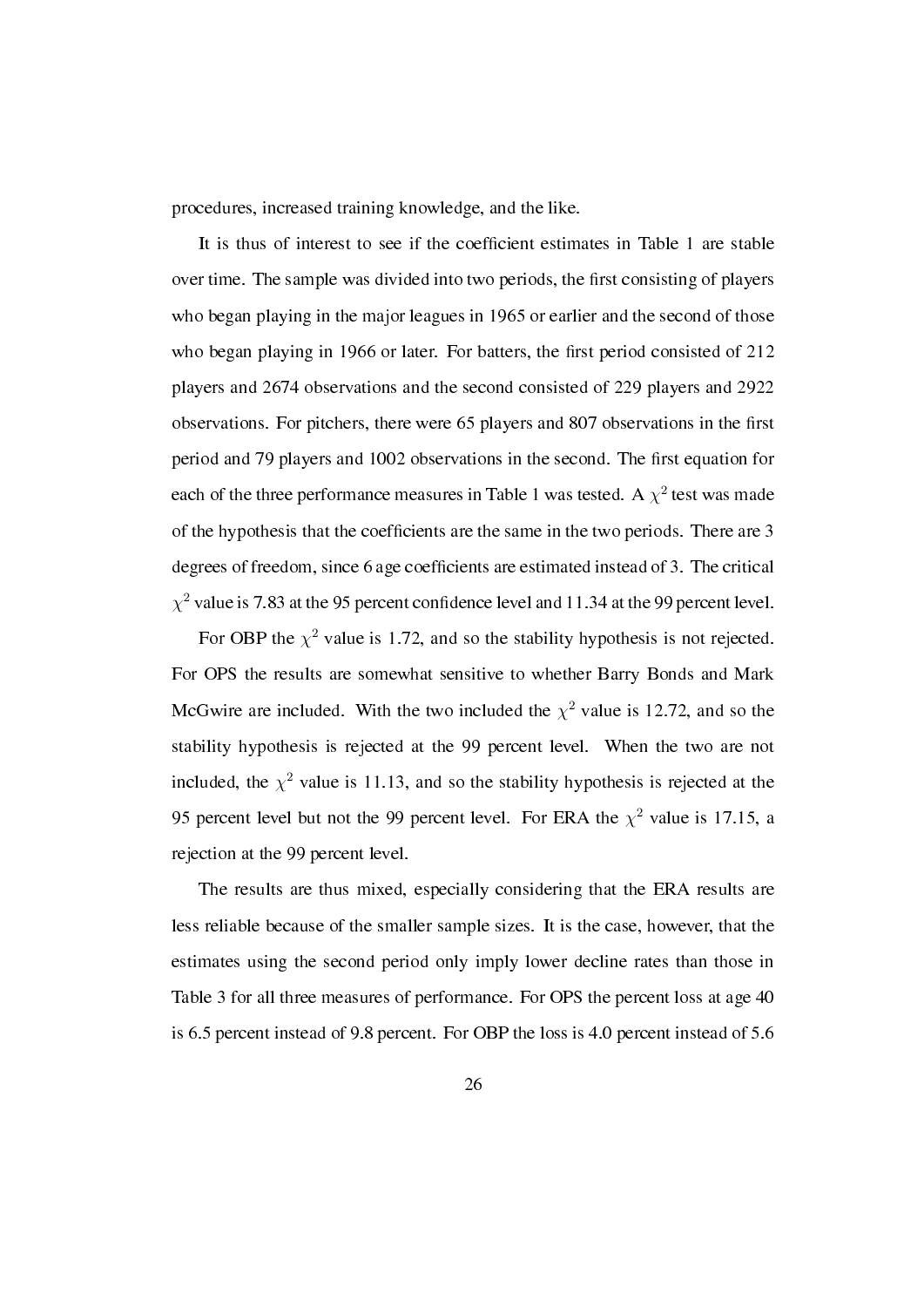percent. For ERA the loss is 12.9 percent instead of 14.9 percent. The 4.0 percent figure for OBP is now close to the figures for Run and High Jump in Table 3: 4.1 percent and 4.5 percent.

If the decline rates in baseball are now smaller than they used to be, this could simply be due to technical progress mentioned above. If, for example, curve A in Figure 2 is shifted to the right from the peak-performance age, the cumulative decline at any given age will be smaller. This may be all that is going on. However, if, as discussed in Section 6, players have the option of choosing different ageperformance proles, an interesting question is whether the elimination of the reserve clause has led them, other things being equal, to choose a profile with a smaller decline rate? Quirk and Fort (1992, pp. 235–239) show that the salary distribution in baseball has gotten more unequal with the elimination of the reserve clause. This, however, works in the wrong direction regarding decline rates. If the relative reward to doing well has increased, this should, other things being equal, lead to players choosing curve A over curve B in Figure 2, since curve A has more years of very high performance than does curve B. So it is unclear whether the elimination of the reserve clause has anything to do with a fall in the decline rate. A related question is why teams moved in the more recent period to a five-man pitching rotation from a four-man rotation, thus possibly decreasing the decline rate for pitchers. Has this something to do with the change in structure in the 1970s? These are left as open questions. The main result here is that there is some evidence of slightly smaller decline rates in the second half of the 84-year period, but the rates are still generally larger than those for the other events.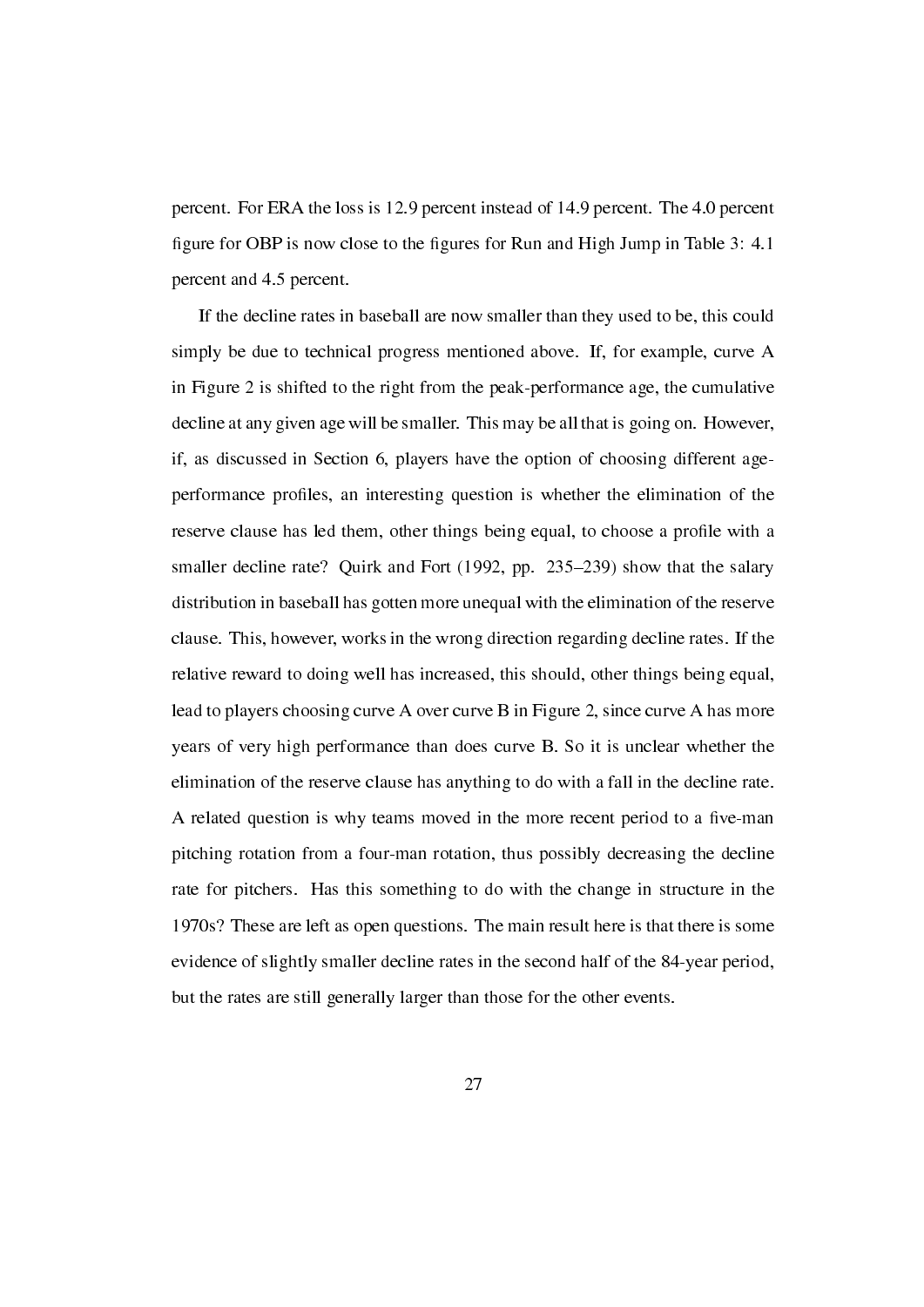### 8 Ranking of Players

As noted in the Introduction, the regressions can be used to rank players on the basis of the size of the estimated dummy variable coefficients. Each player has his own estimated constant term. The 441 batters are ranked in Table A.1, and the 144 pitchers are ranked in Table A.2. Remember that a player is in the sample if he has played 10 or more full-time years between  $1921$  and  $2004$ , where "full time" is defined as 100 or more games per year for batters and 450 or more outs for pitchers. In Table A.1 batters are ranked by the size of the player constant terms in the basic OPS regression—OPS line 1 in Table 1. The constant terms are denoted "CNST." Each player's lifetime OPS is also presented for comparison purposes along with his ranking using this measure. Table A.1 also presents the player constant terms in the basic OBP regression—OBP line 1 in Table 1—and each player's lifetime OBP. In Table A.2 pitchers are ranked by the size of the player constant terms in the basic ERA regression—ERA line 1 in Table 1. Each player's lifetime ERA is also presented for comparison purposes along with his ranking using this measure.

A number of caveats are in order before discussing these tables. Baseball aficionados have strong feelings about who is better than whom, and it is important to be clear on what criterion is being used in the present ranking. First, what counts in the present ranking is the performance of a player in his full-time years, not all years. Lifetime values are for all years. Second, the present ranking adjusts for age effects. A player's dummy variable coefcient determines the position of his graph in Figure 1, and the present ranking is simply a ranking by the height of the player's graph in this figure. Lifetime values do not account for possible differences in ages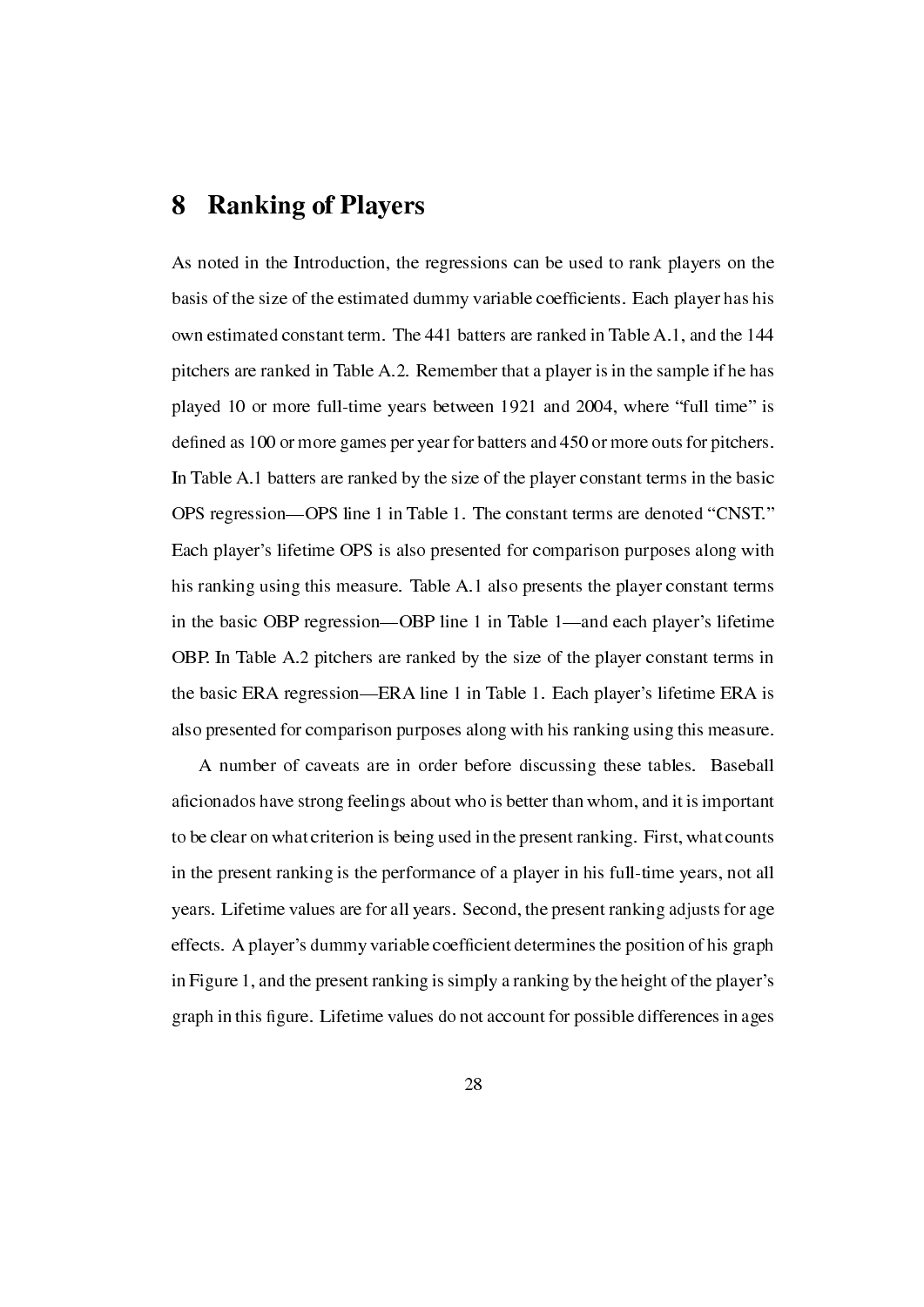played. So the present ranking answers the following question: How good was player *i* age corrected when he played full time? The population consists of players who played full time for 10 or more years between 1921 and 2004.

A useful way to think about the present ranking is to consider when a player will be ranked higher in the present ranking than in the lifetime ranking. One possibility is that his performance when he played part time was on average worse than when he played full time, possibly because he was injured or because these were years when he was young or old. The present ranking does not use part time performances, but lifetime values do. Another possibility, focusing only on full-time years, is that he played full time much longer than average and thus more years beyond the peak-performance age. The present ranking adjusts for this, but lifetime values do not. Therefore, whether one likes the present ranking depends on the question he or she is interested in. If one feels that performances during part-time years should count, the present ranking is not relevant. Also, of course, if one does not want to adjust for age differences, the present ranking is not relevant.

As a final point before turning to the rankings, issues like ball park differences and the designated hitter rule in the American League are more important potential problems in the ranking of players than they are in the estimation of aging effects. Consider a pitcher who pitched his entire life in the American League under the designated hitter rule. If because of this he had on average larger ERAs than he would have had in the National League, this does not matter in the estimation. This just means that his constant term is larger than otherwise. The assumption upon which the estimation is based is that aging effects are the same between the two leagues, not that the players' constant terms are. However, in ranking players by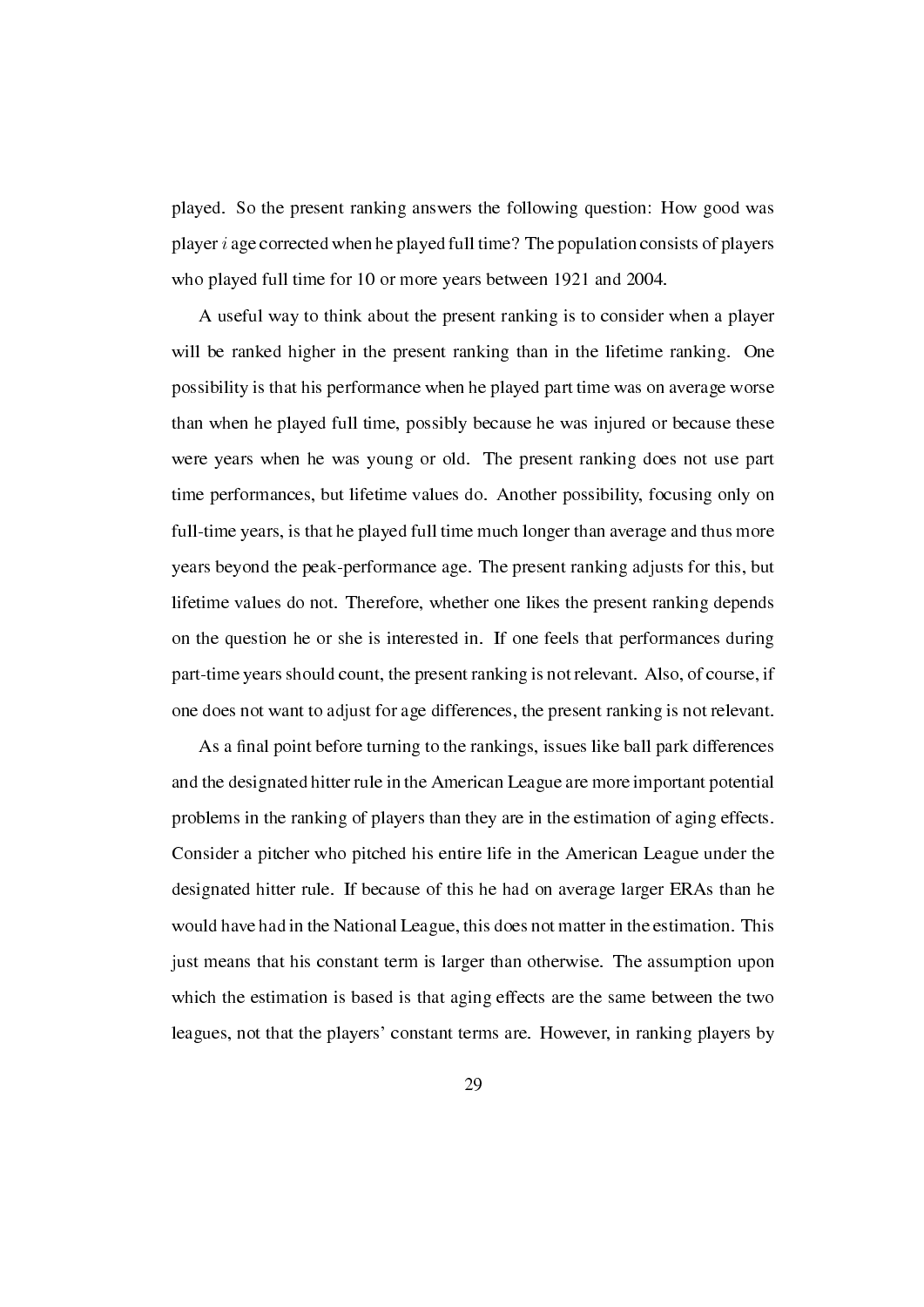the size of their constant terms, it does matter if the designated hitter rule leads to larger ERAs in the American League since the estimated constant terms are affected by this. Likewise, if a batter played in a hitter-friendly ball park his entire career, this will affect his constant term but not the aging coefficients. It should thus be kept in mind that the present ranking does not take into account issues like ball park differences and the designated hitter rule and this may be important.

Turning now to Table A.1, for OPS the ranking is Babe Ruth 1 and Ted Williams 2 using both CNST and Lifetime. The order is reversed using OBP. A real winner in the table is Henry Heilmann, who ranks 8 using CNST for both OPS and OBP. The Lifetime rankings, however, are 25 and 16, respectively. Heilmann played 14 full-time years, 4 of them before 1921. It turns out that he did noticeably better beginning in 1921 (the live ball?). He is thus ranked higher using CNST than Lifetime since CNST counts only performances from 1921 on. Apparently he was a very nice person, possessing "many virtues, including loyalty, kindness, tolerance and generosity."<sup>4</sup>

Most of the large differences between the CNST and Lifetime rankings can be traced to the length of the player's career. For example, for OPS Ralph Kiner is ranked 19 using Lifetime but only 27 using CNST. Kiner played exactly 10 years (all full time), ages 24-33, which is below average regarding the number of years played beyond the peak-performance age (27.59 for OPS). Thus his lifetime performance is not as impressive as his performance age corrected. On the other side, for OPS Carl Yastrzemski is ranked 75 using CNST but only 99 using Lifetime. Yastrzemski played 23 years, ages 22-44, all but age 42 full time, which is way

<sup>&</sup>lt;sup>4</sup> Ira Smith, Baseball's Famous Outfielders, as quoted in James (2003), p. 798.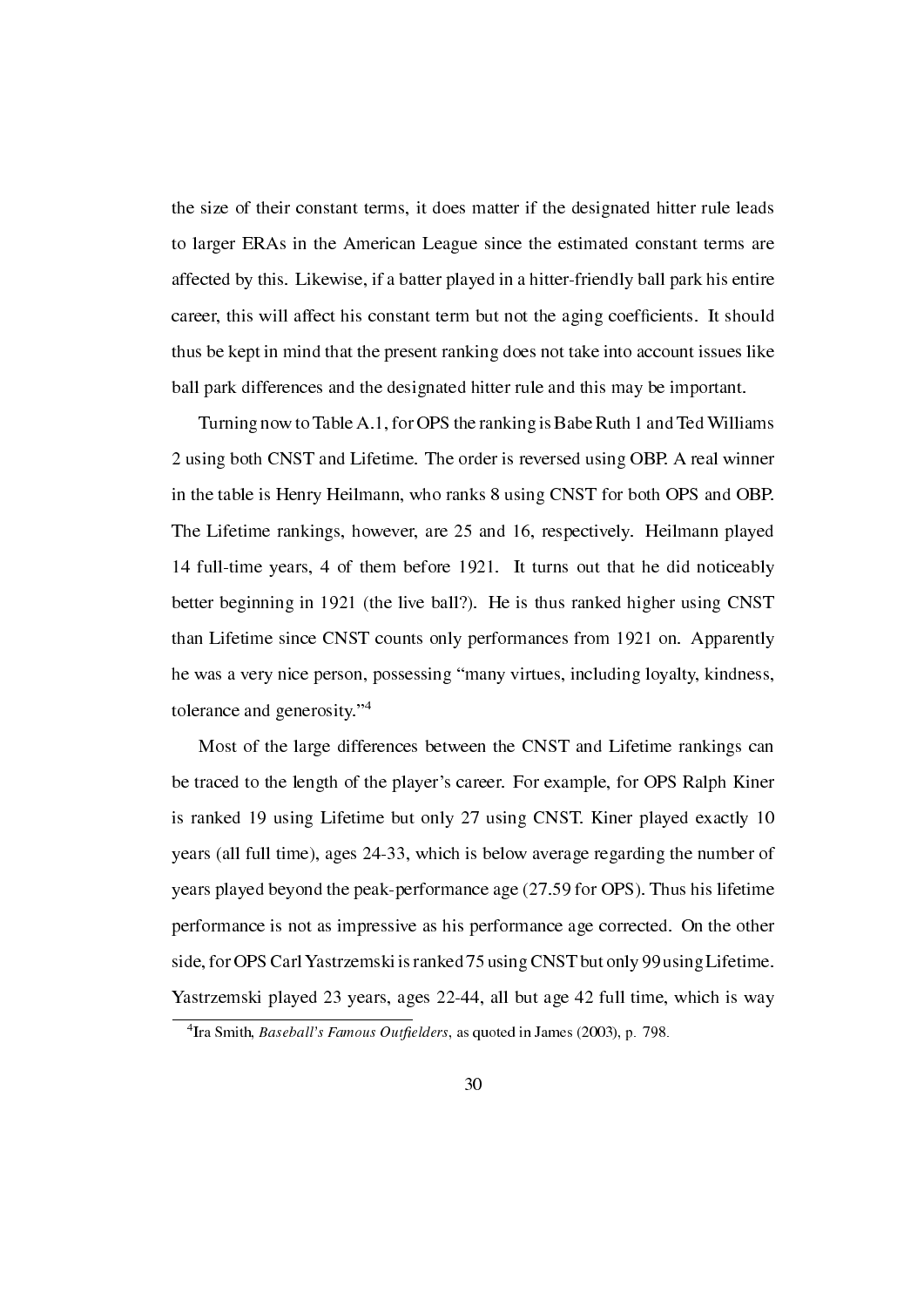above average regarding the number of years played both before and beyond the peak-performance age. Remember, however, that not all the differences between the CNST and Lifetime rankings are due to length of career differences. Some are due to the different treatments of part-time and full-time performances, where Lifetime counts part-time years and CNST does not.

There are large differences between the OPS rankings and the OBP rankings for both CNST and Lifetime. Using CNST, Manny Ramirez is 7 OPS and 15 OBP, Mark McGwire is 11 OPS and 41 OBP, Willy Mays 19 OPS and 56 OBP, Ken Griffey Jr. 20 OPS and 72 OBP, Hank Aaron 22 OPS and 87 OBP, Albert Belle 25 OPS and 121 OBP, and so on. On the other side, Edgar Martinez is 9 OBP and 17 OPS, Mickey Cochrane is 13 OBP and 45 OPS, Jackie Robinson is 23 OBP and 60 OPS, Arky Vaughan is 18 OBP and 67 OPS, Wade Boggs is 16 OBP and 82 OPS, and so on. Within OBP, the differences between CNST and Lifetime are similar to those within OPS.

Pitchers are ranked in Table A.2. Similar considerations apply here as applied for batters. Whitey Ford ranks first in both rankings. Mike Cuellar ranks 5 using CNST but 14 using Lifetime. Cuellar played 10 full-time years, ages 29-38, which is above average regarding the number of years played beyond the peakperformance age (26.54 for ERA). Thus, age corrected (i.e., using CNST), he looks better. Even more extreme is Phil Niekro, who ranks 10 CNST and 48 Lifetime. Niekro pitched 24 years, ages 25-48, with all but ages 25, 26, 27, 42, and 48 being full time. This is way above average regarding the number of years played beyond the peak-performance age, and so age correcting his performance makes a big difference. On the other side, Juan Marichal ranks 4 Lifetime but only 11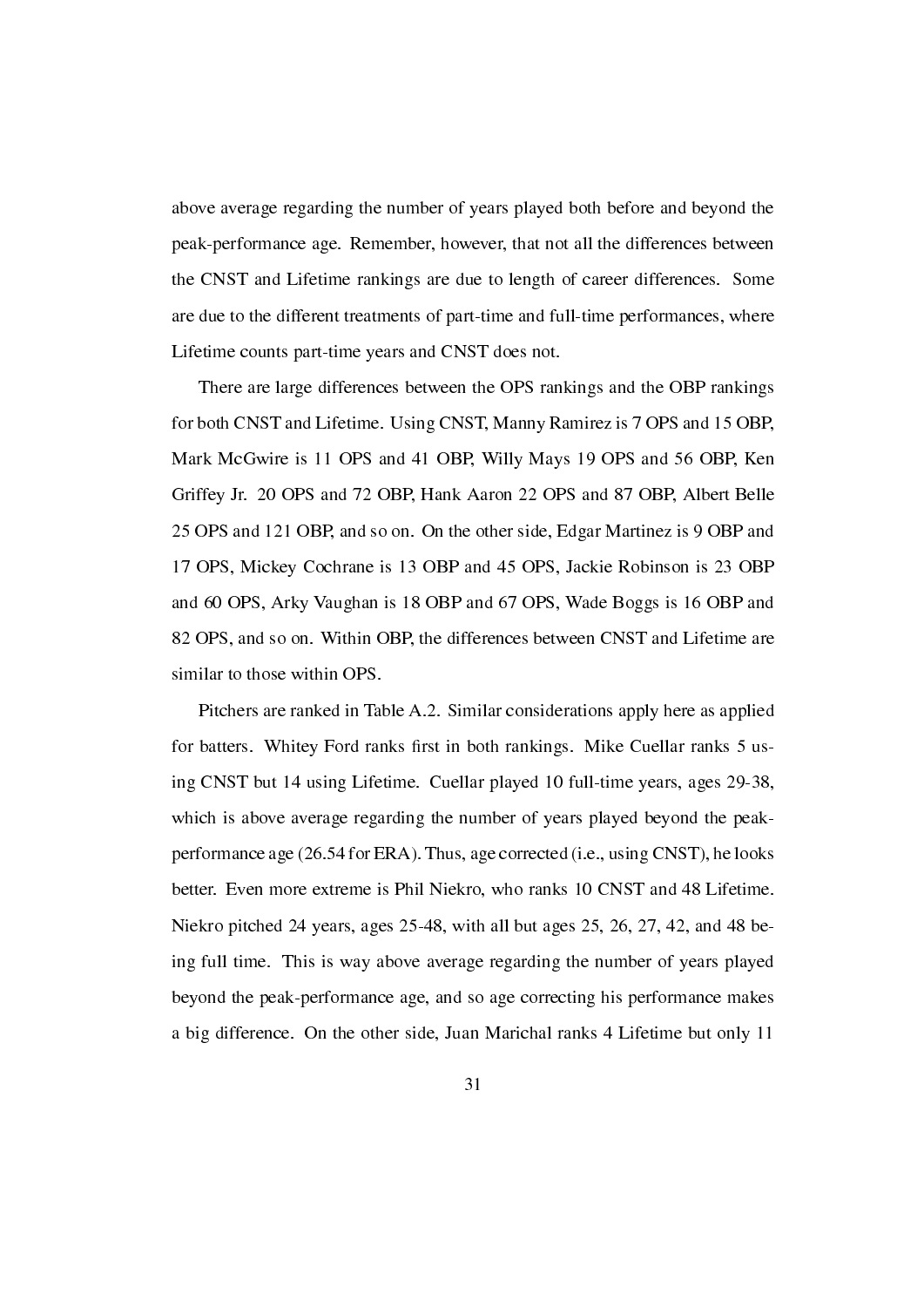CNST. Marichal played 13 full-time years, ages 24-36, which is somewhat below average regarding the number of years played beyond the peak-performance age. Hal Newhouser ranks 9 Lifetime but only 18 CNST. He played 11 full-time years, ages 20-31 except for age 30. Another noticeable case is Steve Rogers, who ranks 17 Lifetime but only 46 CNST. He played 11 full-time years, ages 25-35. (Sandy Koufax is not in the rankings because he played only 9 full-time years.)

Hopefully the rankings in Tables A.1 and A.2 will serve as food for thought for baseball fans.

## 9 Conclusion

The estimated aging effects in Table 1 are based on the sample of players who played 10 or more full-time years in the major leagues between 1921 and 2004. The peak-performance age is around 28 for batters and 26 for pitchers. The rates of decline after the peak-performance age are greater for pitchers than for batters and greater for OPS than for OBP. Overall, the percentage losses are modest, although even a small loss in a highly competitive sport like baseball can be important. Table 3 shows that the losses in baseball are larger than the losses in track and field, running, and swimming events and considerably larger than the losses in chess. The results reported in Section 7 suggest that decline rates in baseball may have decreased slightly in the more recent period. The results in Section 6 show that there are 18 batters whose performances in the second half of their careers noticeably exceed what the model predicts they should have been. All but 3 of these players played from 1990 on. It is not possible from the data used in this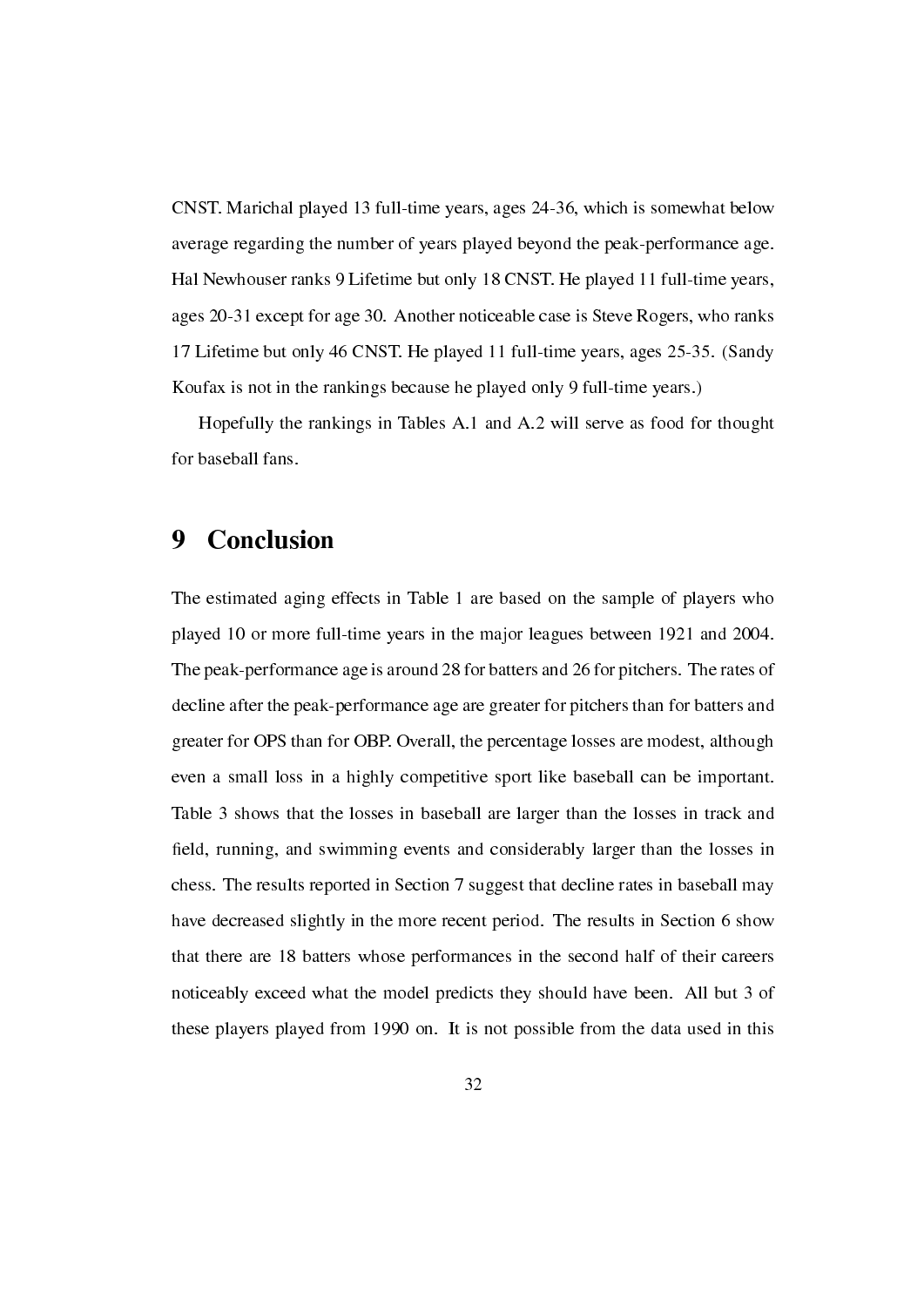study to determine whether any of these performances are due to illegal drug use.

The results in Table 1 may be useful to baseball executives in hiring decisions. For purposes of writing a long-term contract for a player beyond the peakperformance age, it shows how much decline to expect, other things being equal, in the player's performance over the life of the contract. Since the decline is estimated to be greater for pitchers than for batters, long-term contracts for aging pitchers should be considered carefully. Note, however, that from a baseball executive's interest, Table 1 probably underestimates a player's decline. One of the "other things being equal" is the assumption of no injuries. Table 1 does not take into account the possibility that old players get injured more often than young ones.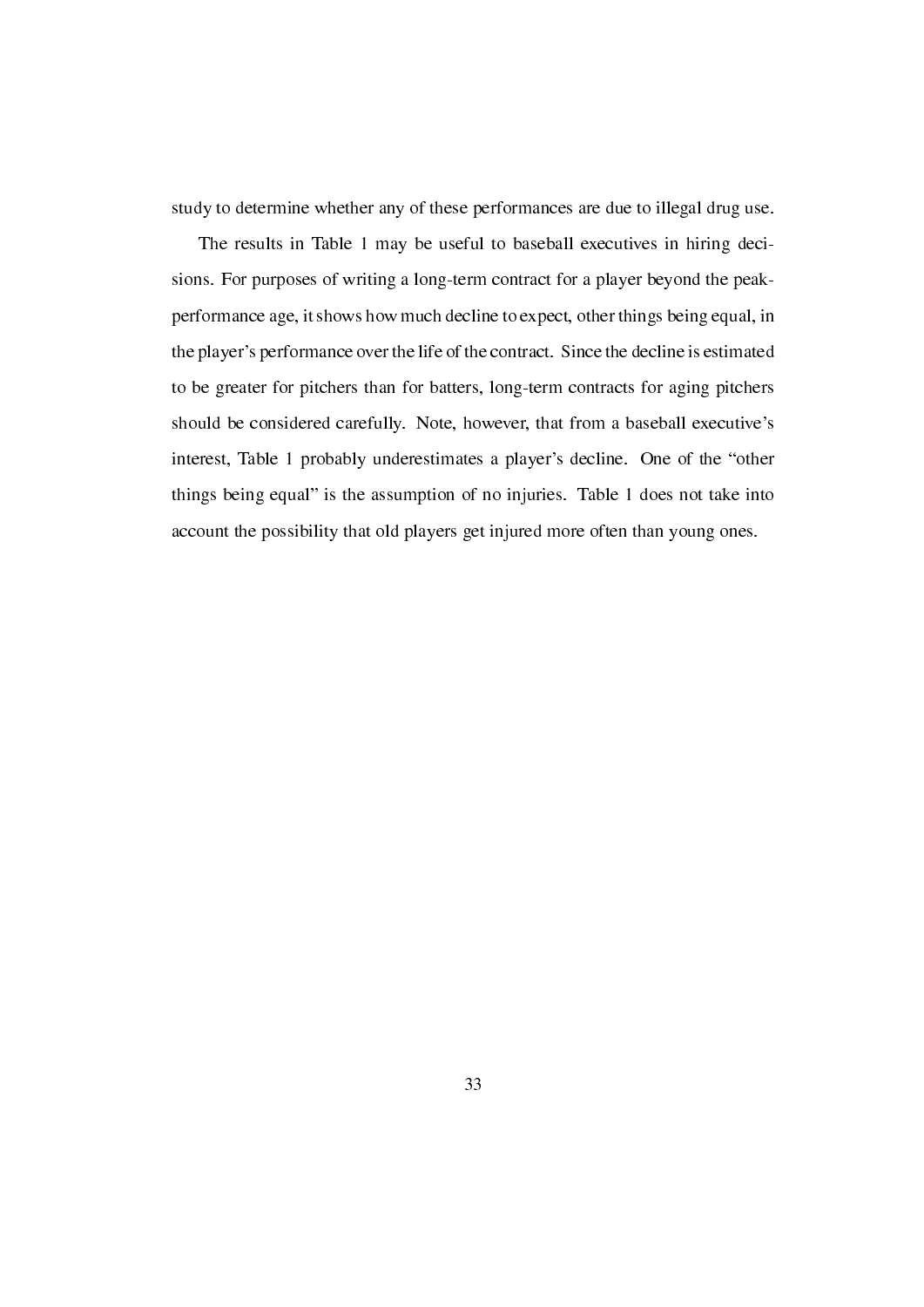| <b>OPS</b><br><b>OBP</b><br>Full time &<br>Full time &<br>Lifetime<br>Lifetime<br>age corrected<br>age corrected<br><b>OPS</b><br>CNST<br>Rank<br>Rank<br>CNST<br>Rank<br>Rank<br>$\overline{c}$<br>Babe Ruth<br>$\mathbf{1}$<br>0.822<br>$\mathbf{1}$<br>1.164<br>2<br>0.368<br>Ted Williams<br>2<br>0.756<br>2<br>1.115<br>1<br>0.371<br>1<br>6 |                |
|---------------------------------------------------------------------------------------------------------------------------------------------------------------------------------------------------------------------------------------------------------------------------------------------------------------------------------------------------|----------------|
|                                                                                                                                                                                                                                                                                                                                                   |                |
|                                                                                                                                                                                                                                                                                                                                                   |                |
|                                                                                                                                                                                                                                                                                                                                                   |                |
|                                                                                                                                                                                                                                                                                                                                                   | <b>OPS</b>     |
|                                                                                                                                                                                                                                                                                                                                                   | 0.474          |
|                                                                                                                                                                                                                                                                                                                                                   | 0.482          |
| 3<br>3<br>5<br>Rogers Hornsby<br>0.718<br>1.010<br>0.341                                                                                                                                                                                                                                                                                          | 0.434          |
| Lou Gehrig<br>4<br>0.706<br>3<br>4<br>0.332<br>3<br>1.080                                                                                                                                                                                                                                                                                         | 0.447          |
| <b>Barry Bonds</b><br>5<br>4<br>5<br>$\overline{4}$<br>0.699<br>1.053<br>0.329                                                                                                                                                                                                                                                                    | 0.443          |
| 5<br>$\overline{7}$<br>$\tau$<br>Jimmie Foxx<br>6<br>0.315<br>0.668<br>1.038                                                                                                                                                                                                                                                                      | 0.428          |
| 15<br>Manny Ramirez<br>7<br>0.649<br>7<br>1.010<br>0.301<br>14                                                                                                                                                                                                                                                                                    | 0.411          |
| 8<br>25<br>Harry Heilmann<br>0.638<br>0.930<br>6<br>0.321<br>16                                                                                                                                                                                                                                                                                   | 0.409          |
| 9<br>Frank Thomas<br>0.628<br>8<br>0.996<br>8<br>0.314<br>6                                                                                                                                                                                                                                                                                       | 0.429          |
| Jim Thome<br>10<br>10<br>0.979<br>14<br>0.301<br>15<br>0.626                                                                                                                                                                                                                                                                                      | 0.410          |
| 9<br>0.279<br>Mark McGwire<br>0.615<br>0.982<br>41<br>36<br>11                                                                                                                                                                                                                                                                                    | 0.394          |
| 12<br>11<br>0.613<br>0.977<br>10<br>0.309<br>8<br>Mickey Mantle                                                                                                                                                                                                                                                                                   | 0.420          |
| Stan Musial<br>13<br>0.612<br>13<br>0.976<br>12<br>0.302<br>11                                                                                                                                                                                                                                                                                    | 0.417          |
| Joe DiMaggio<br>14<br>0.606<br>12<br>0.977<br>30<br>0.283<br>29                                                                                                                                                                                                                                                                                   | 0.398          |
| Larry Walker<br>15<br>0.602<br>14<br>0.969<br>26<br>0.286<br>24                                                                                                                                                                                                                                                                                   | 0.401          |
| 16<br>0.598<br>17<br>0.308<br>Mel Ott<br>0.947<br>11<br>13                                                                                                                                                                                                                                                                                        | 0.414          |
| 24<br>9<br><b>Edgar Martinez</b><br>17<br>0.595<br>0.933<br>0.311<br>10                                                                                                                                                                                                                                                                           | 0.418          |
| 27<br>0.286<br>32<br>Johnny Mize<br>18<br>0.590<br>15<br>0.959                                                                                                                                                                                                                                                                                    | 0.397          |
| Willie Mays<br>19<br>0.587<br>20<br>56<br>0.274<br>62<br>0.941                                                                                                                                                                                                                                                                                    | 0.384          |
| Ken Griffey Jr.<br>20<br>0.584<br>22<br>0.937<br>72<br>0.269<br>85                                                                                                                                                                                                                                                                                | 0.377          |
| 21<br>Jeff Bagwell<br>21<br>0.582<br>16<br>0.293<br>18<br>0.951                                                                                                                                                                                                                                                                                   | 0.408          |
| Hank Aaron<br>22<br>0.578<br>26<br>0.928<br>87<br>0.265<br>100                                                                                                                                                                                                                                                                                    | 0.374          |
| Gary Sheffield<br>23<br>0.577<br>28<br>20<br>0.293<br>26<br>0.928                                                                                                                                                                                                                                                                                 | 0.400          |
| Mike Piazza<br>24<br>0.576<br>18<br>0.947<br>69<br>0.269<br>59                                                                                                                                                                                                                                                                                    | 0.386          |
| 23<br>Albert Belle<br>25<br>0.570<br>0.933<br>121<br>0.256<br>121                                                                                                                                                                                                                                                                                 | 0.369          |
| 0.561<br>48<br>Frank Robinson<br>26<br>29<br>0.926<br>45<br>0.277                                                                                                                                                                                                                                                                                 | 0.389          |
| Ralph Kiner<br>27<br>0.559<br>19<br>0.946<br>42<br>0.279<br>31                                                                                                                                                                                                                                                                                    | 0.398          |
| 27<br>Earl Averill<br>28<br>0.558<br>40<br>0.279<br>35<br>0.928                                                                                                                                                                                                                                                                                   | 0.395          |
| 29<br>21<br>32<br>0.283<br>25<br>Chipper Jones<br>0.557<br>0.937                                                                                                                                                                                                                                                                                  | 0.401          |
| Duke Snider<br>30<br>0.553<br>31<br>0.919<br>81<br>0.266<br>75                                                                                                                                                                                                                                                                                    | 0.380          |
| 31<br>33<br>Al Simmons<br>0.551<br>0.915<br>76<br>0.267<br>74                                                                                                                                                                                                                                                                                     | 0.380          |
| Dick Allen<br>32<br>0.545<br>34<br>0.912<br>84<br>79<br>0.266                                                                                                                                                                                                                                                                                     | 0.378          |
| Mike Schmidt<br>33<br>0.543<br>35<br>0.907<br>79<br>72<br>0.267                                                                                                                                                                                                                                                                                   | 0.380          |
| 240<br>Juan Gonzalez<br>34<br>37<br>0.904<br>0.234<br>268<br>0.542                                                                                                                                                                                                                                                                                | 0.343          |
| Bob Johnson<br>35<br>0.539<br>38<br>0.899<br>38<br>0.280<br>40                                                                                                                                                                                                                                                                                    | 0.393          |
| 36<br>0.538<br>39<br>0.899<br>34<br>0.281<br><b>Bill Terry</b><br>41                                                                                                                                                                                                                                                                              | 0.393          |
| Mo Vaughn<br>37<br>0.532<br>36<br>0.906<br>0.265<br>68<br>86                                                                                                                                                                                                                                                                                      | 0.383          |
| 77<br>Chuck Klein<br>38<br>30<br>113<br>0.259<br>0.530<br>0.922                                                                                                                                                                                                                                                                                   | 0.379          |
| Fred McGriff<br>39<br>0.529<br>48<br>0.886<br>85<br>0.266<br>86                                                                                                                                                                                                                                                                                   | 0.377          |
| 40<br>0.528<br>42<br>92<br>0.263<br>97<br>Willie McCovey<br>0.889                                                                                                                                                                                                                                                                                 | 0.374          |
| 32<br>41<br>0.528<br>91<br>67<br>Babe Herman<br>0.915<br>0.263                                                                                                                                                                                                                                                                                    | 0.383          |
| 43<br>104                                                                                                                                                                                                                                                                                                                                         |                |
| 42<br>0.528<br>0.889<br>106<br>Rafael Palmeiro<br>0.260<br>Tim Salmon<br>43<br>0.524<br>47<br>0.886<br>0.274<br>55<br>55                                                                                                                                                                                                                          | 0.372<br>0.386 |
| 0.274<br>Goose Goslin<br>44<br>46<br>51<br>53                                                                                                                                                                                                                                                                                                     | 0.387          |
| 0.523<br>0.887<br>0.521                                                                                                                                                                                                                                                                                                                           | 0.419          |
| Mickey Cochrane<br>45<br>40<br>0.897<br>13<br>0.302<br>9                                                                                                                                                                                                                                                                                          |                |
| Sammy Sosa<br>272<br>0.229<br>46<br>0.518<br>41<br>0.892<br>242                                                                                                                                                                                                                                                                                   | 0.348          |
| Willie Stargell<br>190<br>169<br>47<br>0.518<br>44<br>0.889<br>0.243                                                                                                                                                                                                                                                                              | 0.360          |
| <b>Ellis Burks</b><br>48<br>0.518<br>60<br>0.874<br>143<br>0.252<br>146                                                                                                                                                                                                                                                                           | 0.363          |
| Moises Alou<br>49<br>0.517<br>54<br>0.880<br>135<br>0.253<br>132                                                                                                                                                                                                                                                                                  | 0.367          |
| 49<br>Eddie Mathews<br>50<br>0.515<br>0.885<br>98<br>0.262<br>90                                                                                                                                                                                                                                                                                  | 0.376          |

Table A.1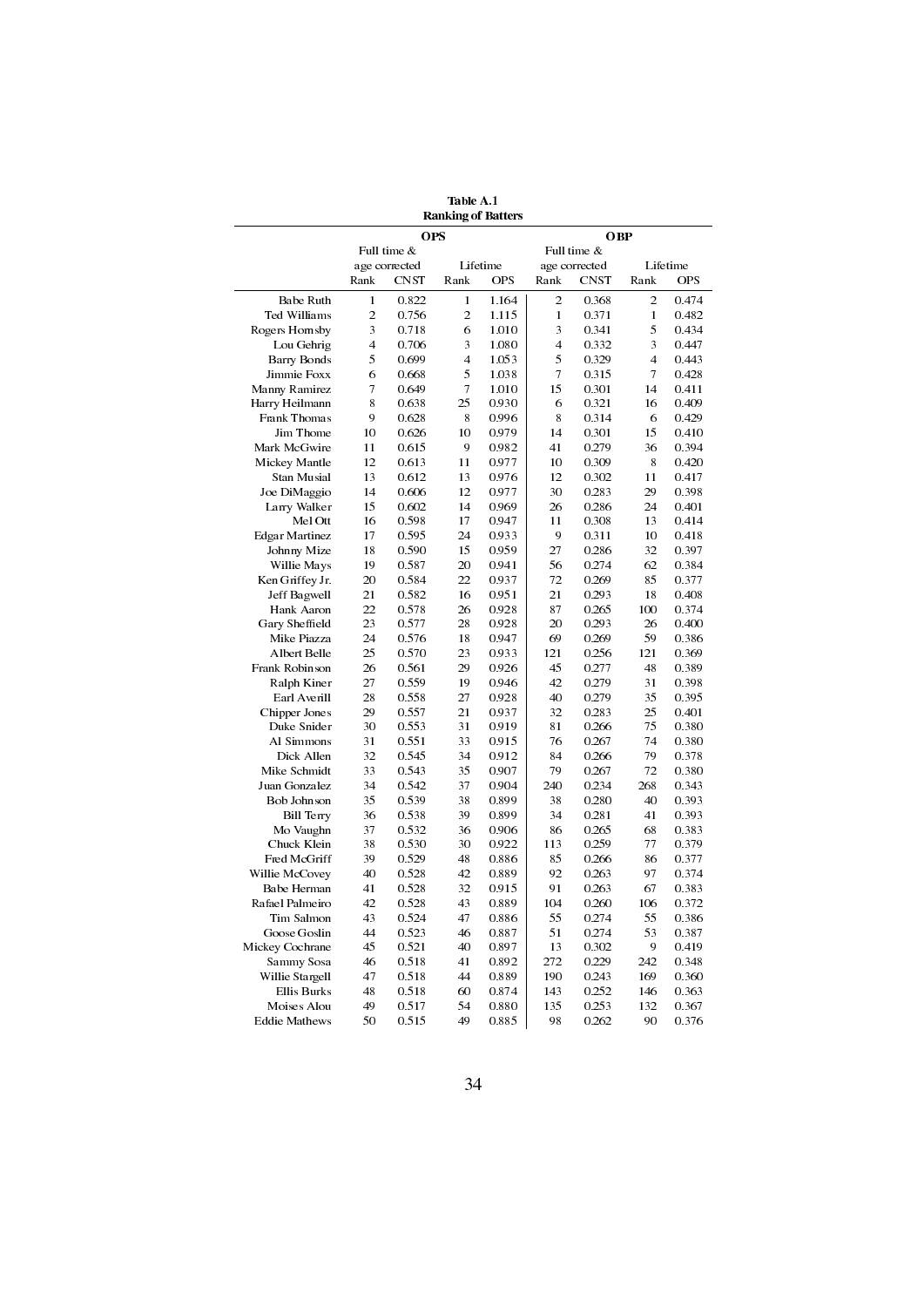|                             |          |               |      | <b>Ranking of Batters</b> |      |                |            |            |  |  |  |  |
|-----------------------------|----------|---------------|------|---------------------------|------|----------------|------------|------------|--|--|--|--|
|                             |          | <b>OPS</b>    |      | OBP                       |      |                |            |            |  |  |  |  |
|                             |          | Full time &   |      |                           |      | Full time &    |            |            |  |  |  |  |
|                             |          | age corrected |      | Lifetime                  |      | age corrected  |            | Lifetime   |  |  |  |  |
|                             | Rank     | <b>CNST</b>   | Rank | <b>OPS</b>                | Rank | CNST           | Rank       | <b>OPS</b> |  |  |  |  |
| Harmon Killebrew            | 51       | 0.514         | 50   | 0.884                     | 102  | 0.261          | 92         | 0.376      |  |  |  |  |
| Darryl Strawberry           | 52       | 0.513         | 68   | 0.862                     | 164  | 0.247          | 197        | 0.356      |  |  |  |  |
| Bernie Williams             | 53       | 0.513         | 59   | 0.875                     | 53   | 0.274          | 52         | 0.388      |  |  |  |  |
| Charlie Gehringer           | 54       | 0.510         | 51   | 0.884                     | 25   | 0.287          | 21         | 0.404      |  |  |  |  |
| Ryan Klesko                 | 55       | 0.509         | 45   | 0.888                     | 117  | 0.258          | 104        | 0.373      |  |  |  |  |
| Paul Waner                  | 56       | 0.508         | 57   | 0.878                     | 24   | 0.289          | 20         | 0.404      |  |  |  |  |
| Will Clark                  | 57       | 0.508         | 53   | 0.880                     | 66   | 0.270          | 63         | 0.384      |  |  |  |  |
| Larry Doby                  | 58       | 0.508         | 58   | 0.876                     | 58   | 0.273          | 57         | 0.386      |  |  |  |  |
| Gabby Hartnett              | 59       | 0.507         | 72   | 0.858                     | 108  | 0.259          | 120        | 0.370      |  |  |  |  |
| Jackie Robinson             | 60       | 0.505         | 52   | 0.883                     | 23   | 0.291          | 17         | 0.409      |  |  |  |  |
| Jack Clark                  | 61       | 0.505         | 80   | 0.854                     | 61   | 0.271          | 78         | 0.379      |  |  |  |  |
| David Justice               | 62       | 0.503         | 56   | 0.878                     | 97   | 0.262          | 84         | 0.378      |  |  |  |  |
| Al Kaline                   | 63       | 0.502         | 78   | 0.855                     | 75   | 0.267          | 93         | 0.376      |  |  |  |  |
| George Brett                | 64       | 0.501         | 76   | 0.857                     | 109  | 0.259          | 122        | 0.369      |  |  |  |  |
| Joe Cronin                  | 65       | 0.501         | 75   | 0.857                     | 39   | 0.279          | 46         | 0.390      |  |  |  |  |
| Jose Canseco                | 66       | 0.500         | 63   | 0.867                     | 223  | 0.238          | 216        | 0.353      |  |  |  |  |
| Arky Vaughan                | 67       | 0.499         | 70   | 0.859                     | 18   | 0.295          | 19         | 0.406      |  |  |  |  |
| Jeff Heath                  | 68       | 0.499         | 55   | 0.879                     | 131  | 0.254          | 117        | 0.370      |  |  |  |  |
| Norm Cash                   | 69       | 0.498         | 67   | 0.862                     | 112  | 0.259          | 99         | 0.374      |  |  |  |  |
| <b>Bill Dickey</b>          | 70       | 0.497         | 62   | 0.868                     | 89   | 0.265          | 70         | 0.382      |  |  |  |  |
| Joe Medwick                 | 71       | 0.496         | 64   | 0.867                     | 162  | 0.248          | 153        | 0.362      |  |  |  |  |
| <b>Jim Bottomley</b>        | 72       | 0.495         | 61   | 0.870                     | 129  | 0.254          | 123        | 0.369      |  |  |  |  |
| George Grantham             | 73       | 0.495         | 82   | 0.854                     | 29   | 0.284          | 42         | 0.392      |  |  |  |  |
| Heinie Manush               | 74       | 0.494         | 77   | 0.856                     | 83   | 0.266          | 88         | 0.377      |  |  |  |  |
| Carl Yastrzemski            | 75       | 0.493         | 99   | 0.842                     | 63   | 0.270          | 76         | 0.380      |  |  |  |  |
| Kiki Cuyler                 | 76       | 0.491         | 69   | 0.860                     | 67   | 0.269          | 54         | 0.386      |  |  |  |  |
| Minnie Minoso               | 77       | 0.491         | 88   | 0.848                     | 48   | 0.276          | 49         | 0.389      |  |  |  |  |
| Andres Galarraga            | 78       | 0.490         | 93   | 0.846                     | 226  | 0.237          | 247        | 0.347      |  |  |  |  |
| Tony Gwynn                  | 79       | 0.490         | 91   | 0.847                     | 46   | 0.277          | 50         | 0.388      |  |  |  |  |
| Orlando Cepeda              | 80       | 0.490         | 87   | 0.849                     | 208  | 0.240          | 233        | 0.350      |  |  |  |  |
| John Olerud                 | 81       | 0.488         | 65   | 0.864                     | 33   | 0.282          | 28         | 0.399      |  |  |  |  |
| Wade Boggs                  | 82       | 0.488         | 73   | 0.858                     | 16   | 0.298          | 12         | 0.415      |  |  |  |  |
| Reggie Jackson              | 83       | 0.488         | 95   | 0.846                     | 181  | 0.244          | 202        | 0.356      |  |  |  |  |
| Reggie Smith                | 84       | 0.487         | 79   | 0.855                     | 139  | 0.252          | 134        | 0.366      |  |  |  |  |
| Shawn Green                 | 85       | 0.486         | 66   | 0.864                     | 213  | 0.240          | 196        | 0.357      |  |  |  |  |
| Rudy York                   | 86       | 0.483         | 96   | 0.846                     | 161  | 0.248          | 154        | 0.362      |  |  |  |  |
| Jim Rice                    | 87       | 0.482         | 81   | 0.854                     | 221  | 0.238          | 224        | 0.352      |  |  |  |  |
| <b>Billy Williams</b>       | 88       | 0.480         | 83   | 0.853                     | 165  | 0.247          | 160        | 0.361      |  |  |  |  |
| Enos Slaughter              | 89       | 0.479         | 107  | 0.835                     | 62   | 0.271          | 71         | 0.382      |  |  |  |  |
| Kent Hrbek                  | 90       | 0.479         | 90   | 0.848                     | 133  | 0.253          | 131        | 0.367      |  |  |  |  |
| Fred Lynn                   | 91       | 0.479         | 97   | 0.845                     | 178  | 0.245          | 166        | 0.360      |  |  |  |  |
| <b>Eddie Murray</b>         | 92       | 0.479         | 105  | 0.836                     | 155  | 0.249          | 175        | 0.359      |  |  |  |  |
| Rico Carty                  | 93       | 0.478         | 110  | 0.833                     | 120  | 0.257          | 124        | 0.369      |  |  |  |  |
| Sid Gordon                  | 94       | 0.476         | 98   | 0.843                     | 95   |                | 89         | 0.377      |  |  |  |  |
| Luis Gonzalez               | 95       | 0.476         | 71   | 0.859                     | 147  | 0.263<br>0.250 | 119        | 0.370      |  |  |  |  |
| Rickey Henderson            |          |               |      |                           |      |                |            |            |  |  |  |  |
| Dave Winfield               | 96       | 0.476         | 135  | 0.820                     | 19   | 0.295<br>0.243 | 23         | 0.401      |  |  |  |  |
|                             | 97       | 0.476         | 120  | 0.827                     | 192  |                | 218<br>222 | 0.353      |  |  |  |  |
| Jeff Kent<br>Rocky Colavito | 98<br>99 | 0.474         | 74   | 0.858                     | 251  | 0.233          |            | 0.352      |  |  |  |  |
|                             |          | 0.473         | 89   | 0.848                     | 186  | 0.243          | 177        | 0.359      |  |  |  |  |
| Sam Rice                    | 100      | 0.473         | 183  | 0.801                     | 71   | 0.269          | 101        | 0.374      |  |  |  |  |

Table A.1 (continued)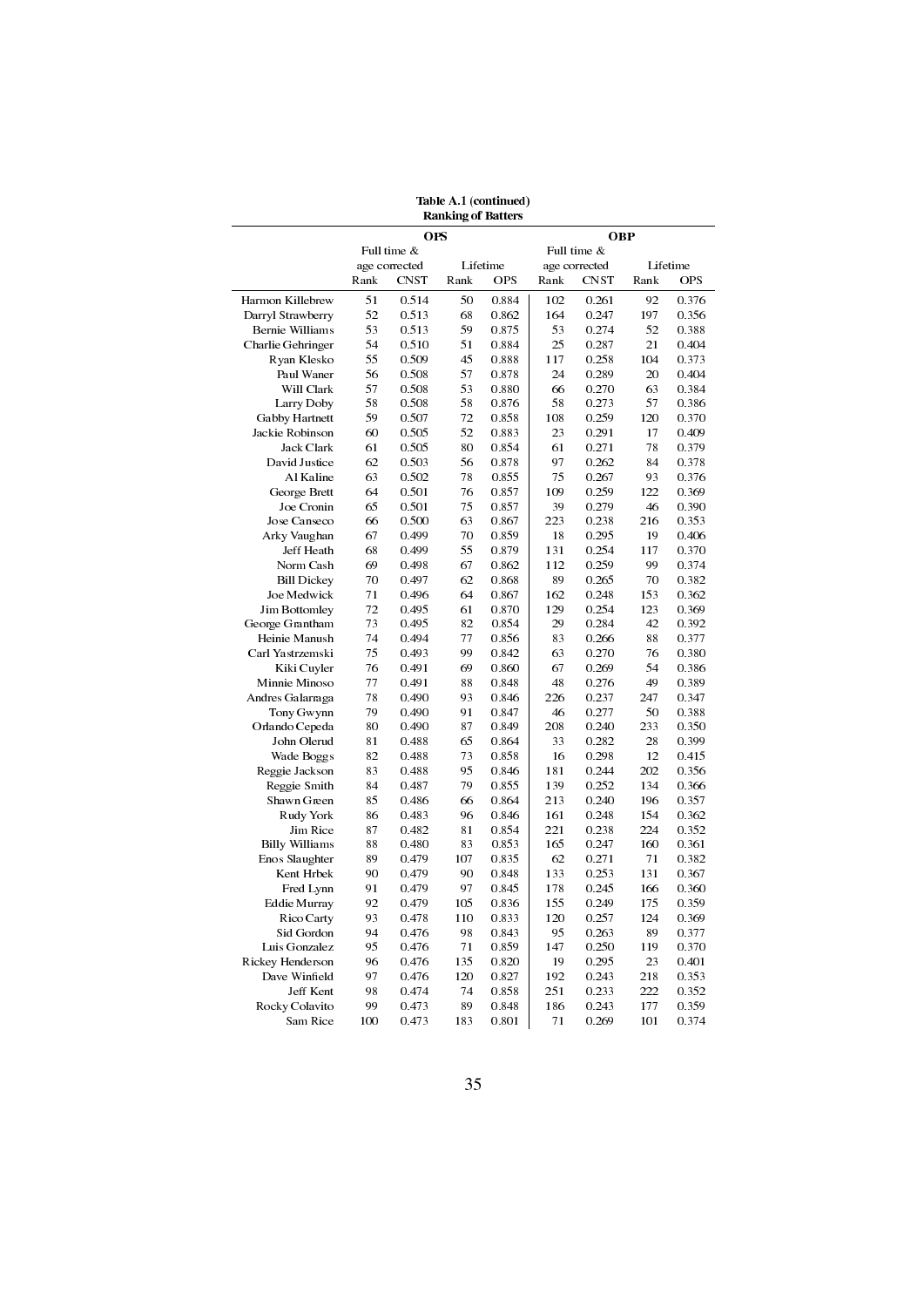| <b>Ranking of Batters</b> |      |               |      |            |      |               |      |            |
|---------------------------|------|---------------|------|------------|------|---------------|------|------------|
|                           |      | OPS           |      |            |      | <b>OBP</b>    |      |            |
|                           |      | Full time &   |      |            |      | Full time &   |      |            |
|                           |      | age corrected |      | Lifetime   |      | age corrected |      | Lifetime   |
|                           | Rank | <b>CNST</b>   | Rank | <b>OPS</b> | Rank | CNST          | Rank | <b>OPS</b> |
| Ted Kluszewski            | 101  | 0.472         | 86   | 0.850      | 234  | 0.234         | 217  | 0.353      |
| Ray Lankford              | 102  | 0.472         | 100  | 0.841      | 152  | 0.249         | 142  | 0.364      |
| Gene Woodling             | 103  | 0.472         | 142  | 0.817      | 44   | 0.278         | 56   | 0.386      |
| Dwight Evans              | 104  | 0.470         | 102  | 0.840      | 122  | 0.256         | 118  | 0.370      |
| Roy Sievers               | 105  | 0.470         | 119  | 0.829      | 198  | 0.242         | 211  | 0.354      |
| <b>Harold Baines</b>      | 106  | 0.470         | 133  | 0.820      | 154  | 0.249         | 201  | 0.356      |
| Tony Lazzeri              | 107  | 0.470         | 92   | 0.846      | 93   | 0.263         | 73   | 0.380      |
| Frank Howard              | 108  | 0.470         | 85   | 0.851      | 235  | 0.234         | 219  | 0.352      |
| Paul Molitor              | 109  | 0.469         | 143  | 0.817      | 110  | 0.259         | 126  | 0.369      |
| <b>Bobby Bonds</b>        | 110  | 0.469         | 123  | 0.824      | 195  | 0.242         | 214  | 0.353      |
| Paul O'Neill              | 111  | 0.467         | 111  | 0.833      | 158  | 0.249         | 148  | 0.363      |
| Roberto Clemente          | 112  | 0.467         | 108  | 0.834      | 176  | 0.245         | 176  | 0.359      |
| Greg Luzinski             | 113  | 0.466         | 101  | 0.840      | 166  | 0.247         | 149  | 0.363      |
| <b>Bobby Doerr</b>        | 114  | 0.466         | 126  | 0.823      | 132  | 0.253         | 159  | 0.362      |
| <b>Bob Meusel</b>         | 115  | 0.464         | 84   | 0.852      | 228  | 0.236         | 199  | 0.356      |
| Vic Wertz                 | 116  | 0.463         | 109  | 0.833      | 142  | 0.252         | 141  | 0.364      |
| Dante Bichette            | 117  | 0.463         | 106  | 0.835      | 320  | 0.219         | 309  | 0.336      |
| Keith Hernandez           | 118  | 0.463         | 132  | 0.821      | 47   | 0.276         | 61   | 0.384      |
| Andre Thornton            | 119  | 0.462         | 154  | 0.811      | 140  | 0.252         | 172  | 0.360      |
| Joe Morgan                | 120  | 0.462         | 137  | 0.819      | 35   | 0.281         | 43   | 0.392      |
| Ben Chapman               | 121  | 0.462         | 125  | 0.823      | 57   | 0.273         | 66   | 0.383      |
| Kirby Puckett             | 122  | 0.461         | 104  | 0.837      | 183  | 0.244         | 171  | 0.360      |
| Gil Hodges                | 123  | 0.461         | 94   | 0.846      | 220  | 0.239         | 181  | 0.359      |
| Ernie Banks               | 124  | 0.461         | 116  | 0.830      | 341  | 0.215         | 337  | 0.330      |
| Reggie Sanders            | 125  | 0.461         | 112  | 0.832      | 282  | 0.228         | 260  | 0.344      |
| Ivan Rodriguez            | 126  | 0.461         | 103  | 0.837      | 245  | 0.233         | 246  | 0.347      |
| Boog Powell               | 127  | 0.460         | 128  | 0.822      | 153  | 0.249         | 165  | 0.360      |
| Yogi Berra                | 128  | 0.460         | 114  | 0.830      | 244  | 0.234         | 241  | 0.348      |
| Rod Carew                 | 129  | 0.458         | 129  | 0.822      | 36   | 0.280         | 39   | 0.393      |
| Bing Miller               | 130  | 0.458         | 134  | 0.820      | 172  | 0.245         | 180  | 0.359      |
| Mark Grace                | 131  | 0.457         | 122  | 0.825      | 70   | 0.269         | 65   | 0.383      |
| Joe Judge                 | 132  | 0.457         | 189  | 0.798      | 65   | 0.270         | 80   | 0.378      |
| Ron Santo                 | 133  | 0.457         | 121  | 0.826      | 151  | 0.250         | 151  | 0.362      |
| Carlton Fisk              | 134  | 0.456         | 191  | 0.797      | 266  | 0.230         | 287  | 0.341      |
| Bobby Bonilla             | 135  | 0.456         | 118  | 0.829      | 184  | 0.244         | 189  | 0.358      |
| Tony Oliva                | 136  | 0.455         | 117  | 0.830      | 225  | 0.238         | 215  | 0.353      |
| George Foster             | 137  | 0.454         | 138  | 0.818      | 283  | 0.228         | 295  | 0.339      |
| Dixie Walker              | 138  | 0.454         | 136  | 0.820      | 64   | 0.270         | 69   | 0.383      |
| Roberto Alomar            | 139  | 0.453         | 150  | 0.814      | 100  | 0.261         | 111  | 0.371      |
| <b>Barry Larkin</b>       | 140  | 0.452         | 147  | 0.815      | 124  | 0.255         | 113  | 0.370      |
| Luke Appling              | 141  | 0.451         | 188  | 0.798      | 22   | 0.292         | 27   | 0.399      |
| Tony Perez                | 142  | 0.451         | 170  | 0.804      | 277  | 0.228         | 286  | 0.341      |
| Harlond Clift             | 143  | 0.451         | 113  | 0.831      | 50   | 0.275         | 45   | 0.390      |
| Vern Stephens             | 144  | 0.450         | 146  | 0.815      | 203  | 0.241         | 204  | 0.355      |
| Chili Davis               | 145  | 0.450         | 155  | 0.811      | 160  | 0.248         | 173  | 0.360      |
| Don Mattingly             | 146  | 0.450         | 115  | 0.830      | 216  | 0.239         | 186  | 0.358      |
| Dave Parker               | 147  | 0.449         | 159  | 0.810      | 287  | 0.227         | 294  | 0.339      |
| Ron Gant                  | 148  | 0.449         | 173  | 0.803      | 288  | 0.226         | 312  | 0.336      |
| Tino Martinez             | 149  | 0.449         | 141  | 0.817      | 257  | 0.232         | 256  | 0.345      |
| Julio Franco              | 150  | 0.449         | 228  | 0.785      | 101  | 0.261         | 133  | 0.366      |

Table A.1 (continued)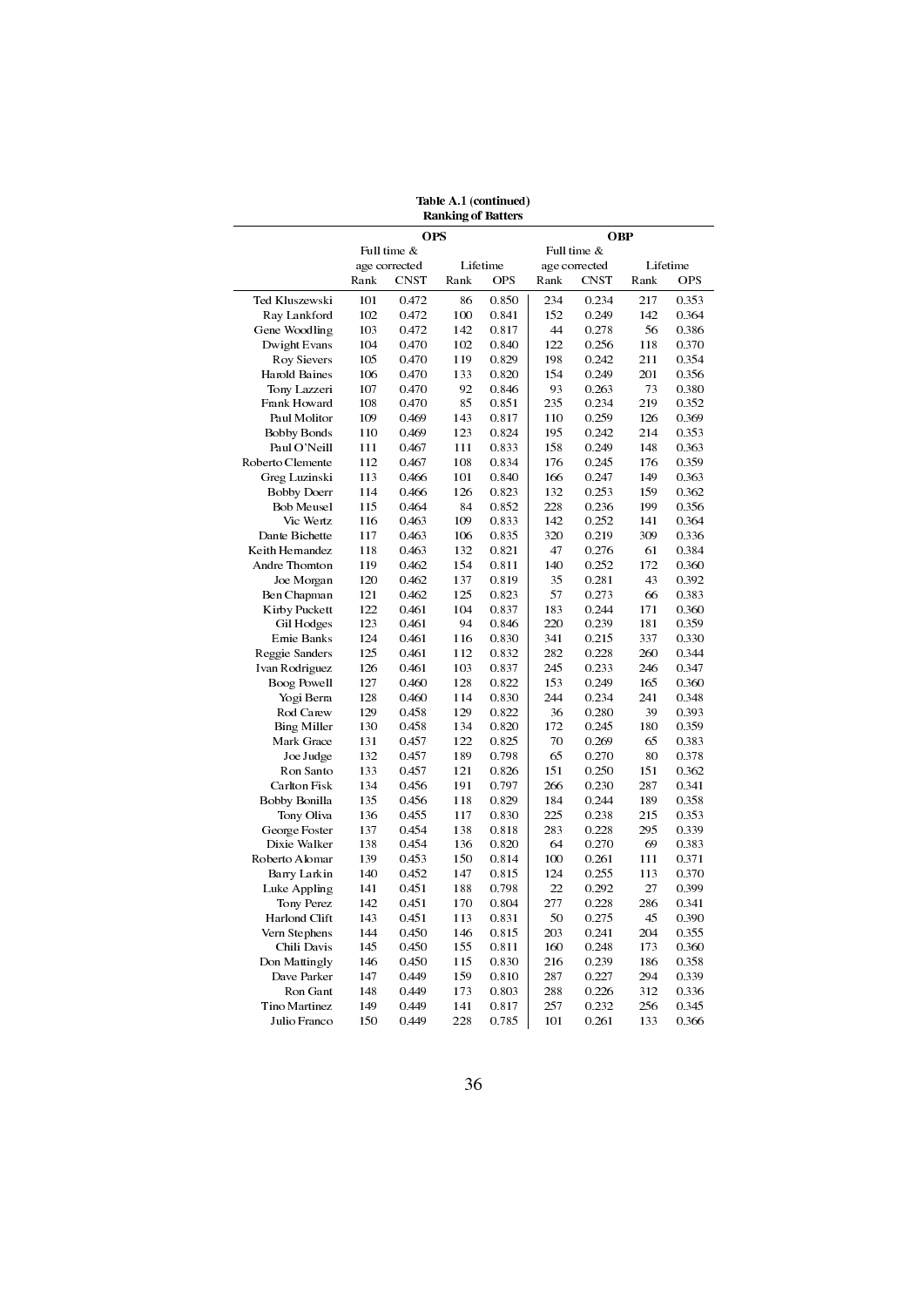| <b>Ranking of Batters</b> |      |               |      |            |      |               |      |            |  |  |  |
|---------------------------|------|---------------|------|------------|------|---------------|------|------------|--|--|--|
|                           |      | <b>OPS</b>    |      |            |      | <b>OBP</b>    |      |            |  |  |  |
|                           |      | Full time &   |      |            |      | Full time &   |      |            |  |  |  |
|                           |      | age corrected |      | Lifetime   |      | age corrected |      | Lifetime   |  |  |  |
|                           | Rank | <b>CNST</b>   | Rank | <b>OPS</b> | Rank | <b>CNST</b>   | Rank | <b>OPS</b> |  |  |  |
| Ernie Lombardi            | 151  | 0.449         | 139  | 0.818      | 182  | 0.244         | 187  | 0.358      |  |  |  |
| Elmer Valo                | 152  | 0.448         | 213  | 0.790      | 17   | 0.296         | 30   | 0.398      |  |  |  |
| Johnny Bench              | 153  | 0.448         | 140  | 0.818      | 279  | 0.228         | 281  | 0.342      |  |  |  |
| Joe Adcock                | 154  | 0.448         | 130  | 0.822      | 313  | 0.221         | 302  | 0.337      |  |  |  |
| Vinny Castilla            | 155  | 0.447         | 151  | 0.813      | 371  | 0.208         | 367  | 0.324      |  |  |  |
| Hal McRae                 | 156  | 0.447         | 168  | 0.805      | 206  | 0.240         | 228  | 0.351      |  |  |  |
| Bob Watson                | 157  | 0.446         | 156  | 0.811      | 136  | 0.253         | 144  | 0.363      |  |  |  |
| Andre Dawson              | 158  | 0.446         | 167  | 0.805      | 352  | 0.212         | 368  | 0.323      |  |  |  |
| Ken Singleton             | 159  | 0.445         | 124  | 0.824      | 68   | 0.269         | 51   | 0.388      |  |  |  |
| Matt Williams             | 160  | 0.444         | 169  | 0.805      | 381  | 0.205         | 390  | 0.317      |  |  |  |
| Frankie Frisch            | 161  | 0.444         | 182  | 0.801      | 107  | 0.259         | 127  | 0.369      |  |  |  |
| Dale Murphy               | 162  | 0.443         | 148  | 0.815      | 259  | 0.231         | 253  | 0.346      |  |  |  |
| Andy Pafko                | 163  | 0.443         | 185  | 0.799      | 215  | 0.240         | 232  | 0.350      |  |  |  |
| Tim Raines                |      |               |      |            |      |               |      |            |  |  |  |
|                           | 164  | 0.443         | 157  | 0.810      | 60   | 0.271         | 60   | 0.385      |  |  |  |
| Joe Gordon                | 165  | 0.443         | 127  | 0.823      | 212  | 0.240         | 192  | 0.357      |  |  |  |
| Cesar Cedeno              | 166  | 0.443         | 212  | 0.790      | 196  | 0.242         | 251  | 0.346      |  |  |  |
| Craig Biggio              | 167  | 0.442         | 160  | 0.807      | 106  | 0.260         | 102  | 0.373      |  |  |  |
| <b>Bob Elliott</b>        | 168  | 0.441         | 149  | 0.815      | 105  | 0.260         | 95   | 0.375      |  |  |  |
| Joe Torre                 | 169  | 0.441         | 144  | 0.817      | 159  | 0.249         | 139  | 0.365      |  |  |  |
| Joe Vosmik                | 170  | 0.440         | 163  | 0.807      | 115  | 0.258         | 125  | 0.369      |  |  |  |
| Del Ennis                 | 171  | 0.439         | 153  | 0.812      | 289  | 0.226         | 292  | 0.340      |  |  |  |
| Cecil Cooper              | 172  | 0.438         | 175  | 0.802      | 303  | 0.223         | 305  | 0.337      |  |  |  |
| Jeff Conine               | 173  | 0.438         | 184  | 0.799      | 233  | 0.235         | 239  | 0.348      |  |  |  |
| Carl Furillo              | 174  | 0.438         | 152  | 0.813      | 219  | 0.239         | 205  | 0.355      |  |  |  |
| <b>Brian Downing</b>      | 175  | 0.438         | 195  | 0.796      | 111  | 0.259         | 116  | 0.370      |  |  |  |
| Jimmy Wynn                | 176  | 0.437         | 181  | 0.801      | 130  | 0.254         | 136  | 0.365      |  |  |  |
| Lonnie Smith              | 177  | 0.437         | 207  | 0.791      | 90   | 0.264         | 110  | 0.371      |  |  |  |
| Wally Joyner              | 178  | 0.436         | 180  | 0.802      | 149  | 0.250         | 152  | 0.362      |  |  |  |
| Pete Rose                 | 179  | 0.436         | 230  | 0.784      | 80   | 0.267         | 94   | 0.375      |  |  |  |
| Ken Boyer                 | 180  | 0.435         | 158  | 0.810      | 256  | 0.232         | 238  | 0.349      |  |  |  |
| Mickey Vernon             | 181  | 0.435         | 220  | 0.787      | 148  | 0.250         | 184  | 0.359      |  |  |  |
| Rusty Staub               | 182  | 0.434         | 203  | 0.793      | 137  | 0.253         | 150  | 0.362      |  |  |  |
| Gary Matthews             | 183  | 0.434         | 177  | 0.802      | 145  | 0.250         | 143  | 0.364      |  |  |  |
| Greg Vaughn               | 184  | 0.433         | 162  | 0.807      | 322  | 0.219         | 303  | 0.337      |  |  |  |
| Rick Monday               | 185  | 0.432         | 172  | 0.804      | 170  | 0.246         | 162  | 0.361      |  |  |  |
| <b>Bobby Murcer</b>       | 186  | 0.432         | 179  | 0.802      | 179  | 0.245         | 190  | 0.357      |  |  |  |
| Bobby Grich               | 187  | 0.432         | 200  | 0.794      | 118  | 0.258         | 114  | 0.370      |  |  |  |
| Phil Cavarretta           | 188  | 0.431         | 217  | 0.788      | 94   | 0.263         | 105  | 0.372      |  |  |  |
| Brady Anderson            | 189  | 0.431         | 219  | 0.787      | 144  | 0.251         | 155  | 0.362      |  |  |  |
| Darrell Evans             | 190  | 0.431         | 204  | 0.792      | 163  | 0.247         | 161  | 0.361      |  |  |  |
| Dom DiMaggio              | 191  | 0.431         | 178  | 0.802      | 74   | 0.268         | 64   | 0.383      |  |  |  |
| Al Oliver                 | 192  | 0.430         | 199  | 0.795      | 254  | 0.232         | 262  | 0.344      |  |  |  |
| Bobby Higginson           | 193  | 0.430         | 145  | 0.816      | 207  | 0.240         | 179  | 0.359      |  |  |  |
| Kenny Lofton              | 194  | 0.430         | 194  | 0.797      | 116  | 0.258         | 108  | 0.372      |  |  |  |
| Richie Hebner             | 195  | 0.430         | 210  | 0.790      | 205  | 0.241         | 221  | 0.352      |  |  |  |
|                           |      |               |      |            |      |               |      |            |  |  |  |
| Garret Anderson           | 196  | 0.430         | 165  | 0.806      | 345  | 0.214         | 344  | 0.329      |  |  |  |
| Robin Ventura             | 197  | 0.429         | 166  | 0.806      | 174  | 0.245         | 156  | 0.362      |  |  |  |
| Pie Traynor               | 198  | 0.429         | 192  | 0.797      | 157  | 0.249         | 157  | 0.362      |  |  |  |
| Roger Maris               | 199  | 0.429         | 131  | 0.822      | 286  | 0.227         | 255  | 0.345      |  |  |  |
| Sam West                  | 200  | 0.428         | 196  | 0.796      | 127  | 0.255         | 112  | 0.371      |  |  |  |
|                           |      |               |      |            |      |               |      |            |  |  |  |

Table A.1 (continued)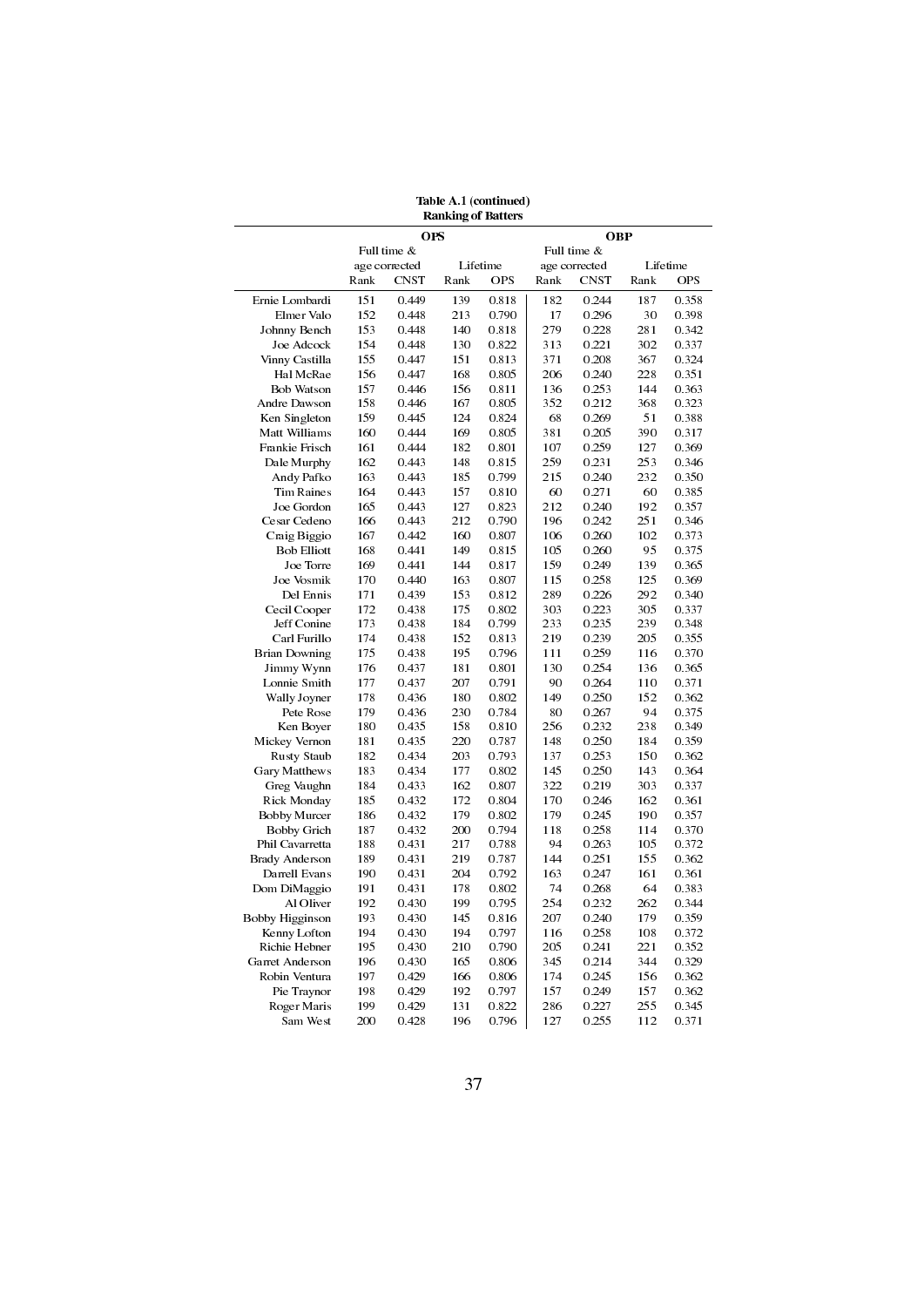| <b>Ranking of Batters</b> |      |               |      |            |      |               |      |            |  |  |  |  |
|---------------------------|------|---------------|------|------------|------|---------------|------|------------|--|--|--|--|
|                           |      | <b>OPS</b>    |      |            |      | <b>OBP</b>    |      |            |  |  |  |  |
|                           |      | Full time &   |      |            |      | Full time &   |      |            |  |  |  |  |
|                           |      | age corrected |      | Lifetime   |      | age corrected |      | Lifetime   |  |  |  |  |
|                           | Rank | <b>CNST</b>   | Rank | <b>OPS</b> | Rank | <b>CNST</b>   | Rank | <b>OPS</b> |  |  |  |  |
| Buddy Myer                | 201  | 0.427         | 198  | 0.795      | 52   | 0.274         | 47   | 0.389      |  |  |  |  |
| Ryne Sandberg             | 202  | 0.426         | 197  | 0.795      | 269  | 0.230         | 264  | 0.344      |  |  |  |  |
| <b>Steve Finley</b>       | 203  | 0.426         | 224  | 0.787      | 302  | 0.224         | 304  | 0.337      |  |  |  |  |
| Joe Sewell                | 204  | 0.425         | 171  | 0.804      | 54   | 0.274         | 44   | 0.391      |  |  |  |  |
| Pinky Higgins             | 205  | 0.425         | 187  | 0.798      | 126  | 0.255         | 115  | 0.370      |  |  |  |  |
| <b>Bill Madlock</b>       | 206  | 0.425         | 161  | 0.807      | 171  | 0.246         | 137  | 0.365      |  |  |  |  |
| George Hendrick           | 207  | 0.425         | 246  | 0.775      | 312  | 0.221         | 343  | 0.329      |  |  |  |  |
| <b>Bill Skowron</b>       | 208  | 0.424         | 206  | 0.792      | 319  | 0.219         | 327  | 0.332      |  |  |  |  |
| Bill White                | 209  | 0.424         | 164  | 0.806      | 247  | 0.233         | 229  | 0.351      |  |  |  |  |
| J.T. Snow                 | 210  | 0.424         | 208  | 0.791      | 168  | 0.246         | 185  | 0.358      |  |  |  |  |
| Chet Lemon                | 211  | 0.423         | 193  | 0.797      | 210  | 0.240         | 206  | 0.355      |  |  |  |  |
| Ken Griffey Sr.           | 212  | 0.423         | 211  | 0.790      | 191  | 0.243         | 183  | 0.359      |  |  |  |  |
|                           | 213  | 0.423         | 209  | 0.791      | 43   | 0.278         | 37   | 0.394      |  |  |  |  |
| Stan Hack                 |      |               |      |            |      |               |      |            |  |  |  |  |
| Earl Torgeson             | 214  | 0.422         | 176  | 0.802      | 73   | 0.268         | 58   | 0.386      |  |  |  |  |
| Ken Caminiti              | 215  | 0.421         | 202  | 0.793      | 274  | 0.229         | 250  | 0.347      |  |  |  |  |
| Ted Simmons               | 216  | 0.421         | 227  | 0.785      | 248  | 0.233         | 240  | 0.348      |  |  |  |  |
| Ron Cey                   | 217  | 0.421         | 186  | 0.798      | 232  | 0.235         | 212  | 0.354      |  |  |  |  |
| Hank Bauer                | 218  | 0.421         | 229  | 0.785      | 250  | 0.233         | 254  | 0.346      |  |  |  |  |
| Willie Horton             | 219  | 0.421         | 216  | 0.789      | 327  | 0.218         | 325  | 0.332      |  |  |  |  |
| Lu Blue                   | 220  | 0.421         | 174  | 0.803      | 31   | 0.283         | 22   | 0.402      |  |  |  |  |
| Ben Oglivie               | 221  | 0.420         | 225  | 0.786      | 306  | 0.222         | 310  | 0.336      |  |  |  |  |
| Cal Ripken Jr.            | 222  | 0.420         | 218  | 0.788      | 284  | 0.228         | 291  | 0.340      |  |  |  |  |
| Jimmie Dykes              | 223  | 0.419         | 271  | 0.764      | 114  | 0.258         | 138  | 0.365      |  |  |  |  |
| Ron Fairly                | 224  | 0.419         | 262  | 0.768      | 134  | 0.253         | 168  | 0.360      |  |  |  |  |
| Charlie Jamieson          | 225  | 0.418         | 276  | 0.763      | 59   | 0.272         | 83   | 0.378      |  |  |  |  |
| Marty McManus             | 226  | 0.418         | 221  | 0.787      | 173  | 0.245         | 191  | 0.357      |  |  |  |  |
| Don Baylor                | 227  | 0.417         | 242  | 0.777      | 273  | 0.229         | 280  | 0.342      |  |  |  |  |
| Gary Carter               | 228  | 0.417         | 251  | 0.773      | 300  | 0.224         | 313  | 0.335      |  |  |  |  |
| Chuck Knoblauch           | 229  | 0.416         | 231  | 0.783      | 88   | 0.265         | 82   | 0.378      |  |  |  |  |
| Travis Jackson            | 230  | 0.415         | 257  | 0.770      | 276  | 0.228         | 306  | 0.337      |  |  |  |  |
| Lou Whitaker              | 231  | 0.415         | 215  | 0.789      | 146  | 0.250         | 147  | 0.363      |  |  |  |  |
| Al Smith                  | 232  | 0.415         | 222  | 0.787      | 201  | 0.241         | 188  | 0.358      |  |  |  |  |
| George Kell               | 233  | 0.414         | 232  | 0.781      | 128  | 0.254         | 129  | 0.367      |  |  |  |  |
|                           |      |               |      |            |      |               |      |            |  |  |  |  |
| Bobby Thomson             | 234  | 0.413         | 201  | 0.794      | 348  | 0.214         | 329  | 0.332      |  |  |  |  |
| Robin Yount               | 235  | 0.413         | 255  | 0.772      | 253  | 0.232         | 279  | 0.342      |  |  |  |  |
| Andy Van Slyke            | 236  | 0.413         | 205  | 0.792      | 242  | 0.234         | 235  | 0.349      |  |  |  |  |
| George McQuinn            | 237  | 0.413         | 233  | 0.781      | 187  | 0.243         | 193  | 0.357      |  |  |  |  |
| Edgardo Alfonzo           | 238  | 0.412         | 190  | 0.797      | 197  | 0.242         | 158  | 0.362      |  |  |  |  |
| Wally Moses               | 239  | 0.412         | 236  | 0.779      | 156  | 0.249         | 145  | 0.363      |  |  |  |  |
| Travis Fryman             | 240  | 0.411         | 237  | 0.779      | 305  | 0.222         | 311  | 0.336      |  |  |  |  |
| <b>Steve Garvey</b>       | 241  | 0.411         | 243  | 0.775      | 334  | 0.216         | 340  | 0.329      |  |  |  |  |
| Dusty Baker               | 242  | 0.411         | 238  | 0.779      | 231  | 0.235         | 248  | 0.347      |  |  |  |  |
| Amos Otis                 | 243  | 0.411         | 261  | 0.768      | 243  | 0.234         | 270  | 0.343      |  |  |  |  |
| Alan Trammell             | 244  | 0.410         | 264  | 0.767      | 188  | 0.243         | 226  | 0.351      |  |  |  |  |
| Ray Durham                | 245  | 0.410         | 214  | 0.789      | 229  | 0.236         | 210  | 0.354      |  |  |  |  |
| Richie Ashburn            | 246  | 0.409         | 240  | 0.778      | 28   | 0.284         | 33   | 0.396      |  |  |  |  |
| Sam Chapman               | 247  | 0.408         | 234  | 0.780      | 275  | 0.229         | 277  | 0.343      |  |  |  |  |
| Eric Karros               | 248  | 0.406         | 239  | 0.779      | 364  | 0.210         | 364  | 0.325      |  |  |  |  |
| Mike Hargrove             | 249  | 0.405         | 223  | 0.787      | 49   | 0.275         | 34   | 0.396      |  |  |  |  |
| George Bell               | 250  | 0.405         | 226  | 0.785      | 405  | 0.198         | 395  | 0.316      |  |  |  |  |
|                           |      |               |      |            |      |               |      |            |  |  |  |  |
|                           |      |               |      |            |      |               |      |            |  |  |  |  |

Table A.1 (continued)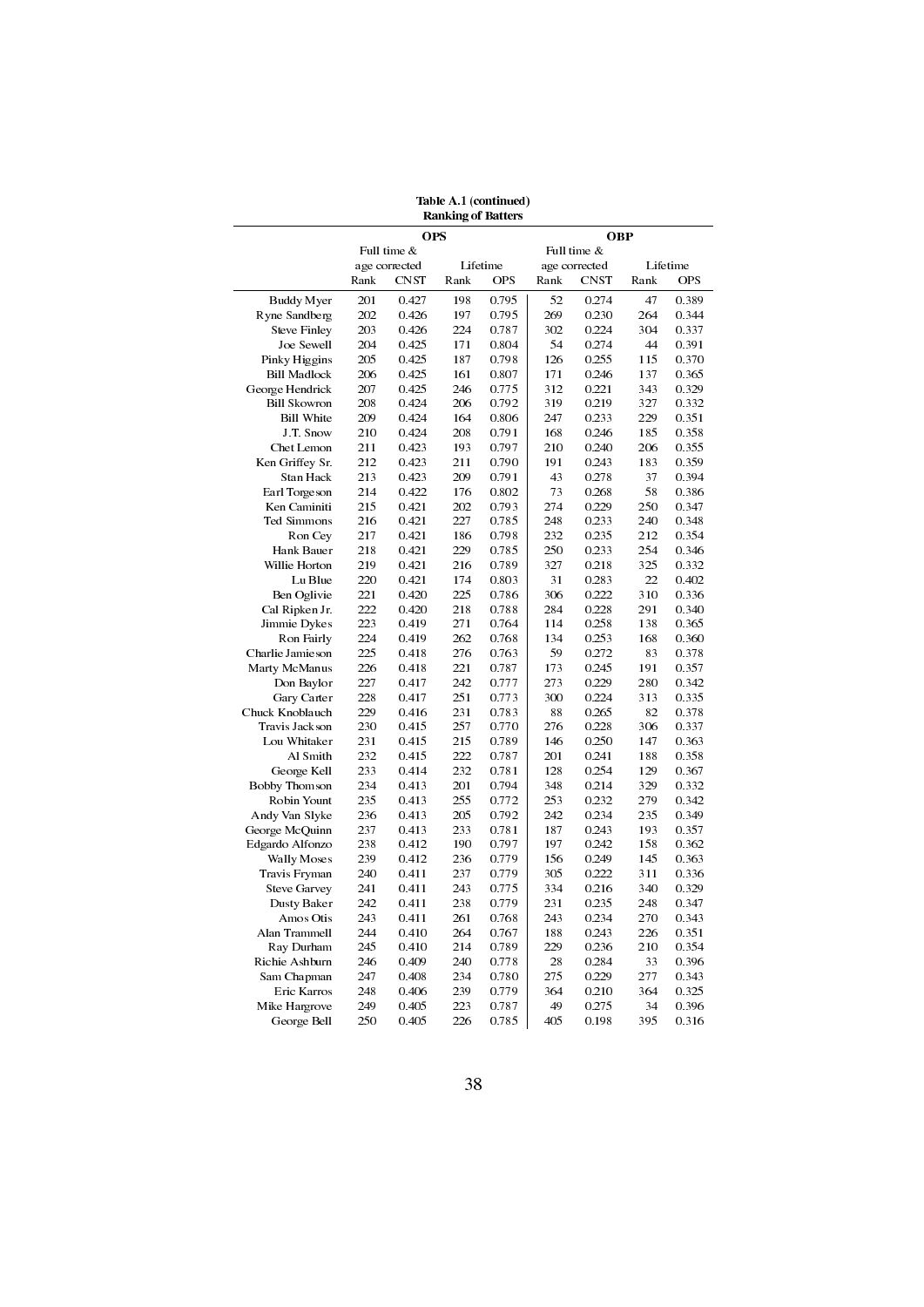| <b>Ranking of Batters</b> |      |               |      |          |            |               |      |            |  |  |  |
|---------------------------|------|---------------|------|----------|------------|---------------|------|------------|--|--|--|
|                           |      | <b>OPS</b>    |      |          | <b>OBP</b> |               |      |            |  |  |  |
|                           |      | Full time &   |      |          |            | Full time &   |      |            |  |  |  |
|                           |      | age corrected |      | Lifetime |            | age corrected |      | Lifetime   |  |  |  |
|                           | Rank | CNST          | Rank | OPS      | Rank       | CNST          | Rank | <b>OPS</b> |  |  |  |
| Ruben Sierra              | 251  | 0.405         | 260  | 0.769    | 379        | 0.206         | 391  | 0.317      |  |  |  |
| Johnny Callison           | 252  | 0.404         | 253  | 0.772    | 317        | 0.220         | 333  | 0.331      |  |  |  |
| Jose Cruz                 | 253  | 0.404         | 247  | 0.774    | 227        | 0.236         | 207  | 0.354      |  |  |  |
| Ken Keltner               | 254  | 0.404         | 241  | 0.778    | 308        | 0.222         | 298  | 0.338      |  |  |  |
| Frank Thomas              | 255  | 0.403         | 249  | 0.774    | 8          | 0.314         | 6    | 0.429      |  |  |  |
| Joe Carter                | 256  | 0.403         | 256  | 0.771    | 420        | 0.192         | 421  | 0.306      |  |  |  |
| Dave Kingman              | 257  | 0.403         | 235  | 0.779    | 431        | 0.185         | 428  | 0.302      |  |  |  |
| Tony Phillips             | 258  | 0.401         | 274  | 0.763    | 103        | 0.260         | 98   | 0.374      |  |  |  |
| Jay Bell                  | 259  | 0.401         | 282  | 0.759    | 255        | 0.232         | 266  | 0.343      |  |  |  |
| <b>Billy Herman</b>       | 260  | 0.401         | 250  | 0.774    | 138        | 0.252         | 130  | 0.367      |  |  |  |
| Joe Kuhel                 | 261  | 0.400         | 270  | 0.765    | 175        | 0.245         | 182  | 0.359      |  |  |  |
| Kevin McReynolds          | 262  | 0.400         | 245  | 0.775    | 355        | 0.212         | 346  | 0.328      |  |  |  |
| <b>Brett Butler</b>       | 263  | 0.399         | 294  | 0.753    | 82         | 0.266         | 87   | 0.377      |  |  |  |
| Doug DeCinces             | 264  | 0.398         | 248  | 0.774    | 351        | 0.213         | 342  | 0.329      |  |  |  |
| <b>Eddie Yost</b>         | 265  | 0.398         | 268  | 0.765    | 37         | 0.280         | 38   | 0.394      |  |  |  |
| Graig Nettles             | 266  | 0.398         | 301  | 0.750    | 324        | 0.219         | 341  | 0.329      |  |  |  |
| Gregg Jefferies           | 267  | 0.398         | 267  | 0.765    | 237        | 0.234         | 261  | 0.344      |  |  |  |
| Todd Zeile                | 268  | 0.398         | 258  | 0.769    | 271        | 0.229         | 252  | 0.346      |  |  |  |
| <b>Bret Boone</b>         | 269  | 0.397         | 252  | 0.773    | 354        | 0.212         | 355  | 0.327      |  |  |  |
| Lee May                   | 270  | 0.397         | 254  | 0.772    | 411        | 0.196         | 405  | 0.313      |  |  |  |
| Roy White                 | 271  | 0.396         | 272  | 0.764    | 169        | 0.246         | 170  | 0.360      |  |  |  |
| Dan Driessen              | 272  | 0.395         | 265  | 0.767    | 211        | 0.240         | 200  | 0.356      |  |  |  |
| Carlos Baerga             | 273  | 0.395         | 286  | 0.757    | 310        | 0.221         | 328  | 0.332      |  |  |  |
| Tom Brunansky             | 274  | 0.395         | 278  | 0.761    | 332        | 0.216         | 351  | 0.327      |  |  |  |
| Sal Bando                 | 275  | 0.395         | 280  | 0.760    | 214        | 0.240         | 220  | 0.352      |  |  |  |
| Claudell Washington       | 276  | 0.395         | 316  | 0.745    | 321        | 0.219         | 362  | 0.325      |  |  |  |
| Harvey Kuenn              | 277  | 0.393         | 269  | 0.765    | 200        | 0.241         | 195  | 0.357      |  |  |  |
| Sherm Lollar              | 278  | 0.393         | 283  | 0.759    | 193        | 0.243         | 194  | 0.357      |  |  |  |
| Dave Henderson            | 279  | 0.392         | 289  | 0.756    | 378        | 0.206         | 379  | 0.320      |  |  |  |
| Lou Brock                 | 280  | 0.392         | 296  | 0.753    | 264        | 0.230         | 275  | 0.343      |  |  |  |
| Vada Pinson               | 281  | 0.391         | 259  | 0.769    | 363        | 0.210         | 353  | 0.327      |  |  |  |
| Darrell Porter            | 282  | 0.391         | 275  | 0.763    | 202        | 0.241         | 209  | 0.354      |  |  |  |
| Jim Eisenreich            | 283  | 0.391         | 312  | 0.746    | 239        | 0.234         | 283  | 0.342      |  |  |  |
| Gil McDougald             | 284  | 0.390         | 266  | 0.766    | 209        | 0.240         | 198  | 0.356      |  |  |  |
| Larry Parrish             | 285  | 0.390         | 285  | 0.757    | 382        | 0.205         | 385  | 0.318      |  |  |  |
| Rick Ferrell              | 286  | 0.389         | 322  | 0.741    | 77         | 0.267         | 81   | 0.378      |  |  |  |
| Toby Harrah               | 287  | 0.388         | 281  | 0.760    | 150        | 0.250         | 140  | 0.365      |  |  |  |
| Carney Lansford           | 288  | 0.387         | 292  | 0.753    | 236        | 0.234         | 273  | 0.343      |  |  |  |
| Gus Bell                  | 289  | 0.387         | 244  | 0.775    | 357        | 0.211         | 336  | 0.330      |  |  |  |
| Lance Parrish             | 290  | 0.386         | 293  | 0.753    | 396        | 0.200         | 404  | 0.313      |  |  |  |
| Buddy Bell                | 291  | 0.385         | 306  | 0.747    | 267        | 0.230         | 289  | 0.341      |  |  |  |
| Lou Piniella              | 292  | 0.385         | 320  | 0.741    | 311        | 0.221         | 324  | 0.333      |  |  |  |
| <b>Billy Goodman</b>      | 293  | 0.385         | 290  | 0.754    | 96         | 0.263         | 91   | 0.376      |  |  |  |
| Eric Young                | 294  | 0.385         | 297  | 0.753    | 167        | 0.247         | 163  | 0.361      |  |  |  |
| Charlie Grimm             | 295  | 0.385         | 325  | 0.738    | 246        | 0.233         | 285  | 0.341      |  |  |  |
| <b>Bob Bailey</b>         | 296  | 0.384         | 300  | 0.750    | 230        | 0.236         | 244  | 0.347      |  |  |  |
| George Scott              | 297  | 0.384         | 263  | 0.767    | 344        | 0.214         | 321  | 0.333      |  |  |  |
| Tony Gonzalez             | 298  | 0.383         | 273  | 0.763    | 260        | 0.231         | 231  | 0.350      |  |  |  |
| Jorge Orta                | 299  | 0.383         | 308  | 0.746    | 307        | 0.222         | 315  | 0.334      |  |  |  |
| Bruce Bochte              | 300  | 0.382         | 287  | 0.756    | 180        | 0.245         | 167  | 0.360      |  |  |  |
|                           |      |               |      |          |            |               |      |            |  |  |  |

Table A.1 (continued)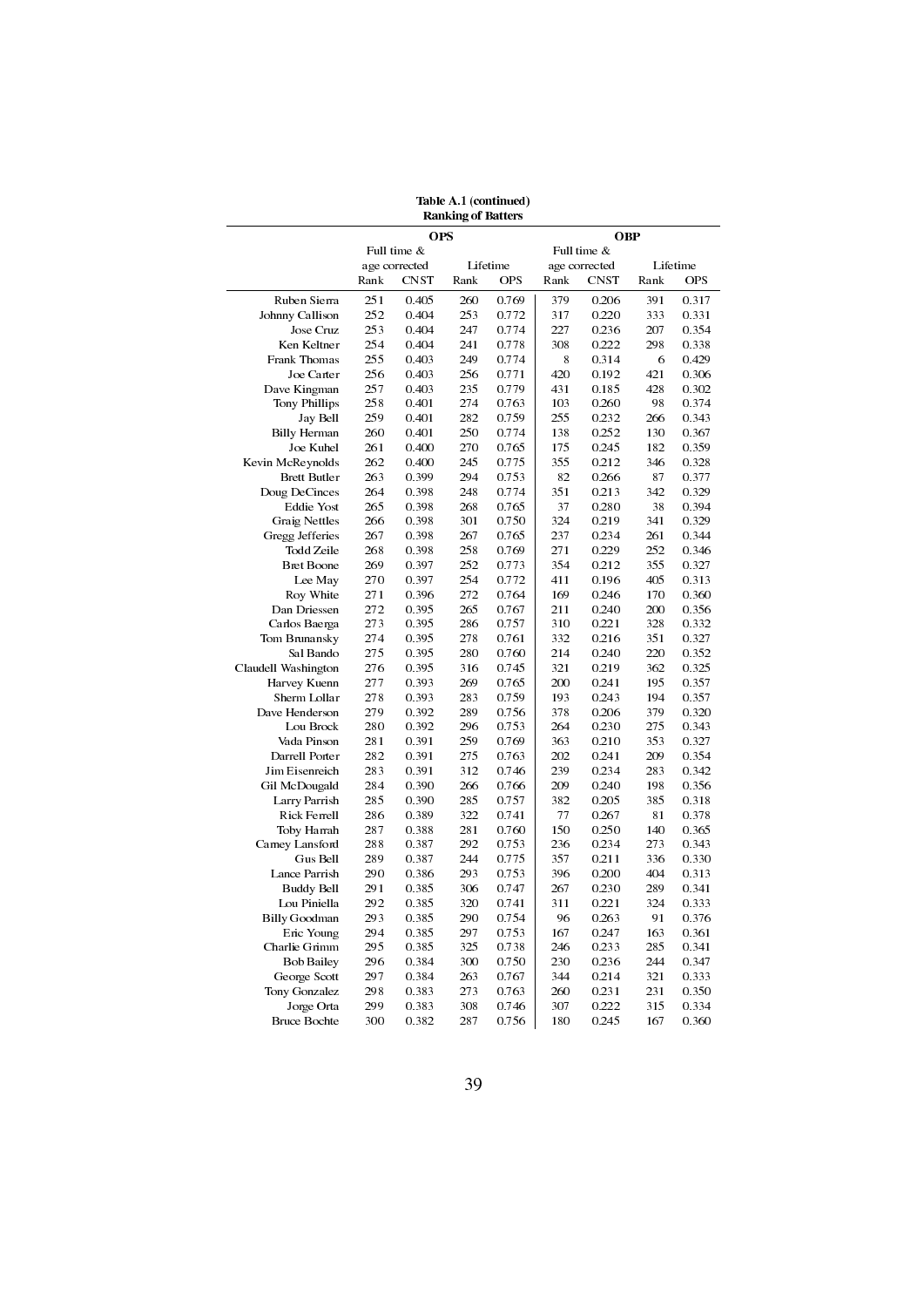| <b>Ranking of Batters</b> |      |               |      |            |            |               |      |            |  |  |  |
|---------------------------|------|---------------|------|------------|------------|---------------|------|------------|--|--|--|
|                           |      | <b>OPS</b>    |      |            | <b>OBP</b> |               |      |            |  |  |  |
|                           |      | Full time &   |      |            |            | Full time &   |      |            |  |  |  |
|                           |      | age corrected |      | Lifetime   |            | age corrected |      | Lifetime   |  |  |  |
|                           | Rank | <b>CNST</b>   | Rank | <b>OPS</b> | Rank       | <b>CNST</b>   | Rank | <b>OPS</b> |  |  |  |
| B.J. Surhoff              | 301  | 0.380         | 302  | 0.749      | 318        | 0.219         | 317  | 0.334      |  |  |  |
| Felipe Alou               | 302  | 0.380         | 279  | 0.760      | 368        | 0.208         | 348  | 0.328      |  |  |  |
| Tony Fernandez            | 303  | 0.379         | 309  | 0.746      | 241        | 0.234         | 245  | 0.347      |  |  |  |
| Willie Kamm               | 304  | 0.379         | 288  | 0.756      | 123        | 0.256         | 109  | 0.372      |  |  |  |
| Gary Gaetti               | 305  | 0.379         | 321  | 0.741      | 415        | 0.194         | 417  | 0.308      |  |  |  |
| Dave Martinez             | 306  | 0.378         | 339  | 0.730      | 252        | 0.232         | 284  | 0.341      |  |  |  |
| Gee Walker                | 307  | 0.378         | 277  | 0.761      | 360        | 0.211         | 334  | 0.331      |  |  |  |
| Hector Lopez              | 308  | 0.378         | 317  | 0.745      | 331        | 0.216         | 339  | 0.330      |  |  |  |
| Rico Petrocelli           | 309  | 0.378         | 298  | 0.752      | 333        | 0.216         | 326  | 0.332      |  |  |  |
| Pinky Whitney             | 310  | 0.377         | 284  | 0.758      | 290        | 0.226         | 274  | 0.343      |  |  |  |
| Pee Wee Reese             | 311  | 0.377         | 319  | 0.743      | 141        | 0.252         | 135  | 0.366      |  |  |  |
| Dick Bartell              | 312  | 0.377         | 307  | 0.747      | 217        | 0.239         | 203  | 0.355      |  |  |  |
| <b>Greg Gross</b>         | 313  | 0.376         | 351  | 0.723      | 78         | 0.267         | 107  | 0.372      |  |  |  |
| <b>Bill Freehan</b>       | 314  | 0.376         | 299  | 0.752      | 299        | 0.224         | 293  | 0.340      |  |  |  |
| Pete Runnels              | 315  | 0.376         | 295  | 0.753      | 119        | 0.257         | 96   | 0.374      |  |  |  |
| Willie Jones              | 316  | 0.375         | 291  | 0.753      | 296        | 0.225         | 269  | 0.343      |  |  |  |
| Jerry Mumphrey            | 317  | 0.374         | 315  | 0.745      | 238        | 0.234         | 237  | 0.349      |  |  |  |
| Lloyd Waner               | 318  | 0.374         | 305  | 0.747      | 224        | 0.238         | 213  | 0.353      |  |  |  |
|                           |      |               | 327  |            | 265        |               | 271  |            |  |  |  |
| Tony Cuccinello           | 319  | 0.373         |      | 0.737      |            | 0.230         |      | 0.343      |  |  |  |
| Devon White               | 320  | 0.372         | 324  | 0.739      | 384        | 0.204         | 380  | 0.320      |  |  |  |
| <b>Bill Buckner</b>       | 321  | 0.372         | 343  | 0.729      | 356        | 0.212         | 375  | 0.321      |  |  |  |
| Delino DeShields          | 322  | 0.372         | 341  | 0.729      | 189        | 0.243         | 223  | 0.352      |  |  |  |
| Elston Howard             | 323  | 0.372         | 304  | 0.749      | 391        | 0.202         | 374  | 0.322      |  |  |  |
| Terry Steinbach           | 324  | 0.371         | 311  | 0.746      | 362        | 0.210         | 359  | 0.326      |  |  |  |
| Chris Chambliss           | 325  | 0.371         | 303  | 0.749      | 326        | 0.218         | 316  | 0.334      |  |  |  |
| Curt Flood                | 326  | 0.371         | 337  | 0.732      | 258        | 0.231         | 278  | 0.342      |  |  |  |
| Alvin Dark                | 327  | 0.370         | 318  | 0.744      | 329        | 0.217         | 322  | 0.333      |  |  |  |
| Dick McAuliffe            | 328  | 0.370         | 310  | 0.746      | 285        | 0.227         | 272  | 0.343      |  |  |  |
| Lloyd Moseby              | 329  | 0.369         | 313  | 0.746      | 335        | 0.216         | 332  | 0.332      |  |  |  |
| Tommy Davis               | 330  | 0.369         | 333  | 0.734      | 342        | 0.215         | 345  | 0.329      |  |  |  |
| Roy Smalley               | 331  | 0.367         | 323  | 0.740      | 280        | 0.228         | 258  | 0.345      |  |  |  |
| Marquis Grissom           | 332  | 0.366         | 329  | 0.736      | 392        | 0.201         | 384  | 0.319      |  |  |  |
| Jim Fregosi               | 333  | 0.365         | 328  | 0.736      | 295        | 0.225         | 297  | 0.338      |  |  |  |
| Davey Lopes               | 334  | 0.364         | 326  | 0.737      | 263        | 0.231         | 236  | 0.349      |  |  |  |
| Jose Offerman             | 335  | 0.364         | 330  | 0.734      | 177        | 0.245         | 164  | 0.361      |  |  |  |
| Willie McGee              | 336  | 0.363         | 342  | 0.729      | 314        | 0.220         | 319  | 0.333      |  |  |  |
| Willie Randolph           | 337  | 0.363         | 350  | 0.724      | 99         | 0.262         | 103  | 0.373      |  |  |  |
| Tim Wallach               | 338  | 0.362         | 336  | 0.732      | 395        | 0.200         | 397  | 0.316      |  |  |  |
| Garry Maddox              | 339  | 0.361         | 334  | 0.733      | 386        | 0.203         | 378  | 0.320      |  |  |  |
| <b>Brooks Robinson</b>    | 340  | 0.360         | 353  | 0.723      | 358        | 0.211         | 373  | 0.322      |  |  |  |
| Don Money                 | 341  | 0.360         | 331  | 0.734      | 347        | 0.214         | 349  | 0.328      |  |  |  |
| Al Bumbry                 | 342  | 0.359         | 356  | 0.721      | 261        | 0.231         | 267  | 0.343      |  |  |  |
| Lonny Frey                | 343  | 0.359         | 332  | 0.734      | 194        | 0.243         | 178  | 0.359      |  |  |  |
| Pete O'Brien              | 344  | 0.359         | 314  | 0.745      | 330        | 0.216         | 307  | 0.336      |  |  |  |
| <b>Bill Bruton</b>        | 345  | 0.358         | 357  | 0.720      | 336        | 0.216         | 347  | 0.328      |  |  |  |
| Willie Montanez           | 346  | 0.358         | 340  | 0.729      | 349        | 0.213         | 352  | 0.327      |  |  |  |
| Doc Cramer                | 347  | 0.357         | 360  | 0.716      | 278        | 0.228         | 290  | 0.340      |  |  |  |
| Deron Johnson             | 348  | 0.356         | 338  | 0.731      | 416        | 0.194         | 411  | 0.311      |  |  |  |
| Willie Davis              | 349  | 0.356         | 352  | 0.723      | 404        | 0.198         | 408  | 0.311      |  |  |  |
| Benito Santiago           | 350  | 0.354         | 354  | 0.722      | 414        | 0.194         | 419  | 0.307      |  |  |  |

Table A.1 (continued)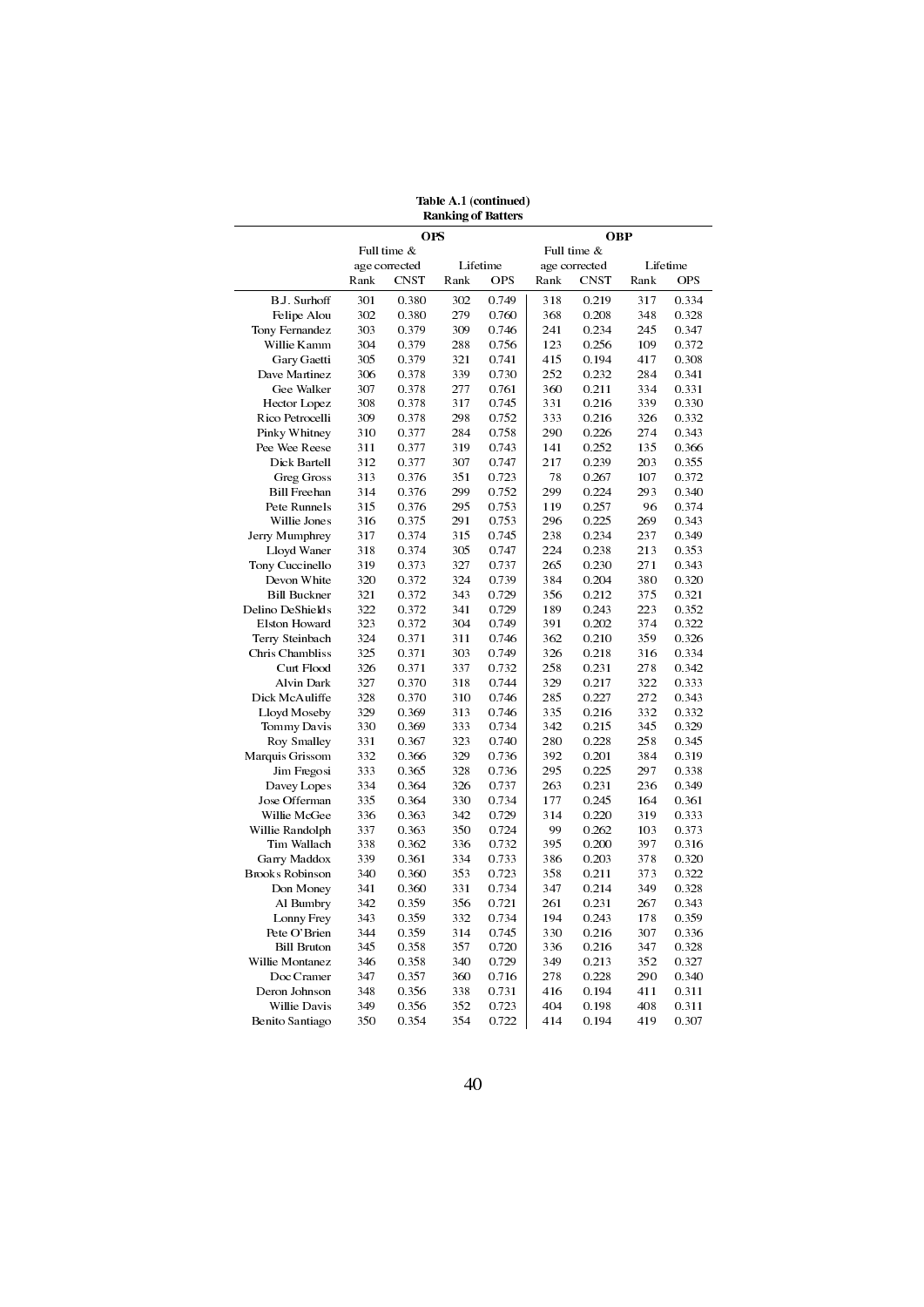|                   |      |               | <b>Ranking of Batters</b> |          |      |               |      |            |
|-------------------|------|---------------|---------------------------|----------|------|---------------|------|------------|
|                   |      | <b>OPS</b>    |                           |          |      | OBP           |      |            |
|                   |      | Full time &   |                           |          |      | Full time &   |      |            |
|                   |      | age corrected |                           | Lifetime |      | age corrected |      | Lifetime   |
|                   | Rank | CNST          | Rank                      | OPS      | Rank | <b>CNST</b>   | Rank | <b>OPS</b> |
| Whitey Lockman    | 351  | 0.354         | 335                       | 0.732    | 292  | 0.226         | 282  | 0.342      |
| Red Schoendienst  | 352  | 0.353         | 349                       | 0.724    | 304  | 0.222         | 300  | 0.337      |
| Jose Cardenal     | 353  | 0.352         | 344                       | 0.728    | 340  | 0.216         | 323  | 0.333      |
| <b>Bill Doran</b> | 354  | 0.352         | 345                       | 0.728    | 222  | 0.238         | 208  | 0.354      |
| Ken Oberkfell     | 355  | 0.351         | 364                       | 0.713    | 204  | 0.241         | 230  | 0.351      |
| Charlie Hayes     | 356  | 0.348         | 363                       | 0.714    | 383  | 0.204         | 392  | 0.316      |
| Ed Kranepool      | 357  | 0.346         | 382                       | 0.693    | 353  | 0.212         | 393  | 0.316      |
| Jim Piersall      | 358  | 0.345         | 358                       | 0.718    | 346  | 0.214         | 331  | 0.332      |
| Tim McCarver      | 359  | 0.345         | 347                       | 0.725    | 337  | 0.216         | 301  | 0.337      |
| Phil Garner       | 360  | 0.344         | 366                       | 0.711    | 375  | 0.207         | 370  | 0.323      |
| Jim Gilliam       | 361  | 0.344         | 361                       | 0.715    | 185  | 0.244         | 174  | 0.360      |
| Ron Hunt          | 362  | 0.344         | 362                       | 0.715    | 125  | 0.255         | 128  | 0.368      |
| Al Cowens         | 363  | 0.342         | 355                       | 0.722    | 388  | 0.202         | 383  | 0.319      |
| Vic Power         | 364  | 0.342         | 348                       | 0.725    | 413  | 0.195         | 400  | 0.315      |
| Ossie Bluege      | 365  | 0.341         | 370                       | 0.707    | 218  | 0.239         | 225  | 0.352      |
| Matty Alou        | 366  | 0.340         | 346                       | 0.726    | 297  | 0.225         | 259  | 0.344      |
| Peanuts Lowrey    | 367  | 0.339         | 376                       | 0.698    | 298  | 0.225         | 308  | 0.336      |
| Mark McLemore     | 368  | 0.338         | 384                       | 0.690    | 199  | 0.241         | 234  | 0.349      |
| Nellie Fox        | 369  | 0.338         | 368                       | 0.710    | 262  | 0.231         | 243  | 0.347      |
|                   |      |               | 365                       |          | 270  |               | 276  |            |
| Denis Menke       | 370  | 0.336         |                           | 0.713    |      | 0.230         |      | 0.343      |
| Tommy Harper      | 371  | 0.334         | 359                       | 0.717    | 323  | 0.219         | 296  | 0.338      |
| Dave Philley      | 372  | 0.333         | 367                       | 0.710    | 325  | 0.218         | 318  | 0.334      |
| Phil Rizzuto      | 373  | 0.330         | 372                       | 0.706    | 249  | 0.233         | 227  | 0.351      |
| Omar Vizquel      | 374  | 0.329         | 375                       | 0.699    | 291  | 0.226         | 288  | 0.341      |
| Rabbit Maranville | 375  | 0.329         | 420                       | 0.658    | 339  | 0.216         | 386  | 0.318      |
| Dick Groat        | 376  | 0.328         | 380                       | 0.696    | 343  | 0.215         | 338  | 0.330      |
| Terry Pendleton   | 377  | 0.327         | 371                       | 0.707    | 408  | 0.197         | 398  | 0.316      |
| Stan Javier       | 378  | 0.327         | 369                       | 0.708    | 293  | 0.226         | 257  | 0.345      |
| Johnny Roseboro   | 379  | 0.326         | 378                       | 0.697    | 361  | 0.210         | 360  | 0.326      |
| Willie Wilson     | 380  | 0.321         | 373                       | 0.702    | 369  | 0.208         | 357  | 0.326      |
| Joe Orsulak       | 381  | 0.321         | 377                       | 0.698    | 370  | 0.208         | 366  | 0.324      |
| Mike Scioscia     | 382  | 0.320         | 374                       | 0.700    | 294  | 0.225         | 263  | 0.344      |
| Mike Bordick      | 383  | 0.320         | 387                       | 0.685    | 366  | 0.209         | 369  | 0.323      |
| Frank White       | 384  | 0.319         | 399                       | 0.675    | 434  | 0.182         | 436  | 0.293      |
| Steve Sax         | 385  | 0.319         | 383                       | 0.692    | 309  | 0.221         | 314  | 0.335      |
| Bob Boone         | 386  | 0.318         | 416                       | 0.661    | 376  | 0.206         | 399  | 0.315      |
| Granny Hamner     | 387  | 0.318         | 386                       | 0.686    | 417  | 0.192         | 425  | 0.303      |
| Bill Virdon       | 388  | 0.317         | 381                       | 0.696    | 397  | 0.200         | 394  | 0.316      |
| Chris Speier      | 389  | 0.317         | 398                       | 0.676    | 328  | 0.217         | 354  | 0.327      |
| Paul Blair        | 390  | 0.315         | 390                       | 0.684    | 422  | 0.191         | 426  | 0.302      |
| Enos Cabell       | 391  | 0.313         | 396                       | 0.677    | 410  | 0.196         | 418  | 0.308      |
| Royce Clayton     | 392  | 0.313         | 391                       | 0.684    | 402  | 0.198         | 406  | 0.312      |
| Bob Kennedy       | 393  | 0.311         | 413                       | 0.664    | 394  | 0.201         | 413  | 0.309      |
| Dave Concepcion   | 394  | 0.310         | 393                       | 0.679    | 365  | 0.209         | 372  | 0.322      |
| Greg Gagne        | 395  | 0.309         | 389                       | 0.684    | 429  | 0.186         | 427  | 0.302      |
| Tom Herr          | 396  | 0.308         | 379                       | 0.697    | 281  | 0.228         | 249  | 0.347      |
| Clete Boyer       | 397  | 0.307         | 407                       | 0.670    | 428  | 0.186         | 432  | 0.299      |
| Scott Fletcher    | 398  | 0.307         | 402                       | 0.674    | 316  | 0.220         | 330  | 0.332      |
| Frank Bolling     | 399  | 0.307         | 394                       | 0.679    | 403  | 0.198         | 403  | 0.313      |
| Maury Wills       | 400  | 0.306         | 415                       | 0.661    | 315  | 0.220         | 335  | 0.330      |
|                   |      |               |                           |          |      |               |      |            |

Table A.1 (continued)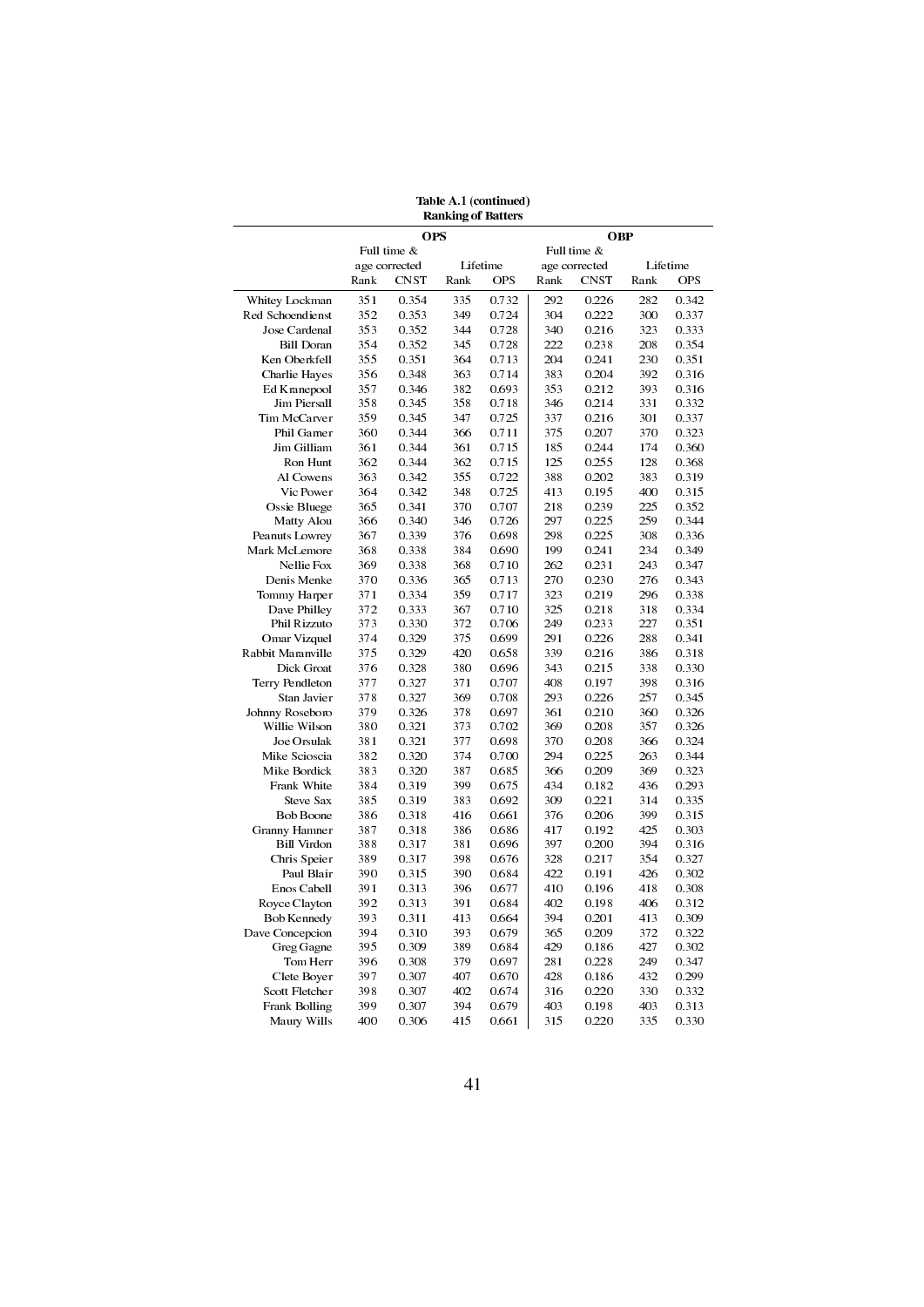| <b>Ranking of Batters</b> |               |             |      |            |             |               |      |            |  |  |
|---------------------------|---------------|-------------|------|------------|-------------|---------------|------|------------|--|--|
|                           | <b>OPS</b>    |             |      |            |             | <b>OBP</b>    |      |            |  |  |
|                           |               | Full time & |      |            | Full time & |               |      |            |  |  |
|                           | age corrected |             |      | Lifetime   |             | age corrected |      | Lifetime   |  |  |
|                           | Rank          | <b>CNST</b> | Rank | <b>OPS</b> | Rank        | <b>CNST</b>   | Rank | <b>OPS</b> |  |  |
| <b>Bill Mazeroski</b>     | 401           | 0.303       | 410  | 0.667      | 427         | 0.187         | 431  | 0.299      |  |  |
| Leo Cardenas              | 402           | 0.302       | 395  | 0.678      | 412         | 0.195         | 407  | 0.311      |  |  |
| Jim Gantner               | 403           | 0.302       | 406  | 0.671      | 389         | 0.202         | 381  | 0.319      |  |  |
| Jim Davenport             | 404           | 0.301       | 388  | 0.684      | 399         | 0.199         | 387  | 0.318      |  |  |
| <b>Brad Ausmus</b>        | 405           | 0.301       | 392  | 0.680      | 367         | 0.209         | 361  | 0.326      |  |  |
| Otis Nixon                | 406           | 0.301       | 419  | 0.658      | 268         | 0.230         | 265  | 0.344      |  |  |
| Jim Sundberg              | 407           | 0.300       | 401  | 0.674      | 359         | 0.211         | 356  | 0.327      |  |  |
| Ozzie Smith               | 408           | 0.299       | 411  | 0.666      | 301         | 0.224         | 299  | 0.338      |  |  |
| Russ Snyder               | 409           | 0.298       | 385  | 0.688      | 390         | 0.202         | 363  | 0.325      |  |  |
| Al Lopez                  | 410           | 0.298       | 414  | 0.663      | 350         | 0.213         | 358  | 0.326      |  |  |
| Lenny Harris              | 411           | 0.298       | 412  | 0.665      | 398         | 0.199         | 388  | 0.317      |  |  |
|                           | 412           | 0.297       | 408  | 0.670      | 424         |               | 416  | 0.309      |  |  |
| Tommy McCraw              |               |             |      |            |             | 0.190         |      |            |  |  |
| Del Unser                 | 413           | 0.295       | 397  | 0.677      | 393         | 0.201         | 382  | 0.319      |  |  |
| Garry Templeton           | 414           | 0.294       | 403  | 0.673      | 426         | 0.187         | 423  | 0.304      |  |  |
| Chico Carrasquel          | 415           | 0.294       | 400  | 0.674      | 338         | 0.216         | 320  | 0.333      |  |  |
| Manny Trillo              | 416           | 0.294       | 417  | 0.660      | 387         | 0.202         | 396  | 0.316      |  |  |
| Marty Marion              | 417           | 0.293       | 409  | 0.668      | 373         | 0.208         | 371  | 0.323      |  |  |
| Tony Taylor               | 418           | 0.293       | 405  | 0.673      | 385         | 0.204         | 376  | 0.321      |  |  |
| <b>Billy Jurges</b>       | 419           | 0.291       | 418  | 0.660      | 374         | 0.207         | 365  | 0.325      |  |  |
| Tony Pena                 | 420           | 0.291       | 404  | 0.673      | 423         | 0.190         | 415  | 0.309      |  |  |
| Luis Aparicio             | 421           | 0.288       | 423  | 0.653      | 407         | 0.197         | 410  | 0.311      |  |  |
| Hughie Critz              | 422           | 0.287       | 421  | 0.656      | 421         | 0.191         | 424  | 0.303      |  |  |
| Derrel Thomas             | 423           | 0.287       | 426  | 0.649      | 377         | 0.206         | 389  | 0.317      |  |  |
| Bert Campaneris           | 424           | 0.286       | 424  | 0.653      | 401         | 0.199         | 409  | 0.311      |  |  |
| <b>Bill Russell</b>       | 425           | 0.282       | 427  | 0.648      | 406         | 0.198         | 412  | 0.310      |  |  |
| Jim Hegan                 | 426           | 0.281       | 429  | 0.639      | 432         | 0.184         | 435  | 0.295      |  |  |
| Julian Javier             | 427           | 0.278       | 425  | 0.651      | 435         | 0.182         | 434  | 0.296      |  |  |
| Cookie Rojas              | 428           | 0.276       | 428  | 0.643      | 418         | 0.192         | 422  | 0.306      |  |  |
| <b>Tito Fuentes</b>       | 429           | 0.275       | 422  | 0.653      | 425         | 0.189         | 420  | 0.307      |  |  |
| Roy McMillan              | 430           | 0.262       | 430  | 0.635      | 400         | 0.199         | 401  | 0.314      |  |  |
| Ozzie Guillen             | 431           | 0.259       | 434  | 0.626      | 437         | 0.174         | 437  | 0.287      |  |  |
| Aurelio Rodriguez         | 432           | 0.256       | 433  | 0.626      | 441         | 0.161         | 441  | 0.275      |  |  |
| Larry Bowa                | 433           | 0.252       | 435  | 0.620      | 430         | 0.185         | 430  | 0.300      |  |  |
| Freddie Patek             | 434           | 0.250       | 431  | 0.633      | 419         | 0.192         | 414  | 0.309      |  |  |
| Don Kessinger             | 435           | 0.249       | 432  | 0.626      | 409         | 0.197         | 402  | 0.314      |  |  |
| Leo Durocher              | 436           | 0.244       | 436  | 0.619      | 433         | 0.184         | 433  | 0.298      |  |  |
| Alfredo Griffin           | 437           | 0.233       | 438  | 0.604      | 439         | 0.170         | 438  | 0.285      |  |  |
| <b>Bud Harrelson</b>      | 438           | 0.231       | 437  | 0.616      | 372         | 0.208         | 350  | 0.327      |  |  |
| Tim Foli                  | 439           | 0.225       | 439  | 0.593      | 438         | 0.171         | 439  | 0.283      |  |  |
| Ed Brinkman               | 440           | 0.210       | 440  | 0.580      | 440         | 0.165         | 440  | 0.280      |  |  |
| Mark Belanger             | 441           | 0.200       | 441  | 0.580      | 436         | 0.181         | 429  | 0.300      |  |  |
|                           |               |             |      |            |             |               |      |            |  |  |

Table A.1 (continued)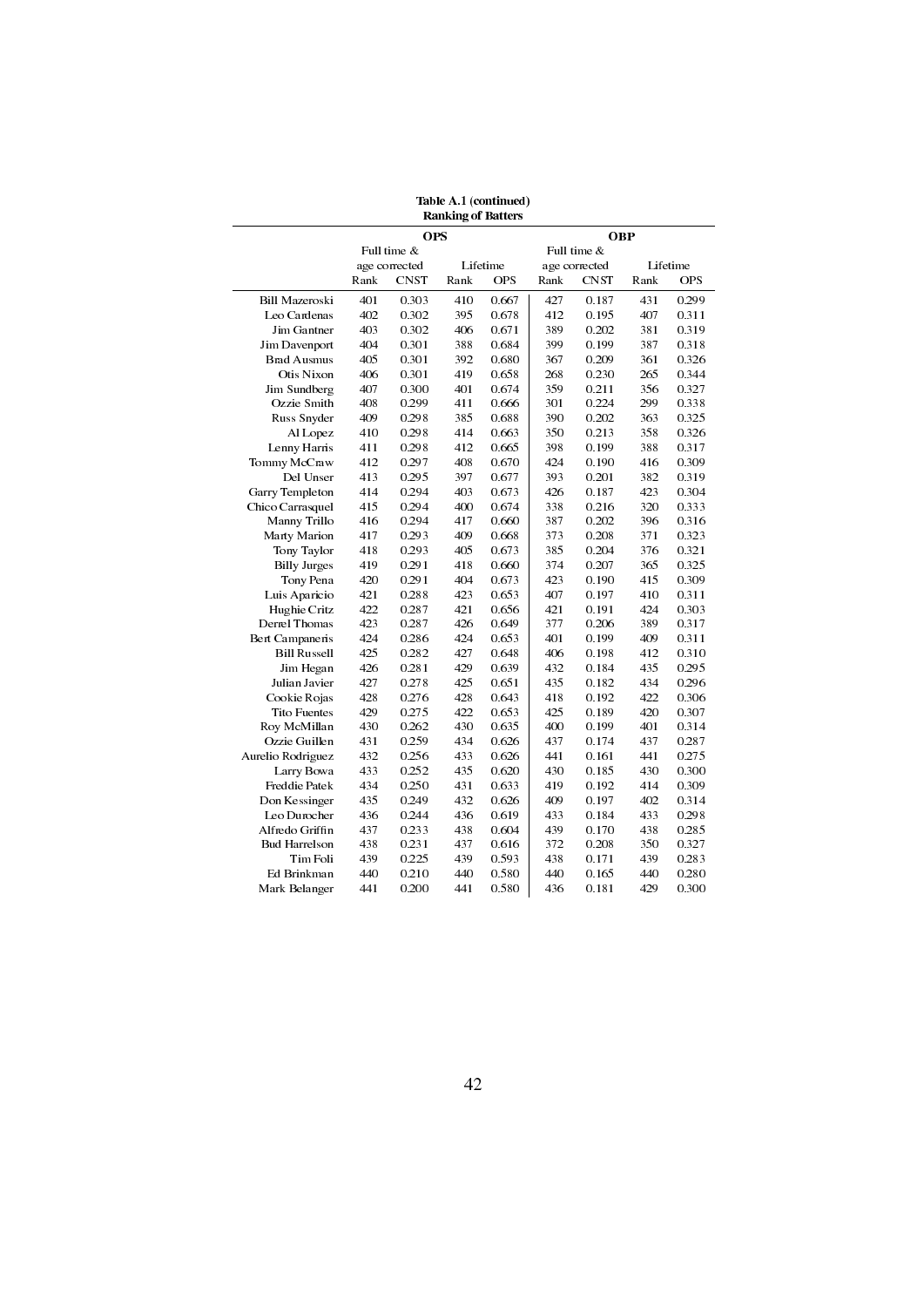Table A.2 Ranking of Pitchers

|                      | ERA            |             |                |       |  |
|----------------------|----------------|-------------|----------------|-------|--|
|                      | Full time &    |             |                |       |  |
|                      | age corrected  |             | Lifetime       |       |  |
|                      | Rank           | <b>CNST</b> | Rank           | ERA   |  |
| Whitey Ford          | 1              | 4.692       | 1              | 2.745 |  |
| Tom Seaver           | $\overline{2}$ | 4.694       | 3              | 2.862 |  |
| <b>Bob Gibson</b>    | 3              | 4.696       | 5              | 2.915 |  |
| Jim Palmer           | 4              | 4.741       | $\overline{2}$ | 2.856 |  |
| Mike Cuellar         | 5              | 4.815       | 14             | 3.138 |  |
| Lefty Grove          | 6              | 4.835       | 10             | 3.058 |  |
| Warren Spahn         | 7              | 4.873       | 12             | 3.086 |  |
| Gaylord Perry        | 8              | 4.874       | 13             | 3.105 |  |
| Greg Maddux          | 9              | 4.886       | 7              | 2.949 |  |
| Phil Niekro          | 10             | 4.887       | 48             | 3.351 |  |
| Juan Marichal        | 11             | 4.897       | 4              | 2.889 |  |
| Carl Hubbell         | 12             | 4.906       | 8              | 2.978 |  |
| Randy Johnson        | 13             | 4.927       | 11             | 3.068 |  |
| Don Drysdale         | 14             | 4.932       | 6              | 2.948 |  |
| Nolan Ryan           | 15             | 4.962       | 20             | 3.193 |  |
| Dazzy Vance          | 16             | 4.977       | 27             | 3.240 |  |
| Roger Clemens        | 17             | 4.986       | 18             | 3.181 |  |
| Hal Newhouser        | 18             | 4.998       | 9              | 3.055 |  |
| Dutch Leonard        | 19             | 5.029       | 29             | 3.250 |  |
| Dave McNally         | 20             | 5.048       | 26             | 3.237 |  |
| Luis Tiant           | 21             | 5.051       | 40             | 3.304 |  |
| Tommy John           | 22             | 5.055       | 45             | 3.342 |  |
| Catfish Hunter       | 23             | 5.065       | 31             | 3.256 |  |
| Don Sutton           | 24             | 5.092       | 32             | 3.261 |  |
| <b>Steve Carlton</b> | 25             | 5.098       | 23             | 3.215 |  |
| Jim Bunning          | 26             | 5.100       | 35             | 3.269 |  |
| Curt Schilling       | 27             | 5.107       | 43             | 3.325 |  |
| Dolf Luque           | 28             | 5.109       | 28             | 3.245 |  |
| <b>Curt Davis</b>    | 29             | 5.123       | 57             | 3.422 |  |
| Vida Blue            | 30             | 5.135       | 33             | 3.265 |  |
| Kevin Brown          | 31             | 5.138       | 21             | 3.201 |  |
| <b>Bob Lemon</b>     | 32             | 5.139       | 25             | 3.234 |  |
| Bert Blyleven        | 33             | 5.141       | 41             | 3.314 |  |
| <b>Bucky Walters</b> | 34             | 5.152       | 38             | 3.302 |  |
| Jerry Koosman        | 35             | 5.153       | 50             | 3.359 |  |
| Ed Lopat             | 36             | 5.162       | 22             | 3.206 |  |
| Rick Reuschel        | 37             | 5.168       | 51             | 3.373 |  |
| Claude Passeau       | 38             | 5.171       | 42             | 3.319 |  |
| Red Faber            | 39             | 5.176       | 16             | 3.149 |  |
| Lon Warneke          | 40             | 5.199       | 19             | 3.183 |  |
| <b>Billy Pierce</b>  | 41             | 5.199       | 34             | 3.269 |  |
| John Smoltz          | 42             | 5.205       | 36             | 3.274 |  |
| Joe Niekro           | 43             | 5.207       | 84             | 3.593 |  |
| Dizzy Trout          | 44             | 5.219       | 24             | 3.233 |  |
| Robin Roberts        | 45             | 5.221       | 56             | 3.405 |  |
| <b>Steve Rogers</b>  | 46             | 5.221       | 17             | 3.175 |  |
| Fergie Jenkins       | 47             | 5.225       | 44             | 3.338 |  |
| Dwight Gooden        | 48             | 5.230       | 70             | 3.506 |  |
| Eppa Rixey           | 49             | 5.251       | 15             | 3.148 |  |
| Allie Reynolds       | 50             | 5.252       | 39             | 3.304 |  |
|                      |                |             |                |       |  |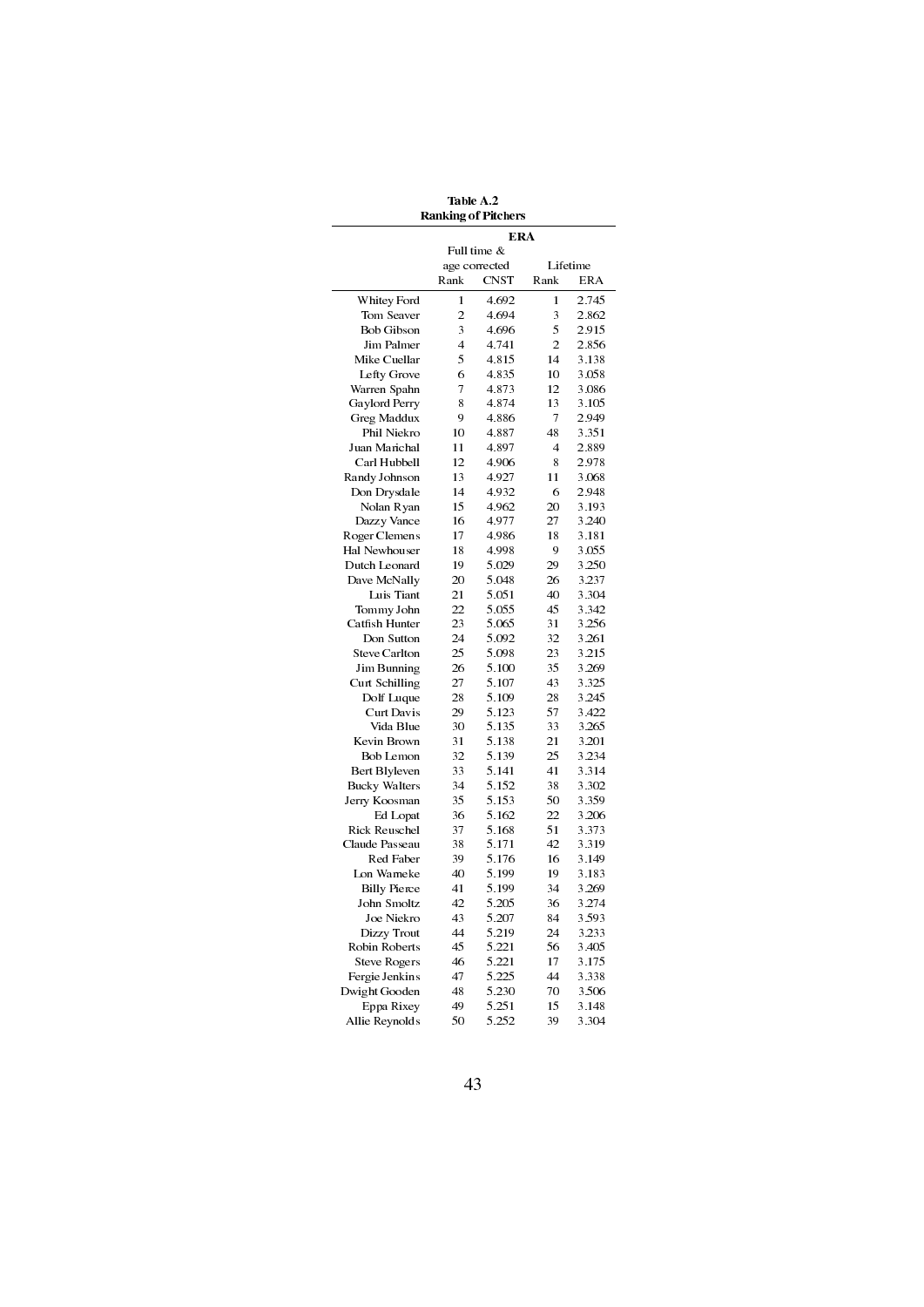| Table A.2 (continued)      |
|----------------------------|
| <b>Ranking of Pitchers</b> |
|                            |

|                     | <b>ERA</b>    |             |      |            |  |
|---------------------|---------------|-------------|------|------------|--|
|                     | Full time &   |             |      |            |  |
|                     | age corrected |             |      | Lifetime   |  |
|                     | Rank          | <b>CNST</b> | Rank | <b>ERA</b> |  |
| <b>Bob Feller</b>   | 51            | 5.252       | 30   | 3.255      |  |
| Claude Osteen       | 52            | 5.259       | 37   | 3.298      |  |
| Charley Root        | 53            | 5.263       | 81   | 3.586      |  |
| Lefty Gomez         | 54            | 5.265       | 47   | 3.344      |  |
| Orel Hershiser      | 55            | 5.274       | 67   | 3.482      |  |
| Jerry Reuss         | 56            | 5.287       | 88   | 3.637      |  |
| Al Leiter           | 57            | 5.298       | 90   | 3.654      |  |
| Bret Saberhagen     | 58            | 5.300       | 46   | 3.343      |  |
| Jim Perry           | 59            | 5.302       | 62   | 3.446      |  |
| Dave Stieb          | 60            | 5.313       | 58   | 3.438      |  |
| Hal Schumacher      | 61            | 5.315       | 49   | 3.357      |  |
| Milt Pappas         | 62            | 5.318       | 54   | 3.398      |  |
| Virgil Trucks       | 63            | 5.332       | 53   | 3.385      |  |
| Curt Simmons        | 64            | 5.334       | 76   | 3.543      |  |
| Larry Jackson       | 65            | 5.344       | 55   | 3.401      |  |
| Bob Buhl            | 66            | 5.347       | 78   | 3.545      |  |
| Camilo Pascual      | 67            | 5353        | 87   | 3.633      |  |
| Burt Hooton         | 68            | 5.356       | 52   | 3.380      |  |
| Tom Glavine         | 69            | 5.362       | 60   | 3.438      |  |
| Ken Holtzman        | 70            | 5.369       | 68   | 3.487      |  |
| Jim Kaat            | 71            | 5.373       | 63   | 3.453      |  |
| Paul Derringer      | 72            | 5.373       | 64   | 3.459      |  |
| Lew Burdette        | 73            | 5.374       | 91   | 3.656      |  |
| Danny Darwin        | 74            | 5.376       | 114  | 3.837      |  |
| Bob Welch           | 75            | 5.383       | 66   | 3.467      |  |
| David Cone          | 76            | 5.396       | 65   | 3.462      |  |
| Mickey Lolich       | 77            | 5.410       | 59   | 3.438      |  |
| Murry Dickson       | 78            | 5.412       | 92   | 3.656      |  |
| Dennis Martinez     | 79            | 5.419       | 97   | 3.697      |  |
| Fernando Valenzuela | 80            | 5.421       | 77   | 3.545      |  |
| Charlie Hough       | 81            | 5.426       | 106  | 3.746      |  |
| Jimmy Key           | 82            | 5.439       | 71   | 3.507      |  |
| <b>Bill</b> Lee     | 83            | 5.467       | 74   | 3.542      |  |
| Freddie Fitzsimmons | 84            | 5.469       | 72   | 3.509      |  |
| Tom Candiotti       | 85            | 5.475       | 103  | 3.732      |  |
| Ted Lyons           | 86            | 5.482       | 94   | 3.668      |  |
| Larry French        | 87            | 5.485       | 61   | 3.444      |  |
| Early Wynn          | 88            | 5.487       | 75   | 3.542      |  |
| Tommy Bridges       | 89            | 5.508       | 79   | 3.573      |  |
| Rick Rhoden         | 90            | 5.523       | 85   | 3.595      |  |
| Herb Pennock        | 91            | 5.543       | 86   | 3.598      |  |
| Bob Friend          | 92            | 5.553       | 80   | 3.584      |  |
| Kevin Appier        | 93            | 5.553       | 105  | 3.738      |  |
| Doyle Alexander     | 94            | 5.555       | 107  | 3.757      |  |
| Waite Hoyt          | 95            | 5.560       | 82   | 3.588      |  |
| Frank Tanana        | 96            | 5.580       | 93   | 3.662      |  |
| Vern Law            | 97            | 5.584       | 109  | 3.766      |  |
| Mike Mussina        | 98            | 5.586       | 83   | 3.593      |  |
| Frank Viola         | 99            | 5.591       | 101  | 3.728      |  |
| Tom Zachary         | 100           | 5.592       | 100  | 3.728      |  |
|                     |               |             |      |            |  |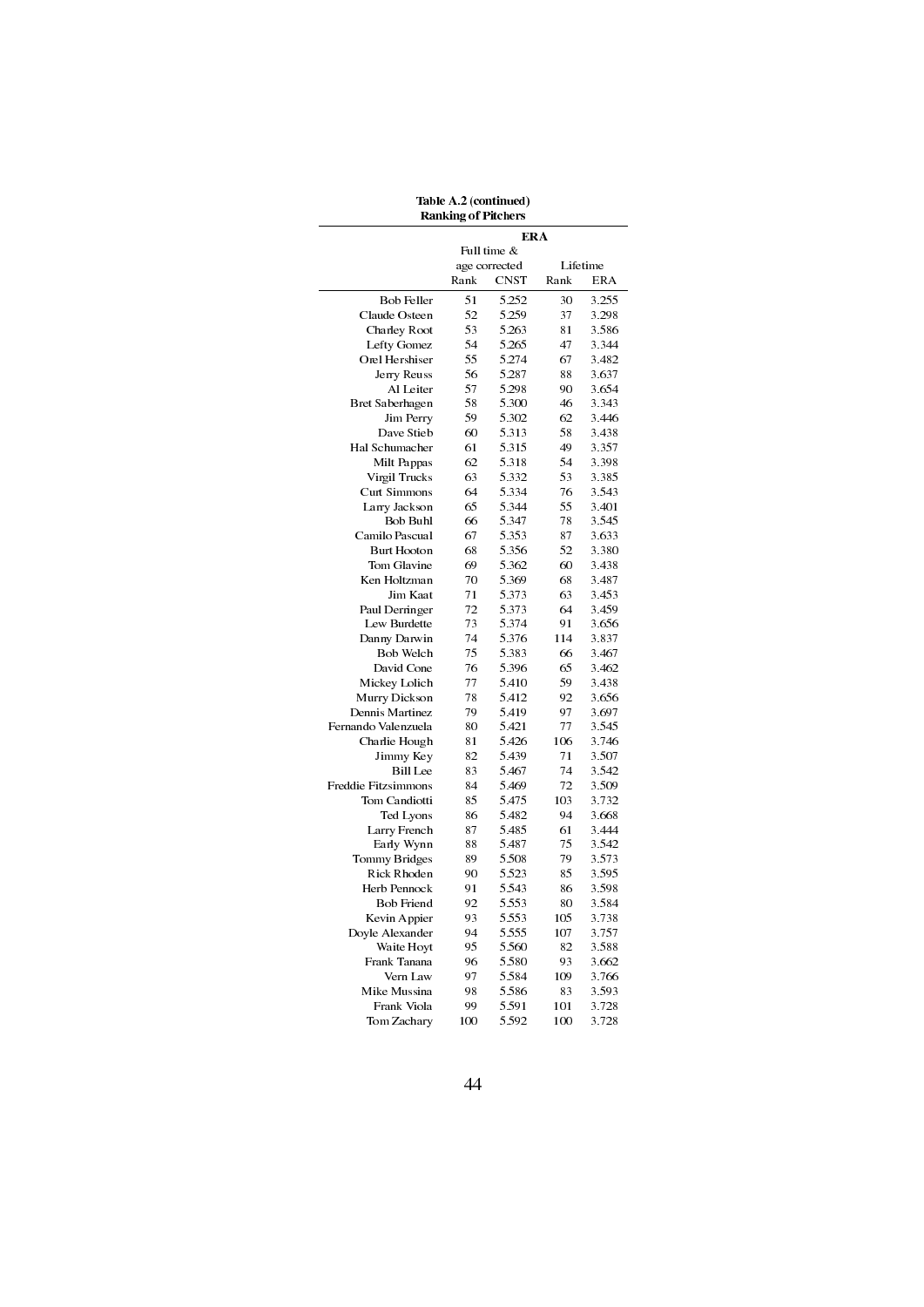| Table A.2 (continued)      |
|----------------------------|
| <b>Ranking of Pitchers</b> |

|                        | ERA           |             |      |            |  |
|------------------------|---------------|-------------|------|------------|--|
|                        | Full time &   |             |      |            |  |
|                        | age corrected |             |      | Lifetime   |  |
|                        | Rank          | <b>CNST</b> | Rank | <b>ERA</b> |  |
| Doug Drabek            | 101           | 5.601       | 104  | 3.735      |  |
| Rick Wise              | 102           | 5.602       | 96   | 3.687      |  |
| Burleigh Grimes        | 103           | 5.613       | 73   | 3.527      |  |
| Charlie Leibrandt      | 104           | 5.626       | 98   | 3.712      |  |
| <b>Bruce Hurst</b>     | 105           | 5.628       | 121  | 3.917      |  |
| <b>Bob Forsch</b>      | 106           | 5.629       | 108  | 3.765      |  |
| Bob Knepper            | 107           | 5.650       | 95   | 3.676      |  |
| Chuck Finley           | 108           | 5.663       | 116  | 3.845      |  |
| Mark Langston          | 109           | 5.670       | 125  | 3.967      |  |
| Red Lucas              | 110           | 5.673       | 99   | 3.721      |  |
| Ned Garver             | 111           | 5.685       | 102  | 3.731      |  |
| Dennis Eckersley       | 112           | 5.691       | 69   | 3.501      |  |
| Jamie Moyer            | 113           | 5.718       | 135  | 4.148      |  |
| Paul Splittorff        | 114           | 5.722       | 112  | 3.812      |  |
| Jim Lonborg            | 115           | 5.727       | 118  | 3.857      |  |
| Sam Jones              | 116           | 5.729       | 115  | 3.838      |  |
| Red Ruffing            | 117           | 5.732       | 110  | 3.798      |  |
| Mel Harder             | 118           | 5.734       | 111  | 3.801      |  |
| <b>Jesse Haines</b>    | 119           | 5.756       | 89   | 3.641      |  |
| David Wells            | 120           | 5.766       | 131  | 4.035      |  |
| Jack Billingham        | 121           | 5.768       | 113  | 3.829      |  |
| <b>Bobo Newsom</b>     | 122           | 5.771       | 127  | 3.984      |  |
| Ron Darling            | 123           | 5.789       | 119  | 3.874      |  |
| Guy Bush               | 124           | 5.790       | 117  | 3.855      |  |
| Jack Morris            | 125           | 5.806       | 120  | 3.900      |  |
| Danny MacFayden        | 126           | 5.860       | 123  | 3.961      |  |
| <b>Bill Gullickson</b> | 127           | 5.862       | 122  | 3.930      |  |
| Andy Benes             | 128           | 5.888       | 126  | 3.973      |  |
| Steve Renko            | 129           | 5.904       | 130  | 3.995      |  |
| George Uhle            | 130           | 5.909       | 129  | 3.993      |  |
| Tim Belcher            | 131           | 5.938       | 136  | 4.163      |  |
| Mike Torrez            | 132           | 5.944       | 124  | 3.962      |  |
| Rick Sutcliffe         | 133           | 5.968       | 133  | 4.080      |  |
| Mike Hampton           | 134           | 5.974       | 128  | 3.991      |  |
| Kenny Rogers           | 135           | 5.978       | 139  | 4.269      |  |
| Kevin Gross            | 136           | 6.060       | 134  | 4.113      |  |
| Wes Ferrell            | 137           | 6.073       | 132  | 4.039      |  |
| <b>Bump Hadley</b>     | 138           | 6.085       | 138  | 4.244      |  |
| John Burkett           | 139           | 6.104       | 140  | 4.309      |  |
| Mike Moore             | 140           | 6.159       | 143  | 4.389      |  |
| Earl Whitehill         | 141           | 6.227       | 142  | 4.358      |  |
| <b>Steve Trachsel</b>  | 142           | 6.285       | 137  | 4.231      |  |
| Kevin Tapani           | 143           | 6.327       | 141  | 4.347      |  |
| <b>Bobby Witt</b>      | 144           | 6.616       | 144  | 4.834      |  |
|                        |               |             |      |            |  |